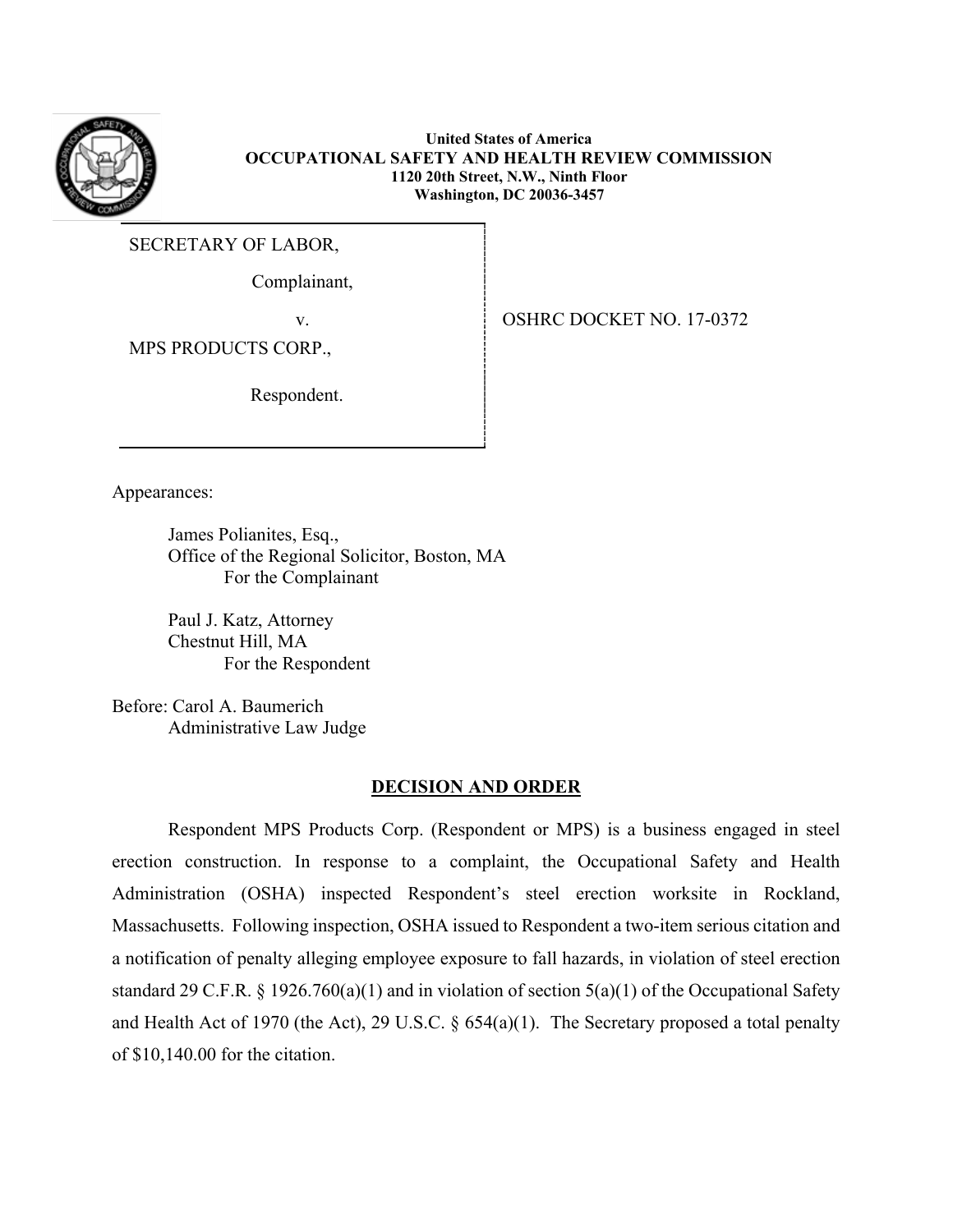Respondent MPS timely contested the citation, bringing the matter before the Occupational Safety and Health Review Commission (Commission) pursuant to section 10(c) of the Act, 29 U.S.C. § 659(c). A hearing was held in Boston, MA on February 23, and March [1](#page-1-0)5, 2018.<sup>1</sup> Both parties were represented by counsel at the hearing. Both parties filed post-hearing briefs. Respondent filed a reply brief.

For the following reasons, serious citation 1, item 1 is vacated, serious citation 1, item 2 is affirmed, and a total penalty of \$5,070.00 is assessed.

#### *JURISDICTION*

Based on the record, I find that at all relevant times Respondent MPS was engaged in a business affecting interstate commerce and was an employer within the meaning of sections 3(3) and 3(5) of the Act. I also find that the Commission has jurisdiction over the parties and subject matter of this proceeding. (Tr. 9; Answer; Resp. Br. 4).

#### *ISSUES*

Complainant, the Secretary of Labor (Secretary), contends that Respondent MPS violated OSHA steel erection standard 29 C.F.R. §1926.760(a)(1), when employees were exposed to falls greater than fifteen (15) feet to the ground, while working on a horizontal steel beam without using fall protection. Respondent denies violating the standard cited. Respondent contends that any violation found was due to unpreventable employee misconduct?

The issues are:

- 1. Did MPS violate steel erection standard 29 C.F.R. § 1926.760(a)(1)?
- 2. Did MPS know or with the exercise of reasonable diligence could MPS have known of the hazardous worksite condition violative of the standard?
- 3. If standard 1926.760(a)(1) was violated, was the violation due to unpreventable employee misconduct?

<span id="page-1-0"></span><sup>&</sup>lt;sup>1</sup> Respondent's introduction of exhibits at the hearing was disorganized and redundant. (Tr. 145-54, 174-75, 181-200, 216-18, 227, 255-56, 296-304, 351-54). *See* Attachment A – Exhibit Summary.

Present both hearing days were OSHA Compliance Officer (CO) Alfonso Leone, MPS President Michael Pimental and MPS Foreman Riccardo Servizio. (Tr. 7, 253-54, 260, 265, 393- 94, 411).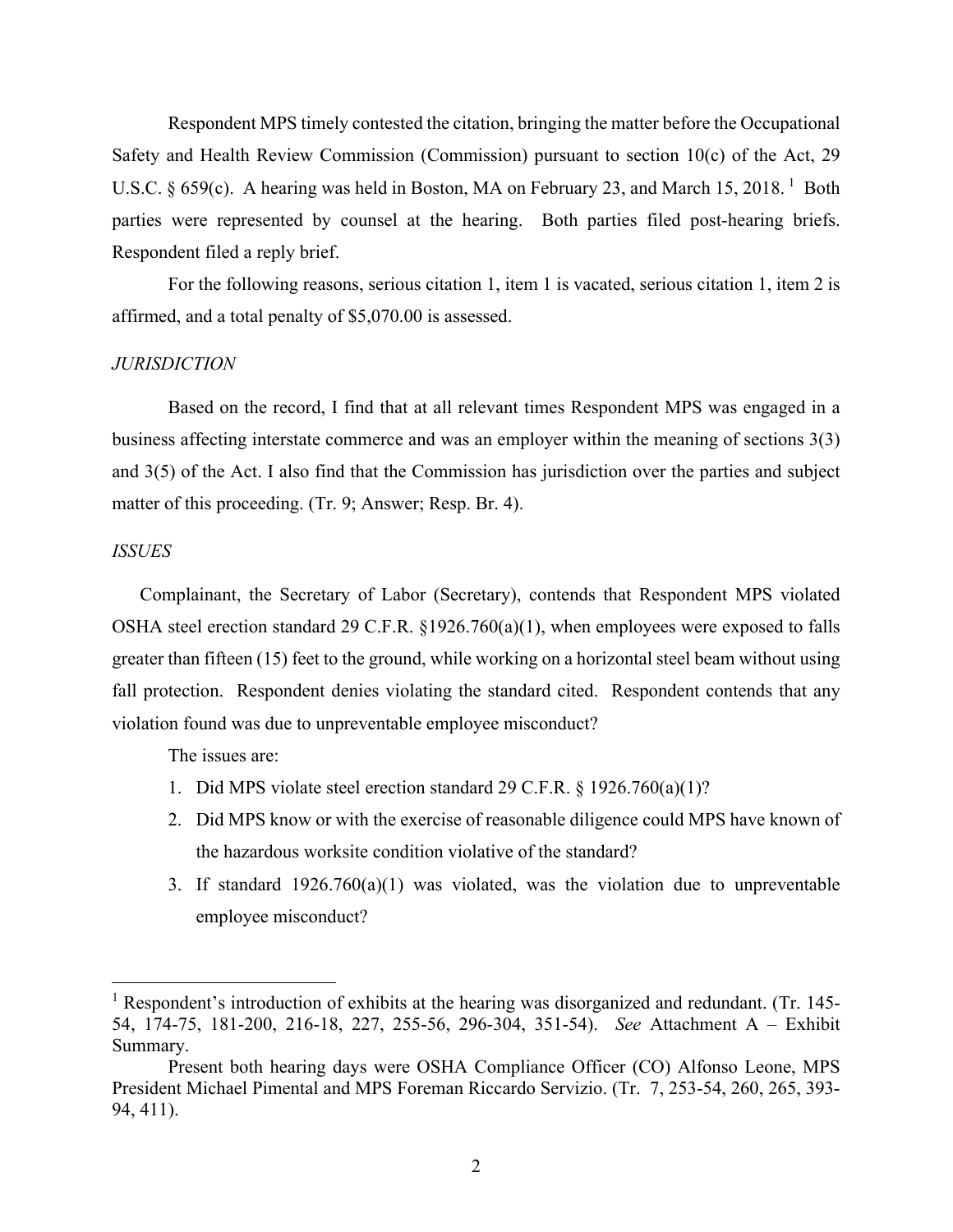The Secretary also contends that Respondent MPS violated section  $5(a)(1)$  of the Act, the general duty clause, when an employee was exposed to fall hazards, of up to twenty-nine (29) feet, while climbing and standing on the guardrails of an up-right self-propelled scissors lift and when exiting the lift to access the structure's upper level where employees were working. Respondent denies violating the general duty clause. Respondent contends that any general duty clause violation found resulted from unpreventable employee misconduct.

The issues are:

- 4. Did MPS violate the general duty clause, section 5(a)(1) of the OSH Act?
- 5. Did MPS know or with the exercise of reasonable diligence could MPS have known of the hazardous worksite condition violative of the general duty clause?
- 6. If the general duty clause was violated, was the violation due to unpreventable employee misconduct?

#### *FINDINGS OF FACT*

#### *The Company and the Inspected Worksite.*

MPS is a steel erection company. MPS works on large projects erecting steel buildings and on small, miscellaneous, iron installation projects. MPS has been in business since approximately 2014. MPS works on between ten and thirty projects in a year. (Tr. 105, 114, 160- 61, 173, 235, 238, 319).

Michael Pimental is the President of MPS Products Corporation. (Tr. 113-14). Mr. Pimental has been an ironworker most of his life. (Tr. 117, 319-20). Typically, for approximately the year before the OSHA inspection, Mr. Pimental worked in the office, estimating, bookkeeping, and project managing. (Tr. 117). He described himself as stuck in the office. (Tr. 143).

MPS has approximately eight employees. Employees always work in crews. There is always a foreman, also known as a competent person, on each jobsite, working with the crew, watching the workers. (Tr. 114, 130-31). MPS has three Foremen, including Riccardo Servizio and Jose dos Santos Pais.<sup>[2](#page-2-0)</sup> (Tr. 313, 316, 345). MPS foremen have an OSHA-30 card, training in

<span id="page-2-0"></span><sup>&</sup>lt;sup>2</sup> Foreman Jose dos Santos Pais is also identified in the record as Jose dos Santos Paris, and Jose Dosparis. (Tr. 312-13; Attachment B).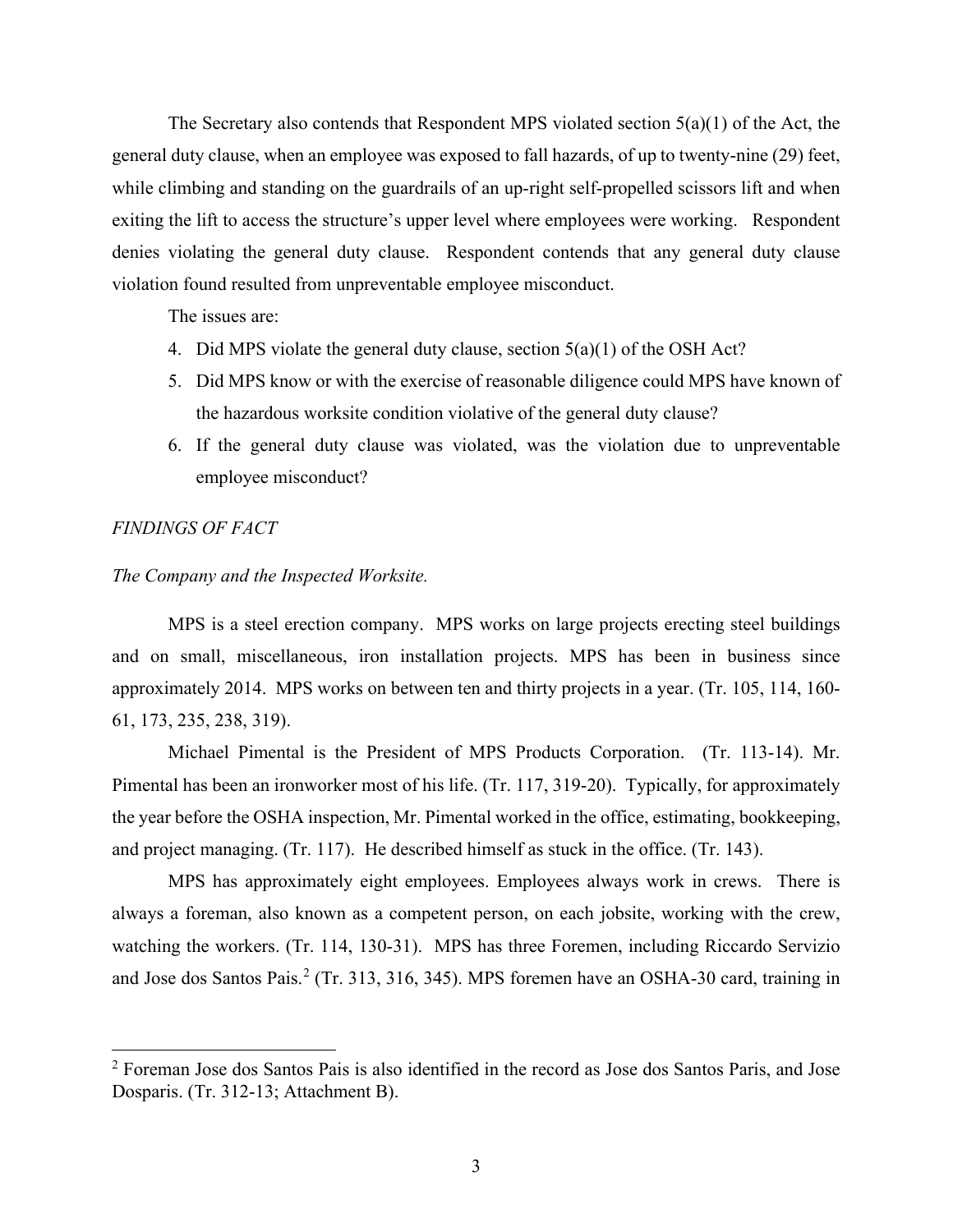CPR, first-aid, and in key industry hazards, fall protection and connecting. (Tr. 130-31, 232-35, 361; Ex. R-35(c); Attachment B).

According to Mr. Pimental the highest risk factor in the steel erection industry is falls. (Tr. 115-16, 162). Foreman Servizio agreed. Ironwork is a dangerous job. The biggest hazard any MPS employee encounters is falling from the steel structure since serious injury or death may result. (Tr. 317-18, 321-22, 347).

#### *The MPS Worksite on the Day of the OSHA Inspection*

On the day of the OSHA inspection, January 13, 2017, MPS was engaged in the steel erection of a building, at 276 Weymouth Street, Rockland, Massachusetts. (Tr. 319). The project was known as "Upper Baby" (Uppa Baby), the name on the plans for the steel building MPS was erecting.  $3$  (Tr. 271-75, 296, 400; Ex. R-40; Ex. R-42). The worksite superintendent was Herb Volpe, who worked for Integrated Builders. (Tr. 25). Other than MPS, no other company was on the worksite that day. (Tr. 319).

At this worksite, the MPS competent person was Foreman Riccardo Servizio.<sup>[4](#page-3-1)</sup> The crew was Foreman Servizio's responsibility. The foreman is responsible for enforcing MPS's safety rules, including the fall protection rule. (Tr. 350, Ex. R-1, p. 2). Foreman Servizio's job was to tell the employees what to do for the day and to make sure the job flowed. (Tr. 114, 131, 317, 319).

On the day of the OSHA inspection, Foreman Servizio was the only MPS foreman on site. (Tr. 318, 390). There were seven MPS employees under his supervision, including Sabastian dos Santos,<sup>[5](#page-3-2)</sup> Marcello DaCruz, and Romiro Jorge.<sup>[6](#page-3-3)</sup> (Tr. 319, 332, 338-40; Ex. R-9; Ex. R-16, Ex. R-

<span id="page-3-0"></span><sup>&</sup>lt;sup>3</sup> Work on this project began sometime after January 5, 2017. (Tr. 295-96).

<span id="page-3-1"></span><sup>4</sup> Foreman Servizio worked with MPS since the beginning. (Tr. 115, 132, 316-17). Working with MPS, at the time of the Upper Baby project, Foreman Servizio had been an ironworker for nine years and a foreman for three years. (Tr. 316-17).

<span id="page-3-2"></span><sup>&</sup>lt;sup>5</sup> Employee Sebastian dos Santos's first name also appears in the record as Sebastiao and Sebastio. (Ex. R-16; R-35(a); Attachment B). Employee dos Santos worked with MPS since the beginning. (Tr. 226).

<span id="page-3-3"></span><sup>6</sup> Foreman Servizio sometimes worked with employees dos Santos, DaCruz, and Jorge. They were not part of his usual crew. (Tr. 357). The other MPS employees on the jobsite that day are not identified in the record.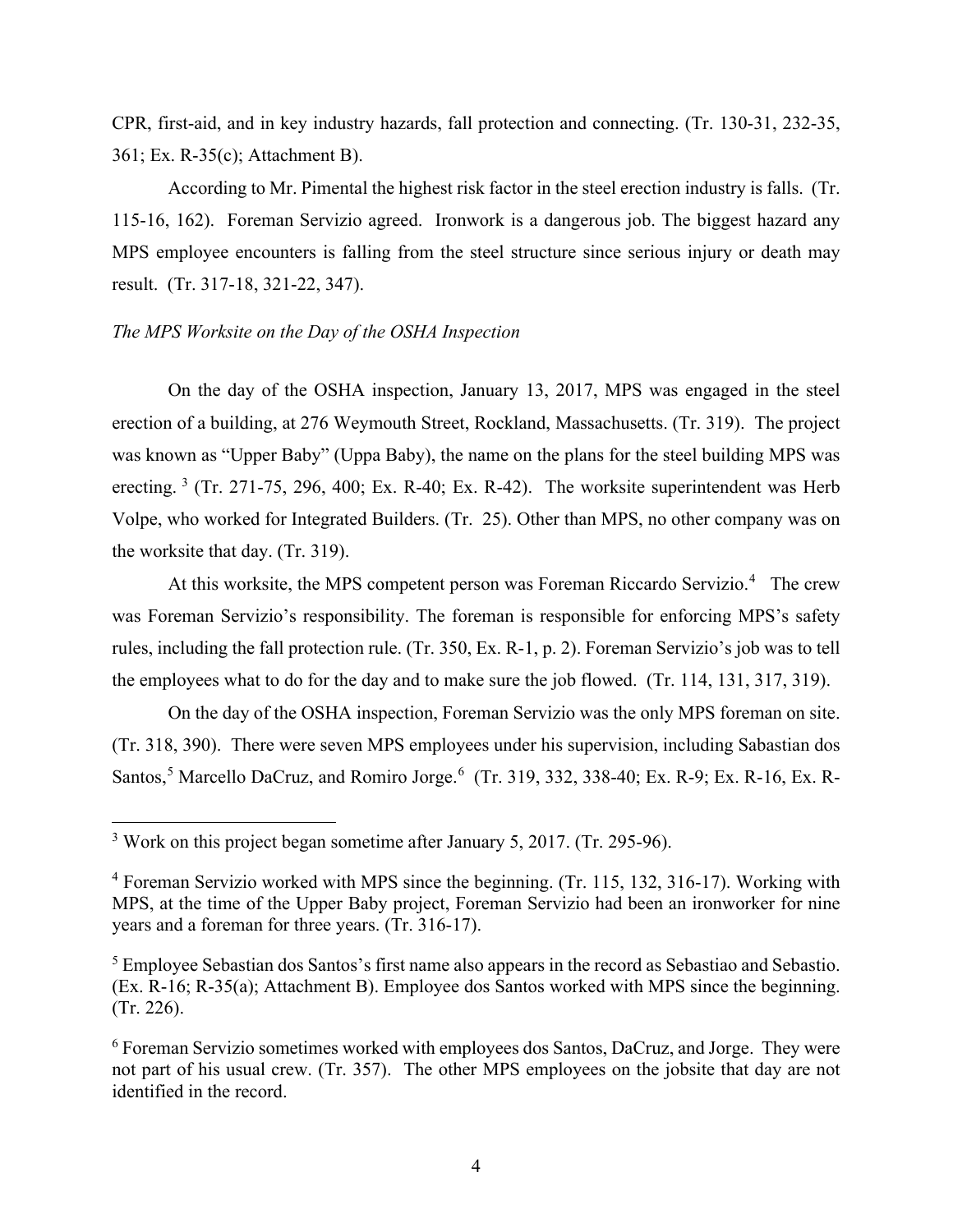33). Foreman Servizio described the work performed that day as routine and repetitive. The work was to connect the steel, land the joists, spread them. (Tr. 360). On the day of the OSHA inspection the project was on schedule. (Tr. 227). The project was halfway erected. (Tr. 328).

At the morning meeting that day, Foreman Servizio told worker DaCruz to weld the bridging out of the lift.<sup>[7](#page-4-0)</sup> DaCruz was told to stay in the lift. (Tr. 170, 325-27, 334-36, 344, 388). It was anticipated that DaCruz's work assignment may take him from the first level to the second level of the structure. (Tr. 326-27). While not present at the worksite that day, it was Mr. Pimental's understanding that worker Jorge also was assigned to weld the bridging of the structural member. (Tr. 144-45).

Worker DaCruz was assigned to work at a location halfway down the project, about eighty to one hundred feet (80 – 100 feet) from where Foreman Servizio was working giving direction to the connectors and to the workers rigging steel. (Tr. 327-29). Foreman Servizio recalled that worker Jorge worked in the vicinity of worker DaCruz.<sup>[8](#page-4-1)</sup> (Tr. 330). The other MPS employees

Foreman Servizio's testimony was confused regarding the events on the morning of the inspection. Specifically, his testimony was unclear regarding where employee Jorge was working and whether employee Jorge had been instructed to weld bridging or connect bolts. (Tr. 330, 337, 340, 381-82). When shown the OSHA inspection photographs during cross examination, Foreman Servizio agreed that employee Jorge appears in a photograph taken by CO Leone. (Tr. 384-85; Ex. C-2, p.1). Great weight is given to CO Leone's testimony that this inspection photograph was taken of the worker he observed climb the lift rails to access the structural steel. (Tr. 31-32; Ex. C-2, p.1).

Foreman Servizio's testimony that employee Jorge worked near him connecting bolts behind the connectors is not credited. Foreman Servizio's inconsistent, confused, testimony reveals his poor recollection of the events on the day of the OSHA inspection.

<span id="page-4-0"></span> $<sup>7</sup>$  On a steel structure, joists span across beams. Bridging goes through the joists and ties them</sup> together. (Tr. 325, 382).

<span id="page-4-1"></span><sup>8</sup> Foreman Servizio's testimony regarding where employee Jorge worked on the morning of the OSHA inspection was inconsistent and confused. First, Foreman Servizio testified that Jorge was the only employee working near employee DaCruz halfway down the project. (Tr. 330). Foreman Servizio later contradicted this testimony, stating employee Jorge worked near Foreman Servizio, connecting the bolts behind the connectors. (Tr. 337, 340, 381-82). Thereafter, Foreman Servizio confirmed that the inspection photographs taken of employees DaCruz and Jorge, by CO Leone, show only part of the jobsite. The other part of the jobsite, where employees worked with Foreman Servizio is not shown in the OSHA photographs in evidence. (Tr. 392-93; Ex. C-2).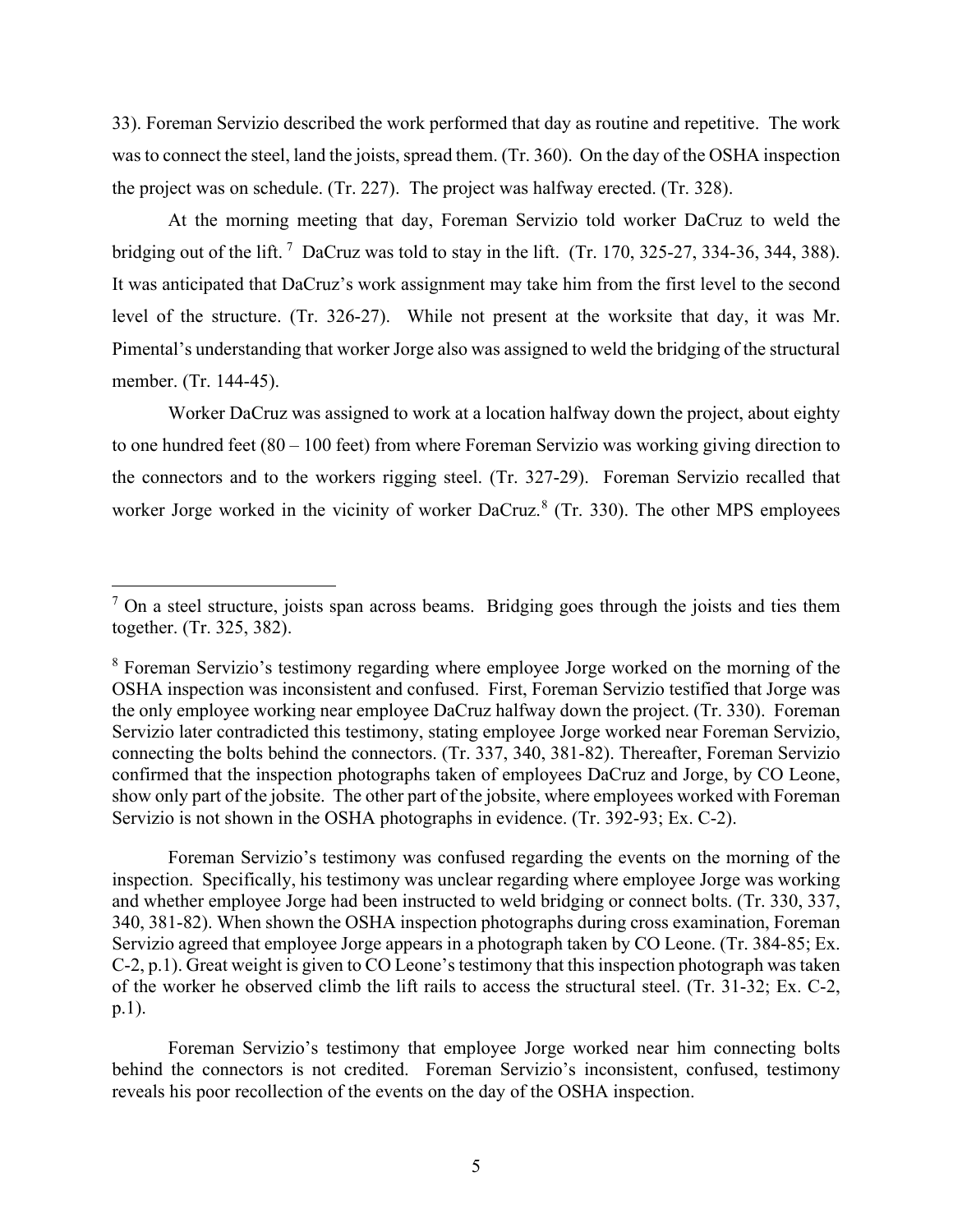worked near Foreman Servizio. (Tr. 330). That day, employee dos Santos worked as a "connector," connecting the steel. $9$  (Tr. 332, 338-40).

### *The OSHA Inspection.*

On the morning of January 13, 2017, at 9:00 a.m., the OSHA Boston South (Braintree), Massachusetts, Area Office received a complaint about possible fall hazards on a steel construction worksite in Rockland, Massachusetts. In response to the complaint, that day OSHA Compliance Safety and Health Officer (CO) Alfonso Leone traveled to the worksite to conduct an inspection. CO Leone arrived at the worksite, located at 276 Weymouth Street, Rockland, Massachusetts, around 11:00 a.m. Upon arrival, CO Leone parked on the side of Weymouth Street and observed an active construction worksite. Two levels of steel were in place. (Tr. 17-18, 20, 26; Ex. C-1).

CO Leone observed a worker sitting and standing on a steel beam, on the second level, the top level of the structure. The worker wore a harness, but the worker was not tied off using fall protection. The worker appeared to be handling a welding lead. CO Leone photographed the individual on the second level of the steel, from his location on Weymouth Street, offsite, beginning at 11:03 a.m.[10](#page-5-1) (Tr. 19-23, 63, 66-68, 94; Ex. C-2, pp. 5, 6, 7, 8; Ex. C-5). The worker photographed, assigned to do welding, was later identified by Mr. Pimental and Foreman Servizio as Marcello DaCruz.<sup>[11](#page-5-2)</sup> (Tr. 170, 381-84; Ex. C-2, pp. 6, 7; Ex. R-5(b), p. 3). Worker DaCruz had

<span id="page-5-1"></span> $10$  CO Leone was a credible, forthright, witness who answered questions to the best of his recollection on direct and cross examination, without exaggeration. (Tr. 74-75). CO Leone worked in construction for 20 years. (Tr. 63).

<span id="page-5-0"></span><sup>&</sup>lt;sup>9</sup> Subpart R – Steel Erection, Section 29 C.F.R. § 1926.751, definitions state, in pertinent part:

*Connector* means an employee who, working with hoisting equipment, is placing and connecting structural members and/or components.

*Hoisting equipment* means commercially manufactured lifting equipment designed to lift and position a load of known weight to a location at some known elevation and horizontal distance from the equipment's center of rotation. "Hoisting equipment" includes but is not limited to cranes, derricks, tower cranes, bargemounted derricks or cranes, gin poles and gantry hoist systems.

<span id="page-5-2"></span><sup>&</sup>lt;sup>11</sup> Employee DaCruz's name also appears in the record as Marcelo Da Cruz, Marcello Decosta, Marcello Cruz. (Ex. R-35(b)); Attachment B). At the time of the inspection employee DaCruz had worked for MPS for approximately three years. He was regarded as a safe, dependable ironworker. (Tr. 325, 329-30, 346, 358).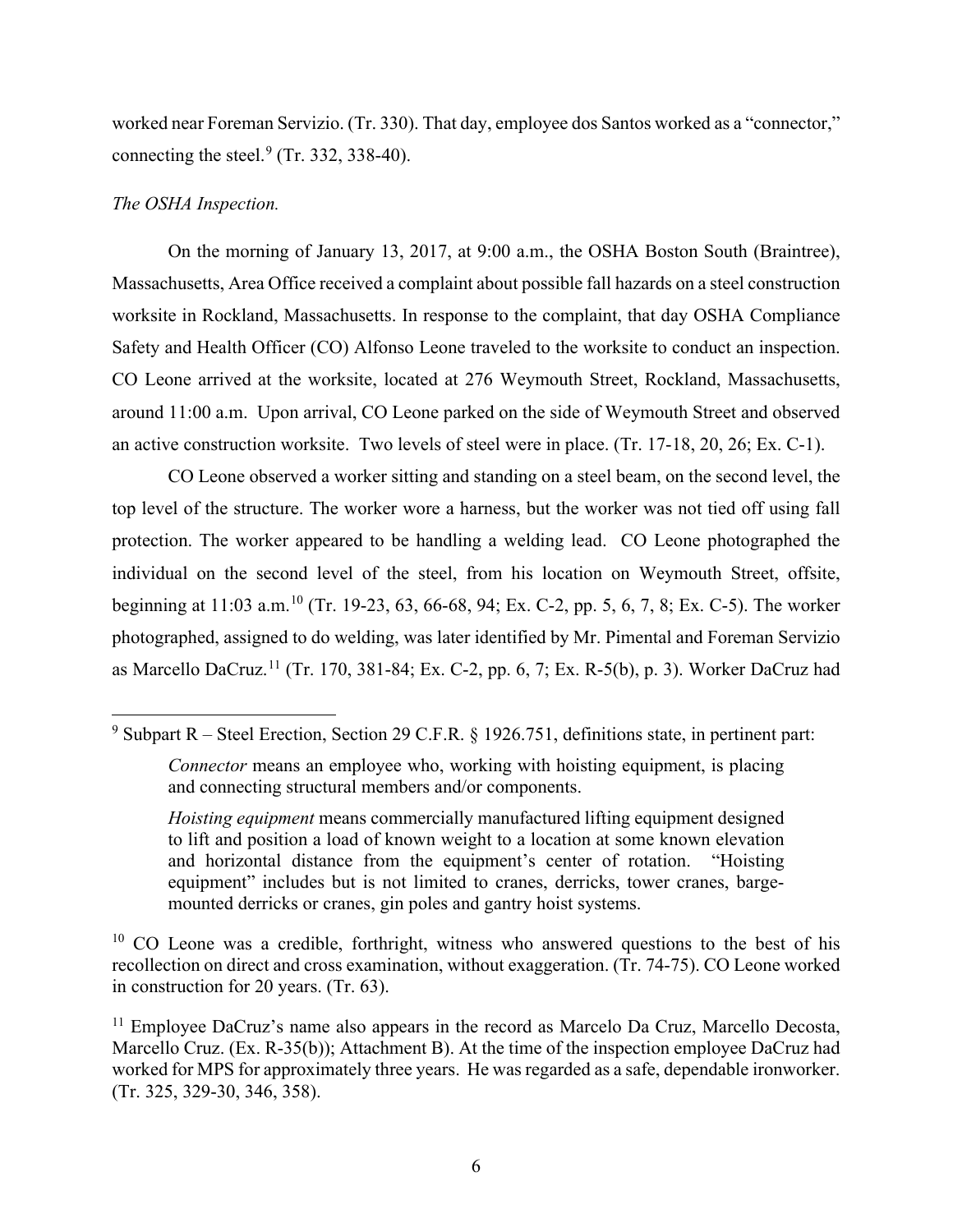been instructed to weld the bridging of the structural steel from the scissor lift. (Tr. 170, 325-27, 335, 388).

Mr. Pimental testified that worker DaCruz had a harness and lanyard when photographed. He did have a beamer.<sup>[12](#page-6-0)</sup> He was not using fall protection. (Tr. 120). Foreman Servizio agreed that the OSHA inspection photograph shows worker DaCruz, out of the lift, walking along on the steel without being tied off. (Tr. 386, 388-89; Ex. C-2, pp. 7, 8). Foreman Servizio agreed that it would have been apparent to him or anyone in authority that worker DaCruz was not working from the scissor lift as instructed. (Tr. 388-89).

CO Leone photographed employees on the worksite for several minutes. He then drove onto the worksite and parked. CO Leone entered the office trailer and spoke to worksite Superintendent Volpe. Mr. Volpe identified the worker on the steel as employed by MPS. CO Leone explained that OSHA received a complaint about an alleged fall hazard on the jobsite and he was present to conduct an inspection. At CO Leone's request, Mr. Volpe contacted MPS to have them provide a representative for the OSHA opening conference. (Tr. 24-27, 65; Ex. C-5). Superintendent Volpe showed CO Leone the site drawings, indicating the height of the second level of steel as twenty-nine (29) feet.<sup>[13](#page-6-1)</sup> (Tr. 35, 37-38, 95-96; Ex. C-2, p. 4). Mr. Volpe said he believed the employees were connecting. (Tr. 61).

As Mr. Volpe contacted the MPS representative for the OSHA opening conference, before the opening conference began, CO Leone stepped outside onto the front platform of the office trailer. While on the front platform, CO Leone observed a worker climb out of a red Skyjack scissor lift. To exit the red scissor lift, the worker stepped on the lift's mid-rail and top rail, and then pulled himself up onto the steel beam. The worker wore a harness but was not tied off. CO Leone observed the worker, on the steel, with a harness and lanyard in hand. Once on the steel beam, he still was not tied off. CO Leone photographed the worker on the steel beam at 11:21 a.m. (Tr. 27-32, 39, 45, 72, 94, 166; Ex. C-2, pp. 1, 2, 3; Ex. C-5).

<span id="page-6-0"></span><sup>&</sup>lt;sup>12</sup> A beamer is a fall protection device that provides an anchorage point for the worker to tie off to the structural steel. (Tr. 119-20, 164, 340-41, 349; Ex. R-4)

<span id="page-6-1"></span> $13$  CO Leone did not take measurements at the worksite. (Tr. 35, 69).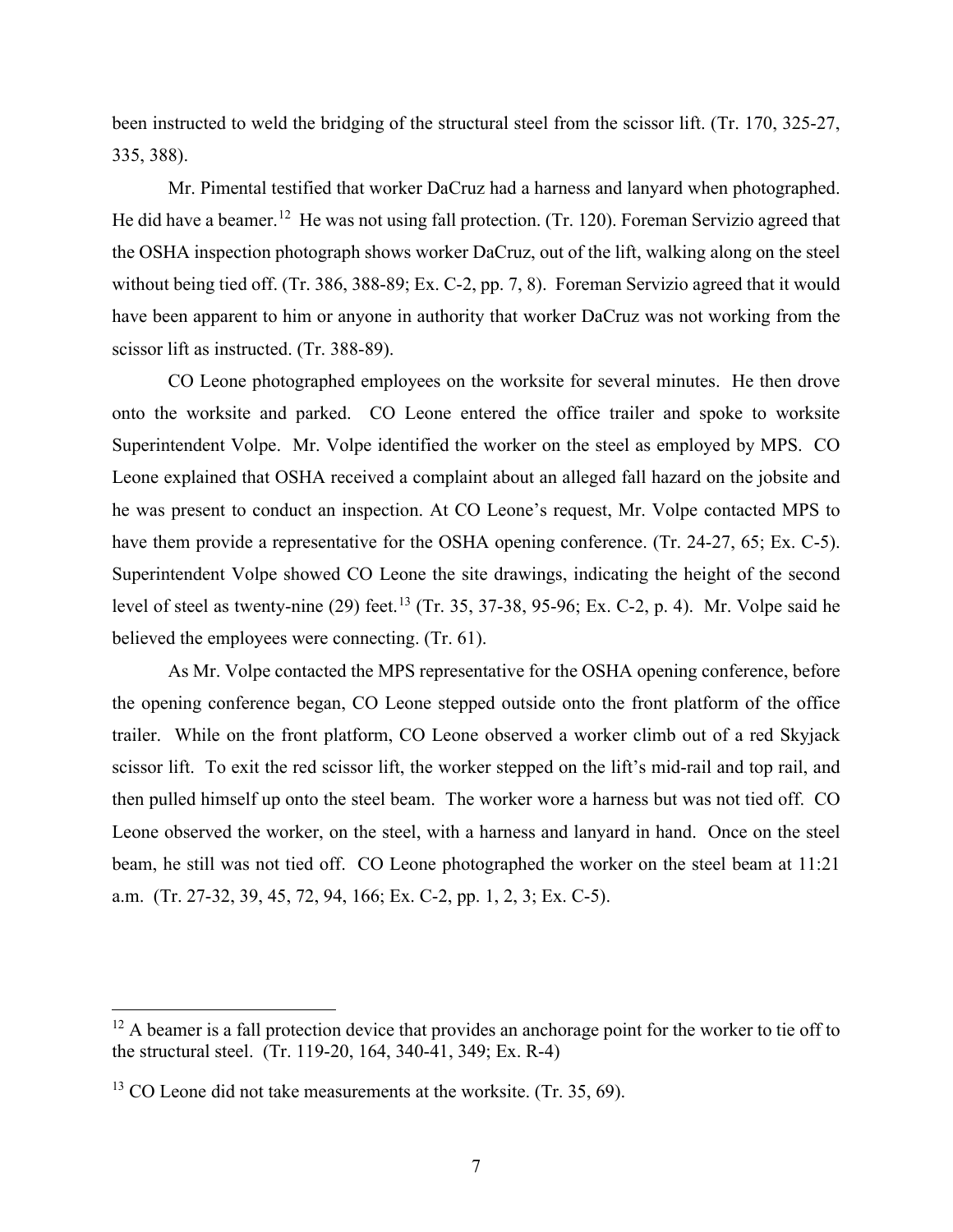The worker photographed, who exited the red Skyjack scissor lift by climbing the lift's rails, was later identified by Mr. Pimental and Foreman Servizio as Romiro Jorge.<sup>[14](#page-7-0)</sup> Mr. Pimental testified that the OSHA inspection photograph shows worker Jorge on the beam walking, with a beamer in his hand. (Tr. 140, 166, 384-85; Ex. C-2, p.1; Ex. 5(b), p. 4). It was Mr. Pimental's understanding that worker Jorge had been assigned to weld the bridging of the structural member. According to Mr. Pimental, MPS rents all-terrain scissor lifts so employees can weld bridging out of the lift per their usual procedure. Lifts are used on all MPS jobsites. There is no evidence Foreman Servizio specifically instructed worker Jorge to work from the lift that day. (Tr. 135, 144).

From outside the trailer looking up, CO Leone also observed and photographed Foreman Servizio working on the second level of the steel. (Tr. 38). When Foreman Servizio was called to the meeting with the OSHA compliance officer, he told the workers to take lunch. (Tr. 387, 390, 392). Walking to the office trailer for the meeting, Foreman Servizio did not look up to see where the workers were working or whether they were wearing their safety equipment. (Tr. 387).

In the office trailer, before the OSHA opening conference began, CO Leone introduced himself to Foreman Servizio and explained the reason for his presence at the worksite, that OSHA had received a complaint regarding fall protection. (Tr. 32-34, 391-92; Ex. R-16, pp. 2-3). Foreman Servizio said the height of the top portion of the steel was twenty-nine (29) feet. CO Leone asked why the worker was not tied off. Foreman Servizio said the MPS worker who was working at the height of twenty-nine (29) feet was welding. The workers were not tied off because they were connecting. CO Leone asked the current stage of the steel erection. Foreman Servizio answered they were in the connecting stage. CO Leone asked at what height fall protection is required. Foreman Servizio answered thirty (30) feet. (Tr. 32-34, 61-62).

During the inspection, Foreman Servizio told CO Leone that MPS works with a safety consultant. He said MPS holds mandatory safety meetings for all MPS employees, including at this worksite. (Tr. 75-77).

<span id="page-7-0"></span><sup>&</sup>lt;sup>14</sup> Employee Jorge's first name also appears in the record as Ramiro or Romero. (Ex. R-5(b), p. 4). Employee Jorge's work safety record was pretty good. (Tr. 330). Documents disclose that employee Jorge worked for MPS for at least three years. Worker Jorge attended training sessions on June 23, 2014 and March 30, 2016. (Ex. R-39, Ex. R-69; Attachment B). Worker Jorge signed an MPS Safety Program certification on June 12, 2017. (Ex. R-44, p. 3).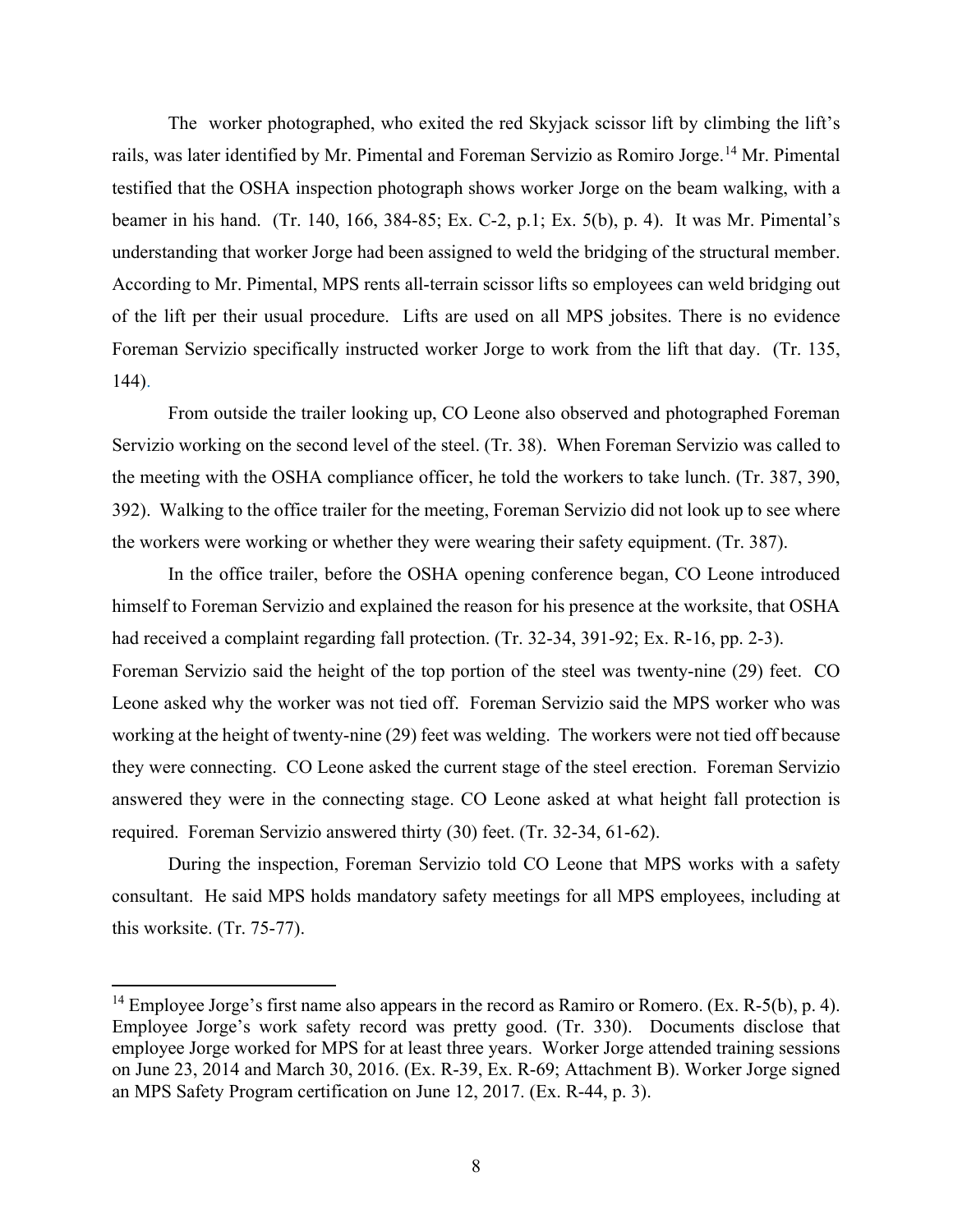CO Leone conducted the OSHA opening conference, in the office trailer, with Foreman Servizio and a representative from Integrated Builders. CO Leone stated that he may interview employees and advised of the employee protections stated in section 11(c) of the Act. (Tr. 34-35).

Following the opening conference, CO Leone conducted a walk-around of the worksite. (Tr. 35, 361-62). During the walk-around, CO Leone does not recall observing the welder or other employees working on the second level of the steel at twenty-nine (29) feet. (Tr. 36, 53, 362). During the walkaround, Foreman Servizio testified the workers were at lunch. (Tr. 390).

During the walk-around, CO Leone observed that when the MPS employees had been working at twenty-nine (29) feet, they could have been seen from virtually every angle. Nothing interfered with his or Foreman Servizio's view to the second level of the structure from the ground. If Foreman Servizio had looked up when the MPS workers were on the steel, they would have been in plain view. (Tr. 38).

CO Leone noted that the structure appeared to be fully bolted. He walked around the building perimeter. There was a crane in the back of the building. During CO Leone's inspection, the crane was not in use or positioned to hoist structural components, columns, or beams to the next level. During the walk-around, CO Leone inspected the crane. The crane was out of service for maintenance. There were tools and an oil pan under the crane. (Tr. 36-37, 41-42, 88, 389; Ex. R-9, p. 2; Ex. R-33, p. 1).

On the day of the OSHA inspection, a crane from Chelmsford Crane Service, Inc., was on site.<sup>[15](#page-8-0)</sup> (Tr. 244, 332-34, 371, 389; Ex. R-42). During a segment of that day, the crane was not

<span id="page-8-0"></span><sup>&</sup>lt;sup>15</sup> It is not disputed that a crane was on site on the OSHA inspection day. MPS received an invoice, dated January 21, 2017, from Chelmsford Crane Service, Inc., for the week of January 9, 2017, including January 13, 2017. The invoice was for "Hook Work," rental of a crane and operator, on the Uppa Baby worksite. (Ex. R-42, p. 1). Hook work describes putting structural members on the crane's hook and swinging the structural members into place to be connected. (Tr. 332-34, 371, 400-01). The crane rental invoice does not identify, during any specific day, the hours when the worksite crane was not operational or temporarily out of service for on-site repair.

Mr. Pimental testified that the invoice includes a handwritten verification of hours the crane was on site and what the crane was doing, signed by the foreman, at the end of the week. (Tr. 400; Ex. R-42, p. 2). This description of the invoice is rejected. The copy of the Chelmsford invoice, page two, reviewed by Mr. Pimental at the hearing was illegible. (Tr. 400, 403). This likely impacted his description of the invoice, page two. In fact, the legible copy of the invoice, page two, located before the hearing closed and received in evidence, shows the document date and signatures at the *beginning* of the week, on January 9, 2017. The signature on the document, while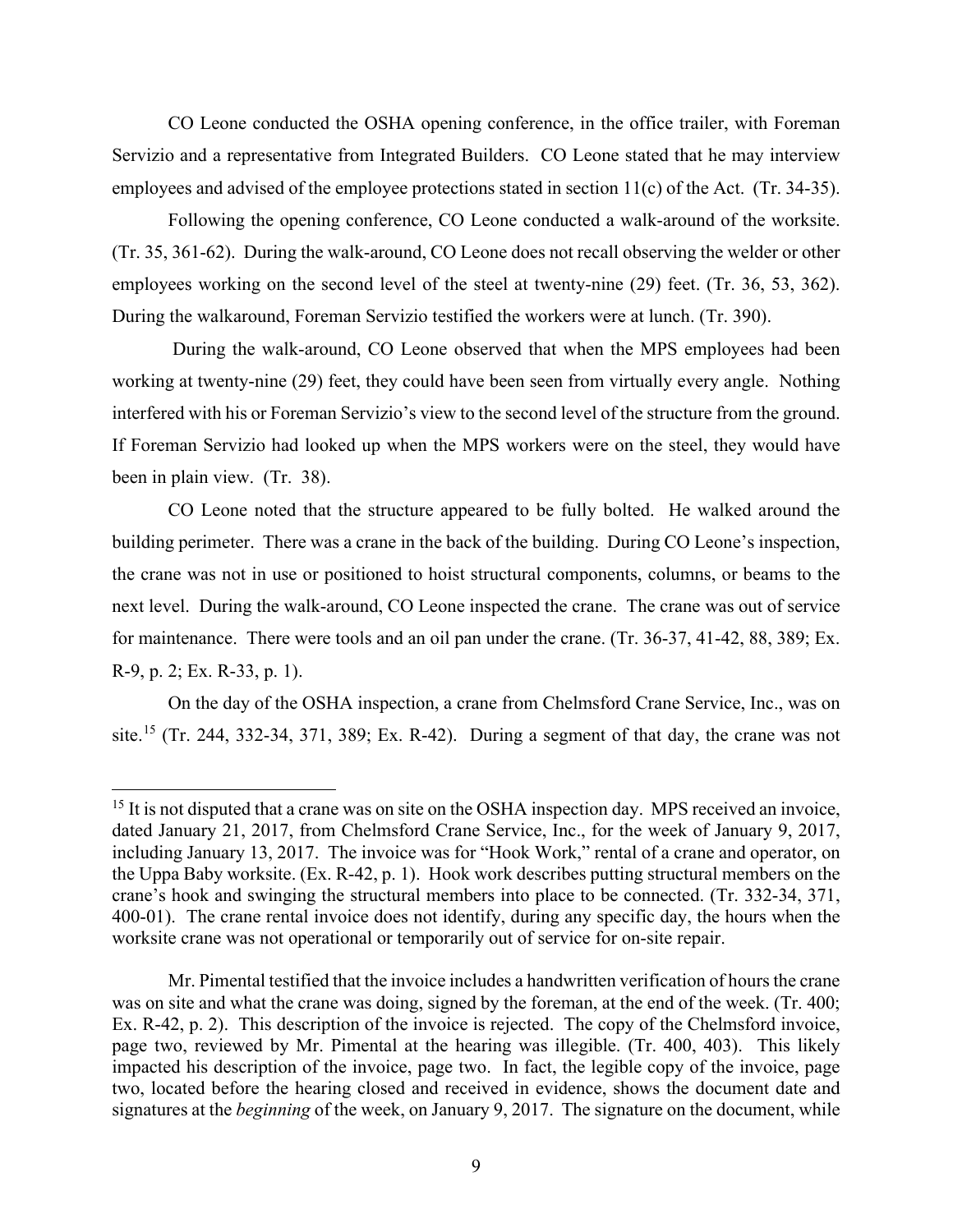operating, as maintenance was needed.[16](#page-9-0) CO Leone credibly testified that from the time he arrived at the worksite, at approximately 11:00 a.m., until the conclusion of the OSHA inspection, the crane was out of service. When CO Leone photographed workers on the structural steel, the crane was not operating. (Tr. 36-37, 41-42, 88; Ex. C-2; Ex. R-9, p. 2; Ex. R-33, p. 1).

CO Leone asked Foreman Servizio to speak to the two workers he photographed during the inspection. CO Leone asked to speak to the worker he observed climbing the rails to exit the lift onto the steel beam, whom he photographed on the beam. In response to CO Leone's request, one worker came over to speak with him.<sup>17</sup> The worker said he received fall protection training and lift training. The worker said he climbed out of the lift because there was no place to put a ladder on the steel. CO Leone did not speak to the other worker, a welder. (Tr. 37-40, 53; *See* Ex. R-16, pp. 2-3).

During the inspection, CO Leone recalled seeing a ladder from the ground to the first level of the structure. He did not see a ladder from the ground to the second level of the structure. (Tr. 47. *See* Ex. R-16, pp. 2-3).

CO Leone conducted a closing conference. He reminded the participants that the employee he interviewed had protections under section 11(c) of the OSH Act. CO Leone reviewed his inspection observations regarding the lack of fall protection. CO Leone stated that because the

not clearly legible, does not match Foreman Servizio's acknowledged signature, on other documents in evidence. (Tr. 408). (*Compare* Ex. R-42, p. 2 *with* Ex. R-5(b), p.1; Ex. R-35(c), pp. 5, 7; Ex. R-40; Ex. R-44, p.1). The invoice, page two, reflects crane work hours anticipated, not a verification of hours the crane was operational on any specific day.

<span id="page-9-0"></span> $16$  Great weight is given to CO Leone's observation that the crane was out of service when he was present at the worksite. CO Leone's photographs taken while offsite were taken before the lunch break that day, which began when Foreman Servizio left the steel structure for the OSHA opening conference. (Tr. 36-37, 41-42, 88; Ex. C-2; Ex. R-9, p. 2; Ex. R-33, p. 1). Mr. Pimental's testimony that the crane was in use the entire day is not credited. Mr. Pimental was not present on the worksite. He lacks first-hand knowledge. (Tr. 396). Foreman Servizio's testimony that the crane was operational the entire day is not credited. (Tr. 332-34, 371-72, 389-90). Foreman Servizio's testimony disclosed his poor recollection regarding the OSHA inspection day and is not reliable. *See* Note 8.

<span id="page-9-1"></span> $17$  CO Leone's handwritten inspection notes record he spoke to an ironworker identified as Sabastiao dos Santos. (Tr. 60, 71-72; Ex. R-16, pp. 2-3; Ex. R-33). Ironworker dos Santos was assigned to work as a connector on the day of the OSHA inspection. (Tr. 332, 338-40). *See* Notes 5 and 9 and accompanying text.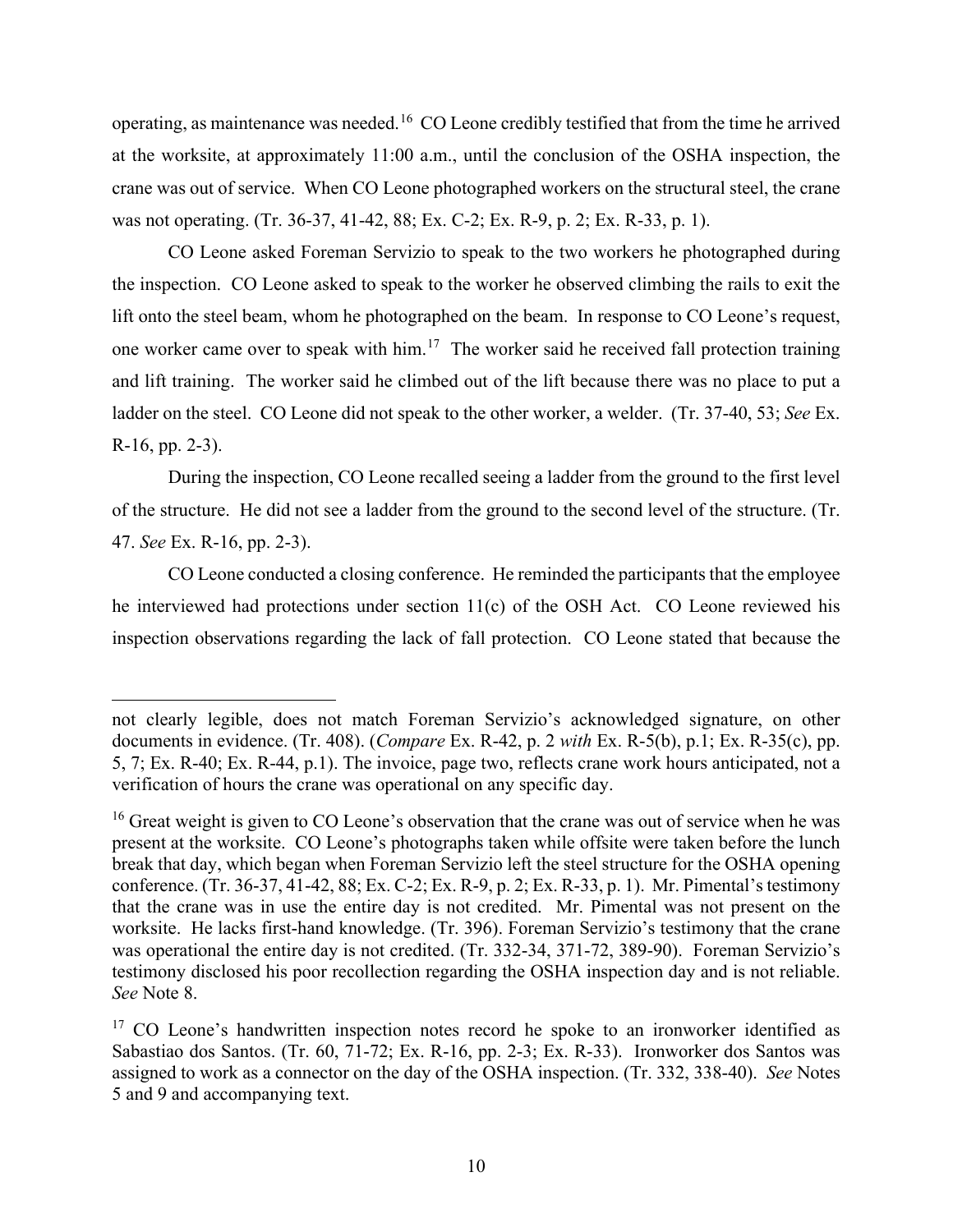worker was welding and not connecting, and because there was no hoisting equipment being used, the worker was required to be protected from falls at fifteen (15) feet. (Tr. 40-41; Ex. R-16, pp. 2- 3.). Foreman Servizio recalled a brief closing conference. [18](#page-10-0) (Tr. 339).

Following the on-site inspection, CO Leone contacted Mr. Pimental to advise of the inspection. Mr. Pimental provided training certifications to OSHA. (Tr. 43-44, 70).

Foreman Servizio testified that at some point on the morning of the OSHA inspection, he looked up and observed that workers DaCruz and Jorge were tied off. (Tr. 380-81, 386). Foreman Servizio had a clear view to the location where DaCruz and Jorge were assigned to work that morning to observe that they were tied off. Later that morning, when DaCruz and Jorge worked on the steel without fall protection, Foreman Servizio's view likewise would have been unobstructed. [19](#page-10-1) At the hearing, after reviewing the OSHA inspection photographs, Foreman Servizio assumed that between 11:00 a.m. and 11:20 a.m. that morning, when CO Leone was photographing the worksite, he did not look up to observe the workers. Later that morning as he walked to the office trailer to meet with CO Leone, at approximately 11:45 a.m., Foreman Servizio also did not look up to observe the workers. (Tr. 386-89; Ex. C-2, pp. 1, 6, 7).

# *MPS's Workplace Safety Rules and Safety Training*

From the beginning MPS worked closely with a safety consultant Contractors Risk Management (CRM) to put together a safety plan. MPS uses CRM to stay current with safety

<span id="page-10-0"></span><sup>&</sup>lt;sup>18</sup> Respondent's representatives state they learned OSHA issued citations based on the inspection when the citations were received in the mail. (Tr. 252, 339, 346, 388). Promptly following the inspection, Mr. Pimental disciplined the workers photographed and identified during the OSHA inspection, as exposed to the worksite fall hazards. (Tr. 170, 190, 313-14, 394-95; Ex. R-5(b), pp. 3, 4). Worker Marcello DaCruz received a verbal warning for not tying off on January 13, 2017. Worker Romero Jorge received a verbal warning for not tying off on January 16, 2017. The citation issued on January 24, 2017, eleven days after the inspection. (Complaint, Exhibit A).

Respondent claims that the OSHA closing conference was inappropriate and prejudicial, as the exposed employees were not identified, and no information was provided regarding possible violations. Respondent's claims are rejected, as contrary to the credited record evidence. (Resp. Br. 14-18, 21-22, 33, 36; Resp. Reply Br. 5).

<span id="page-10-1"></span><sup>&</sup>lt;sup>19</sup> Foreman Servizio's testimony that he had to move or change position from his work location to observe whether the employees were working safely is not credited. (Tr. 329).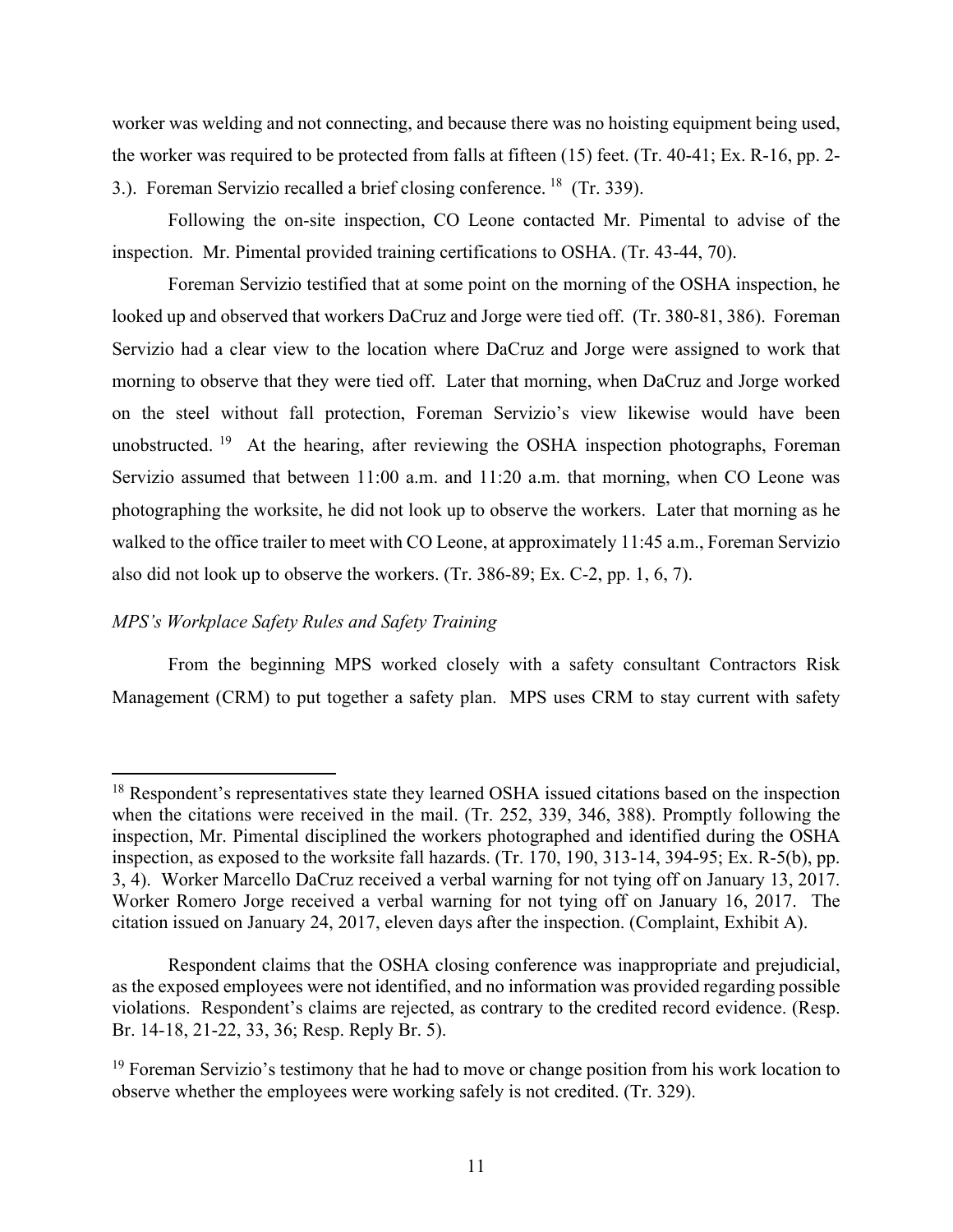training and new regulations. Since 2013, CRM provided most of the training sessions for MPS employees. (Tr. 104-05, 116, 118, 281, 287-88, 291; Ex. R-1, Ex. R-5(a); Attachment B).

MPS's Safety Program has many components, including safety rules, formal and informal mandatory training sessions, jobsite hazard analyses for some projects, safety oversight by jobsite foremen, safety monitoring inspections conducted by CRM and, when competing work demands permit, by Mr. Pimental. Review of the hearing record reveals that, in the period before and during the OSHA inspection, there were gaps in the execution of MPS's Safety Program. The MPS Safety Program prepared by CRM includes a progressive disciplinary policy to address safety violations and unannounced safety monitoring inspections conducted by CRM. The record reveals that when CRM observed and reported unsafe conditions during worksite inspections, MPS did not follow through and discipline the workers or foremen who engaged in the observed unsafe actions. In the period before and during the OSHA inspection, the record reveals MPS's Safety Program lacking, due to inadequate safety oversight by the worksite foreman and lax enforcement when the safety rules were violated.

# *Workplace Safety Rules and Disciplinary Policy*

In 2014, CRM prepared MPS's Safety Program to follow the OSHA Subpart R Steel Erection regulations.<sup>[20](#page-11-0)</sup> (Tr. 118-19, 281, 287-88). One chapter in the Safety Program concerns fall protection. (Tr. 118-19). The Safety Program states that for general employees, detail crews, and deckers "[e]mployees on a walking / working surface with an unprotected edge more than 15 feet above a lower level must be protected." (Ex. R-1, p. 45). The Safety Program also includes fall protection requirements for employees working as "Connectors – meaning those working with a hoisting device." <sup>[21](#page-11-1)</sup>

- Must have connector training.
- No fall protection is required when working less than 15 feet from a surface below.
- When working between  $15 30$  feet employees must be provided with a personal fall arrest system, positioning device system or fall arrest system and wear the equipment necessary to be able to be tied off; or be provided

<span id="page-11-0"></span><sup>&</sup>lt;sup>20</sup> Safety Program excerpts are in evidence. (Ex. R-1, pp. 2, 28, 24, 75; Ex. R-44).

<span id="page-11-1"></span><sup>&</sup>lt;sup>21</sup> The MPS Safety Program states that for employees working as "Connectors – meaning those working with a hoisting device," employees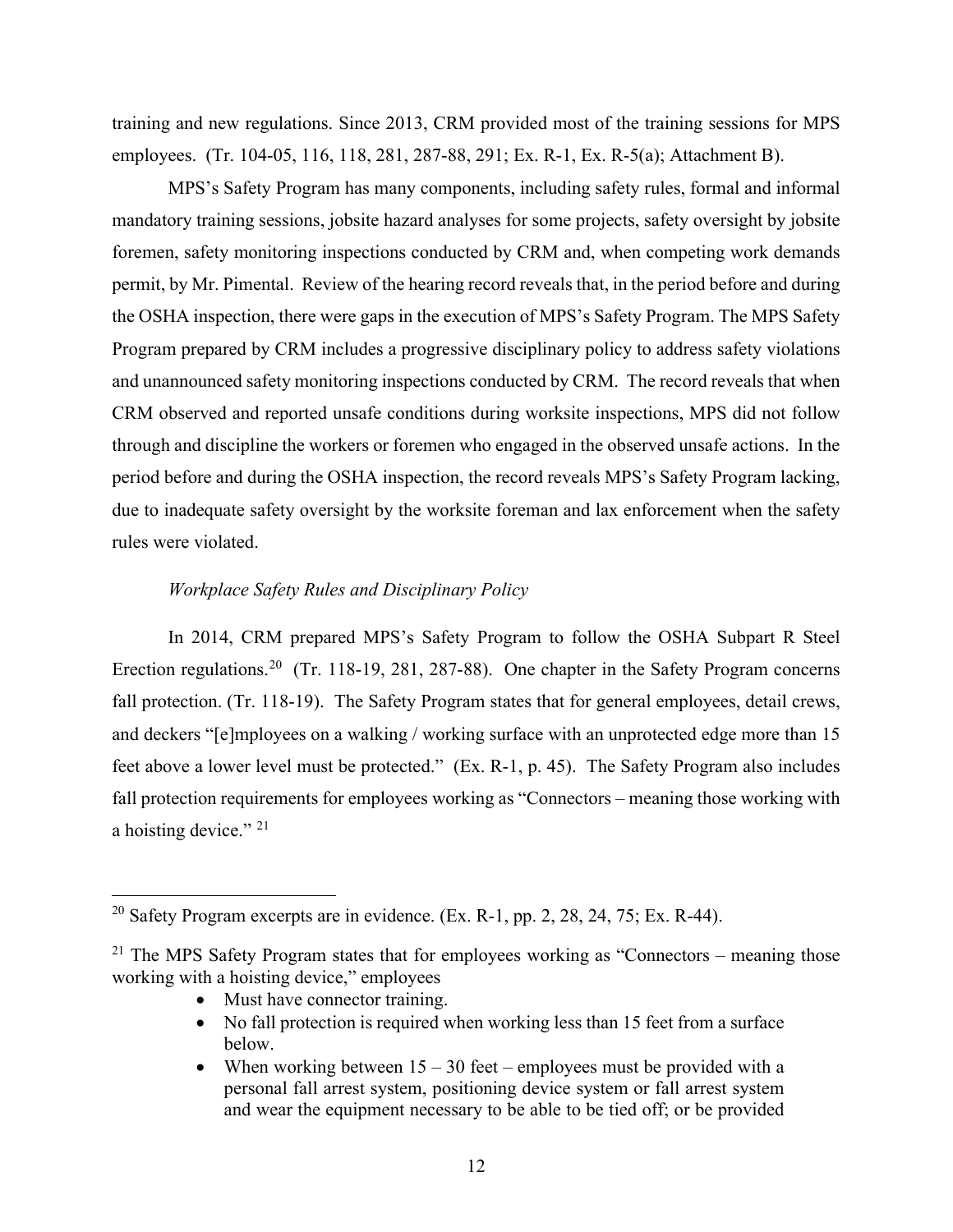Foreman Servizio stated MPS's fall protection safety rule provides that a worker, who is not connecting, must be tied off if he is on the steel at fifteen (15) feet or higher. If the worker is connecting, he is allowed up to thirty (30) feet before being tied off. (Tr. 322, 337). Fall protection includes the worker's harness, lanyard, and beamer to clamp to the steel as an anchor point. The workers must wear their fall protection equipment. (Tr. 322-23, 340-41).

The MPS Safety Program in evidence does not set forth safety rules regarding scissor lifts, generally, or exiting scissor lifts, specifically. (Ex. R-1). MPS recognizes that standing or climbing lift railings exposes the worker to a fall hazard. This conduct is improper. (Tr. 136-40). CRM provides MPS employees lift safety training. (Tr. 139; Attachment B). Foreman Servizio testified that MPS has a rule that workers are not to climb the rails of a lift. (Tr. 334-35).

Foreman Servizio testified that the fall protection rule and the rule that workers are not to climb the rails of a lift are very important, because if a worker falls off the steel, the worker could be hurt or possibly die. Throughout Foreman Servizio's employment with MPS, these two rules have been active. (Tr. 347).

MPS has a progressive disciplinary policy regarding safety violations, included in the MPS Safety Program, prepared by CRM in 2014. Pursuant to the policy, discipline for safety violations will progress as follows: 1<sup>st</sup> Violation: Verbal Warning, with documentation from the supervisor. 2<sup>nd</sup> Violation: Written Warning, signed by you and your supervisor, to be placed in your permanent record. 3rd Violation: Up to one-week suspension without pay, with documentation placed in your permanent record. 4<sup>th</sup> Violation: Grounds for termination. (Tr. 167-70, 172, 350-51; Ex. R-1; Ex. R-5(a)). The disciplinary policy included in the MPS Safety Program is dated May 2014; however, before the OSHA inspection, there are no records supporting Respondent's claim that MPS workers were aware of this policy. Before the OSHA inspection, there are no signed documents that MPS employees understand the terms and conditions of the policy. [22](#page-12-0) (*Compare* Ex. R-5(a)

• When working over 30 feet  $-100\%$  fall protection required.

(Ex. R-1, p. 45).

with other means of protection from fall hazards. This means carrying all equipment with you.

<span id="page-12-0"></span> $22$  Mr. Pimental testified that MPS has a revised disciplinary policy. (Tr. 154-55). The MPS "disciplinary action report" was not provided to the Court or to Counsel for the Secretary until the second hearing date, long past the extension of time granted for prehearing exhibit identification.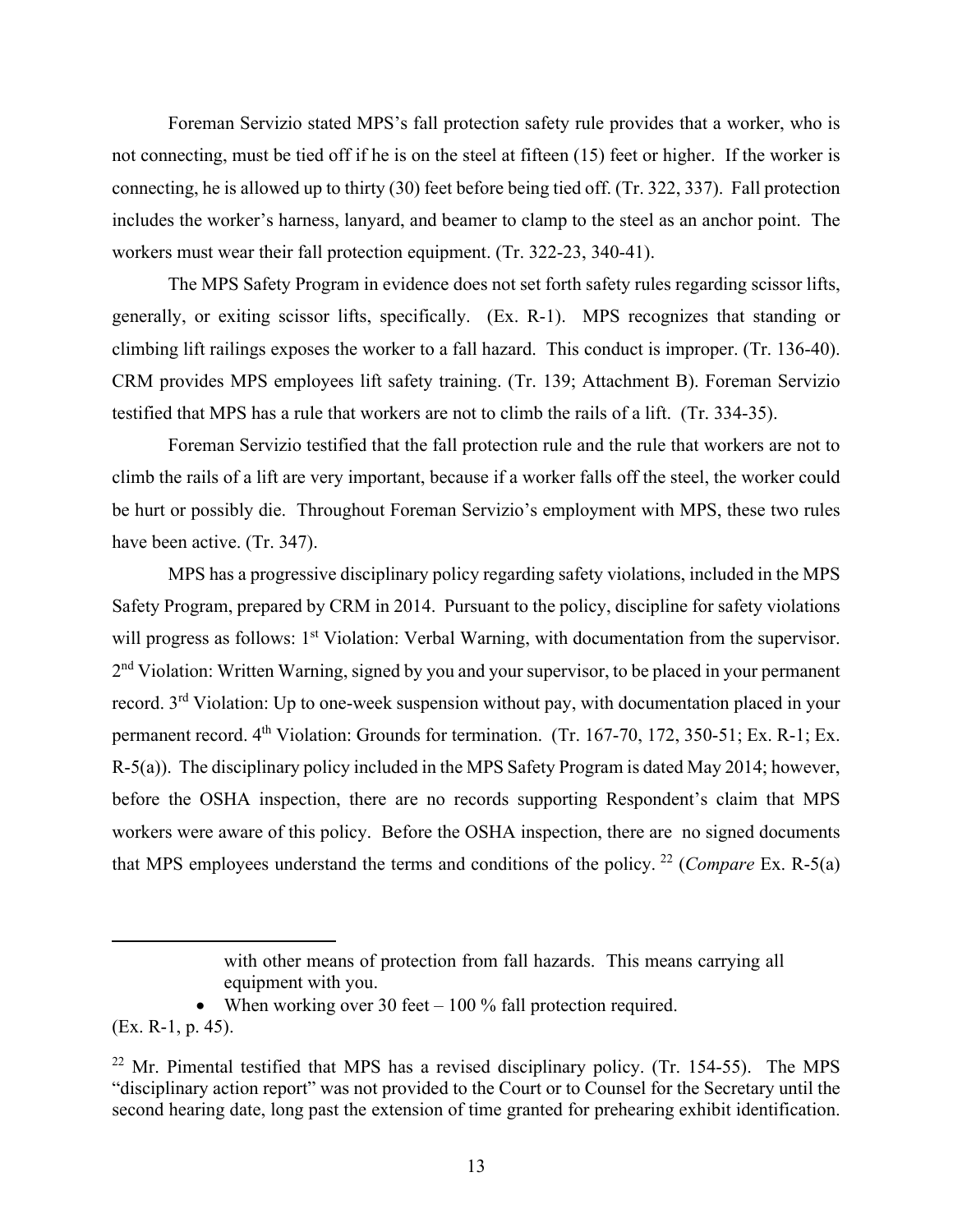and Ex. R-44 *with* Ex. R-5(b) and Ex. R-35(a), pp. 3, 4, 5). There is no evidence that an employee was disciplined for a safety violation, pursuant to this disciplinary policy, prior to the OSHA inspection.

Mr. Pimental testified that employees sign a certification located at the back of the Safety Program, stating that they read, understand, and will follow the Safety Program. (Tr. 121-22, 128- 29, 357; Ex. R-1; Ex. R-44). The only signed Safety Program certifications in evidence are dated June 12, 2017, six (6) months after the OSHA inspection, signed by Foreman Servizio and workers DaCruz and Jorge. [23](#page-13-0) (Tr. 280-82, 409; Ex. R-44).

A different progressive discipline policy regarding MPS rules, including safety rules, is set forth in the June 11, 2015 letter from Mr. Pimental to employees. In addition to safety, the June 2015 letter addresses various MPS rules including conduct while on and off the job, approval for supply pickup, the responsibility of foremen for assigned trucks after hours, employees not allowed in the shop office area, no yelling or profanity, and metal scrapping, among other rules. (Ex. R-35(a), pp. 3,4; Ex. R-35(b), pp. 3, 4; Ex. R-35(c), pp. 4, 5). Pursuant to the policy stated in the June 11, 2015 letter, discipline for rule violations will progress as follows: first offense - verbal warning, second offense - \$150.00 fine, third offense - one week off with no pay. There is no

Review of the entire record reveals that Respondent "selectively" chose specific records to offer into evidence. Respondent requests that the "selected" records be regarded as examples, representative of more extensive MPS safety records prepared prior to the OSHA inspection, but not offered into evidence. Respondent's request is rejected.

The disciplinary action report and Foreman Servizio's testimony that this report has been active throughout his employment with MPS are accorded little weight. (Tr. 354-57, 366-68; Ex. R-70).

<span id="page-13-0"></span> $23$  Mr. Pimental asserted that employees sign Safety Program certifications every year. (Tr. 279-80; Ex. R-44). This assertion, unsupported by documentation, is not credited. Mr. Pimental claims he does not have earlier certifications, before June 2017, because when MPS's office moved stuff got lost and mixed-up. (Tr. 280; Resp. Br. 11 n.4, 36-38). This claim is rejected. The MPS office move was in approximately 2014. (Tr. 397). The office move does not explain the failure to introduce Safety Program certifications signed by MPS employees in 2015 and 2016, if those certifications existed. As discussed below regarding the limited CRM training certifications and sign-in sheets offered into evidence, Respondent's claimed reason for the loss of relevant business records is not persuasive and is not credited. *See* Note 26 below.

It is reasonable to infer that if MPS or CRM had additional records prior to the OSHA inspection that supported Respondent's claim of a comprehensive safety program, that those additional records would have been produced and offered into evidence*. See Capeway Roofing Sys. Inc*., 20 BNA OSHC 1331, 1342-43 (No. 00-1986, 2003).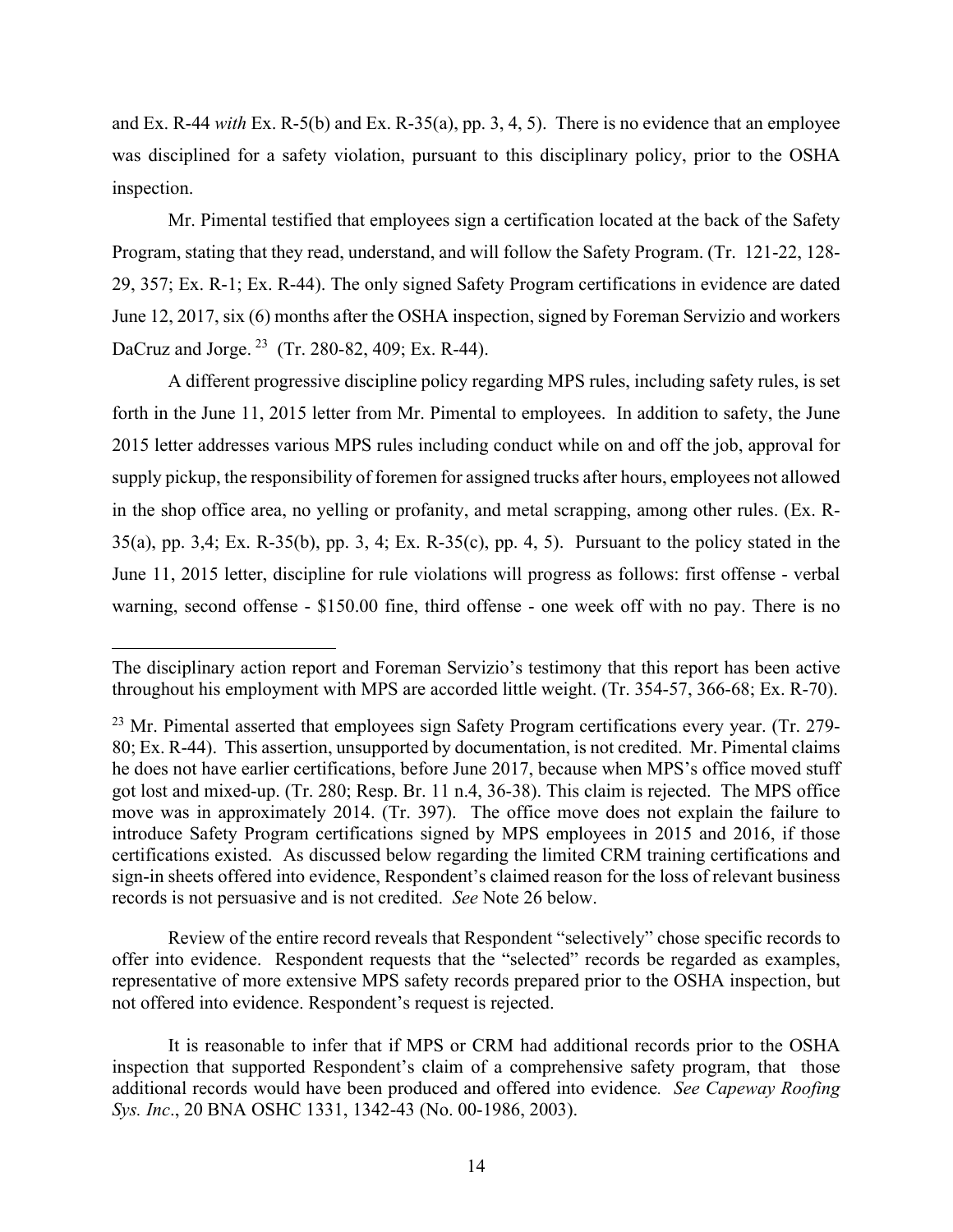evidence that an employee was disciplined for a safety violation, pursuant to this disciplinary policy, prior to the OSHA inspection. (Ex. R-5(b), pp. 1, 2 (written and signed verbal warnings issued to foremen).

# *Safety Training*

Mr. Pimental testified that he cares about the safety of his employees. "I don't feel that I am lucky because I haven't had an accident since the start of the company. I feel that I've done the proper training." (Tr. 223-24, 225; *See* Tr. 115, 132, 317).

All MPS employees receive new safety equipment: harnesses, retractable lanyards, hardhats, and beamers. Every employee has a beamer, some employees have two beamers. The beamer instruction manual is used in MPS fall protection training. (Tr. 119-20, 164, 341, 349, 164- 66; Ex. R-4).

During new employee orientation, Mr. Pimental asserts that the MPS Safety Program is reviewed with the new employee, pointing out the highest risk factors in the industry. (Tr. 121- 22, 128-29, 135, 163-64, 356-57; Ex. R-1). As part of the new employee orientation program, every employee receives CRM training, including fall protection and lift safety training. (Tr. 122, 135, 159, 347, 361; Attachment B). Following orientation, the new employee is assigned to "shadow" a foreman on the jobsite, to familiarize the employee with MPS procedures and safety practices. (Tr. 121-23, 159, 337, 347, 356-57, 361).

CRM provides most MPS employee safety training. (Tr. 116). Except for the very first CRM training session at MPS, all subsequent CRM training sessions at MPS were conducted by CRM Safety Specialist Armand Bisson.<sup>[24](#page-14-0)</sup> (Tr. 238, 268-69; Ex. R-36). Three or four times a year,

<span id="page-14-0"></span><sup>&</sup>lt;sup>24</sup> Armand Bisson remained employed by CRM at the time of the hearing. (Tr. 396). He was not called to testify. His absence was not explained.

Instead, Respondent called as a witness CRM employee, Brian Stevens, PhD. Prior to the hearing, Mr. Stevens spoke on the telephone with Armand Bisson and Respondent Counsel regarding MPS. Mr. Stevens had limited familiarity with MPS's Safety Program. Mr. Stevens did not visit MPS's Upper Baby project, the jobsite inspected by OSHA and by CRM. Mr. Stevens never presented a training module to MPS employees. He participated in one unannounced inspection of MPS, at Endicott College. Mr. Stevens was not personally involved in any MPS disciplinary actions. (Tr. 101-07, 391).

In response to a leading question from Respondent Counsel, Mr. Stevens answered that MPS has an excellent safety program. (Tr. 106). The weight accorded Mr. Stevens's response is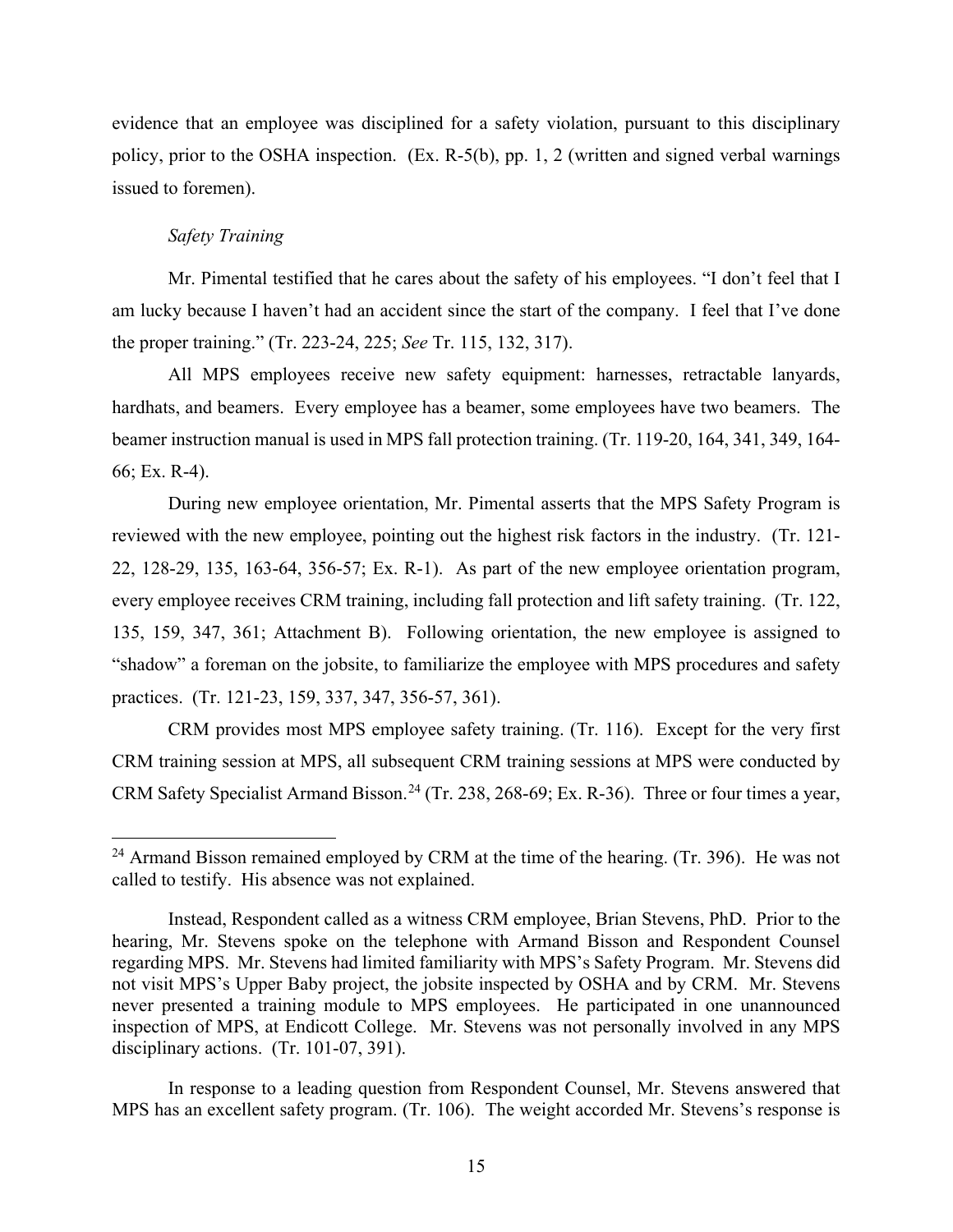CRM comes to the MPS office to retrain all MPS employees. These training and refresher training sessions are mandatory. (Tr. 142-43, 162-63, 307, 344-45, 365). Prior to the OSHA inspection, CRM provided connector, fall protection, boom lift, scissor lift, and controlled decking zone training, to MPS employees.<sup>[25](#page-15-0)</sup> (Tr. 104-05, 163, 305-06, 344-45, Ex. R-39; Ex. R-69; Attachment B). Following receipt of the OSHA citation in this case, Mr. Pimental had everyone go through safety retraining on key points, fall protection, connecting, and ladder safety. The OSHA citation revealed refresher training was needed. MPS posted the OSHA citation. (Tr. 136, 141, 235; Ex.  $10(a)$ ).

CRM documents each training session with a sign-in sheet. All CRM training sign-in sheets are on file with CRM for 2014, 2015, and 2016. [26](#page-15-1) (Tr. 143, 172-73, 226). CRM prepares and issues training certification cards to document the training session topic and the employee who attended the training. Mr. Pimental maintains the CRM employee training certification cards. Also all CRM training certification cards are on file with CRM. (Tr. 122, 143, 158-59, 163, 304-08, 344-45, 365; Ex. R-39; Ex. R-69; Attachment B). All the CRM training certification cards that predate the OSHA inspection that were in Mr. Pimental's possession are in evidence. (Tr. 307-08; Attachment B).

A review of the CRM training certification cards during the period prior to the OSHA inspection for identified MPS employees working on the Upper Baby worksite discloses the following training. Foreman Servizio and workers DaCruz, Jorge, and dos Santos received boom lift and scissor lift training on June 23, 2014 and fall protection training on March 30, 2016.

limited, as he did not know how MPS administered discipline. (Tr. 107). In other words, Mr. Stevens did not know how MPS enforced safety rules when employees engaged in unsafe behavior. Mr. Stevens's assessment is based principally on his review of records and telephone conversations, rather than direct experience with MPS.

<span id="page-15-0"></span><sup>&</sup>lt;sup>25</sup> Prior to the OSHA inspection, in 2015 and 2016, MPS paid CRM \$5,622.50 for safety training. (Tr. 175-79, 226; Ex. R-14).

<span id="page-15-1"></span><sup>&</sup>lt;sup>26</sup> Respondent introduced into evidence CRM training sign-in sheets for MPS employee training conducted in 2017, after the OSHA inspection. Respondent contends these CRM 2017 sign-in sheets are representative of the training CRM provided to MPS employees in 2014 and 2015. (Tr. 236-38, 241; Ex. R-10(a); Resp. Br. 14, 20, 36-38). This contention is rejected. CRM retains records of all training it provides to MPS employees. MPS easily could have requested copies of the 2014, 2015, and 2016 training records from CRM, prior to the hearing or in the interim between the first and second hearing dates. (Tr. 154, 158-59, 172-73, 226). Respondent failed to do so.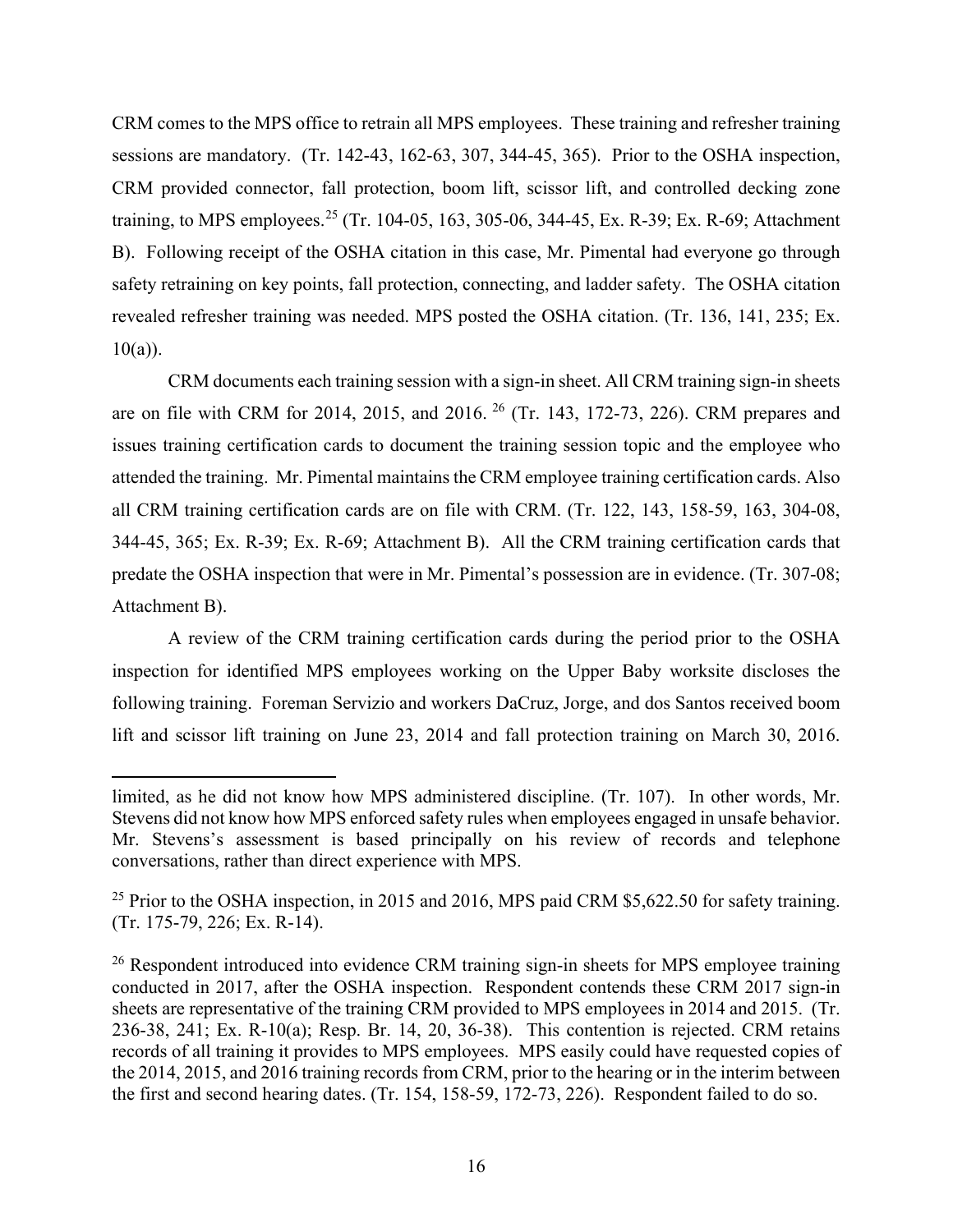Foreman Servizio and worker DaCruz received OSHA Subpart R for controlled decking zone training on June 24, 2014. Foreman Servizio and workers DaCruz and dos Santos received connector safety training on March 30, 2016. (Tr. 156-58, 223-35, Ex. 35(a)(b)(c); Ex. R-39; Ex. R-69; Attachment B).

There is no evidence that worker Romiro Jorge received connector safety training. Mr. Pimental was unable to state the training worker Jorge received. (Tr. 156; Attachment B).

Respondent highlights MPS's claimed "excessive" training at hearing and in post hearing briefing. (Tr. 226; Resp. Br. 14, 21, 24). Review of the CRM training certification cards in evidence disclose that only Foreman Servizio and worker DaCruz attended all CRM training sessions, prior to the OSHA inspection. (Attachment B).

In addition to CRM training, MPS also provides informal employee safety training. Each workday before work begins, the MPS foreman conducts a morning meeting at the jobsite. At the morning meeting, Foreman Servizio directs the workers regarding their work assignment for the day, such as welding or connecting. He also reminds employees who will work on the steel to tie off. (Tr. 326, 344-45, 359, 365). On large jobs for which a job hazard analysis (JHA) has been conducted, the job foreman will informally communicate the JHA to employees at the morning meeting. (Tr. 123-24, 129-30, 159-61, 342-43, 361).

 Toolbox Talks are conducted by the jobsite foreman, each Wednesday. Different safety topics related to commercial construction are presented on a rotating basis, such as housekeeping, fall protection, lift safety, ladder safety, and hydration on hot days, among others. Several undated Toolbox Talk training records were offered into evidence, as examples. <sup>[27](#page-16-0)</sup> The workers in attendance sign the bottom of the Toolbox Talk training sheet. (Tr. 124-25, 141-42, 161-64, 200- 10, 342-43, 345; Ex. R-35(a), pp. 3, 4).

Two days before the OSHA inspection, Foreman Servizio conducted a Toolbox Talk for the workers at the Uppa Baby jobsite. Workers DaCruz and Jorge attended the talk. The general

<span id="page-16-0"></span> $^{27}$  All Toolbox Talk records Mr. Pimental had on file are in evidence. (Tr. 211). It is uncertain whether the undated Toolbox Talk records in evidence were presented before or after the OSHA inspection. (Tr. 200-10; Ex. R-26; Ex. R-27; Ex. R-29; Ex. R-30; Ex. R-31; Ex. R-32; Attachment A).

Mr. Pimental stated that some Toolbox Talk records went missing when he moved his shop. Respondent's claim that when MPS's office moved, in approximately 2014, records were lost and mixed-up is unpersuasive and rejected. *See* Note 23 above. This is especially so, as Mr. Pimental testified he keeps these documents to use in an OSHA proceeding. (Tr. 211; Resp. Br. 15).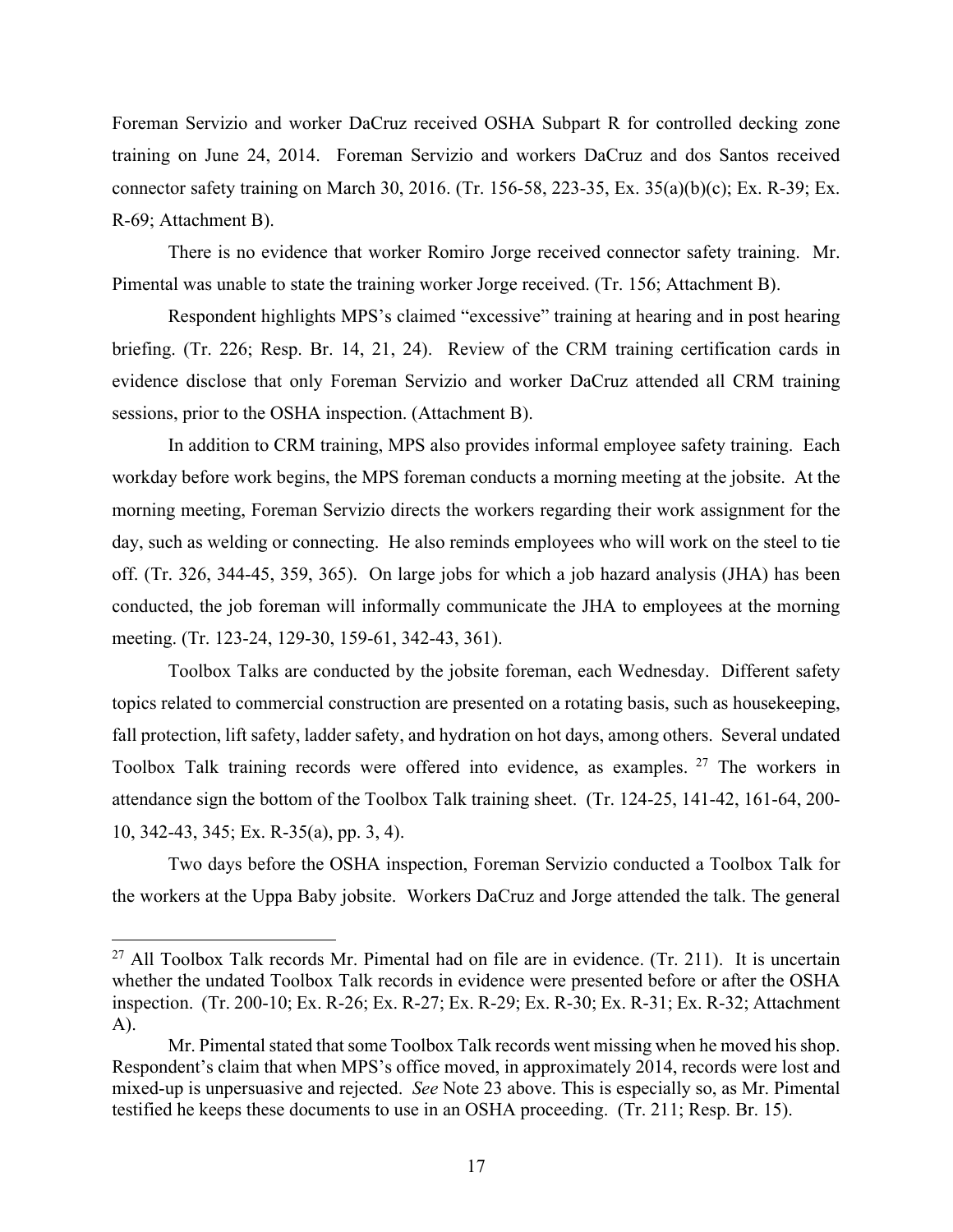training topic was Construction Safety Guidelines. Twenty recommendations to maintain safe work practices are listed on the training sheet. (Tr. 270-79; Ex. R-40). Foreman Servizio did not testify regarding this Toolbox Talk; therefore, the record is silent regarding the amount of time spent discussing this Toolbox Talk and which of the twenty safe work practice recommendations were discussed. Generally, Foreman Servizio presented Toolbox Talks by reading "the piece of paper," explaining the paper, and answering any questions asked. (Tr. 342-43).

#### *Worksite Safety Monitoring and Enforcement*

CRM conducts unannounced worksite safety inspections of MPS's larger projects to check whether MPS employees are compliant with the safety rules. MPS scheduling of the CRM unannounced safety inspections is job specific. Mr. Pimental testified that he usually sends CRM to a specific worksite every other week. (Tr. 136, 198, 240, 284, 364).

Following their worksite safety inspection, CRM prepares a written safety report for MPS. Once received, Mr. Pimental reviews and files the report. If the report notes deficiencies, Mr. Pimental speaks with CRM to find out what they observed at the jobsite. (Tr. 184, 198, 290-91, 300, 396). Mr. Pimental estimates that he receives a worksite safety report from CRM every other week. If this estimate is accurate, for 2015 and 2016, the two years prior to the OSHA inspection, MPS would have approximately fifty CRM worksite safety inspection reports. Mr. Pimental testified MPS has numerous CRM worksite safety reports on file. (Tr. 284, 290-91, 364). Again, Respondent "selected" a small number of CRM Work Site Safety Inspection Reports to offer in evidence, as examples.<sup>28</sup> (Ex. R-13; Ex. R-20(a); Ex. R-20(b); Ex. R-41; Ex. R-57).

<span id="page-17-0"></span><sup>&</sup>lt;sup>28</sup> Like the CRM training records, CRM retains copies of the CRM Work Site Safety Inspection Reports. MPS could have obtained a copy of any specific CRM Work Site Safety Report requested. Respondent Counsel obtained documents from CRM regarding an MPS Work Site Safety Inspection Report, with a simple email request. (Ex. R-20(a), p. 5). MPS could have obtained any Work Site Safety Inspection Reports for the period prior to the OSHA inspection. Respondent chose not to introduce a more complete overview of CRM safety inspection findings that a larger, more representative sample of CRM Work Site Safety Inspection Reports would have provided.

Mr. Pimental asserts that the CRM Work Site Safety Inspection Reports show MPS is safety compliant. (Tr. 240). Had a more complete, less "selective," production of the CRM inspection reports of MPS worksites supported this assertion of MPS safety compliance, I find that the more complete production of CRM inspection reports would have been offered into evidence.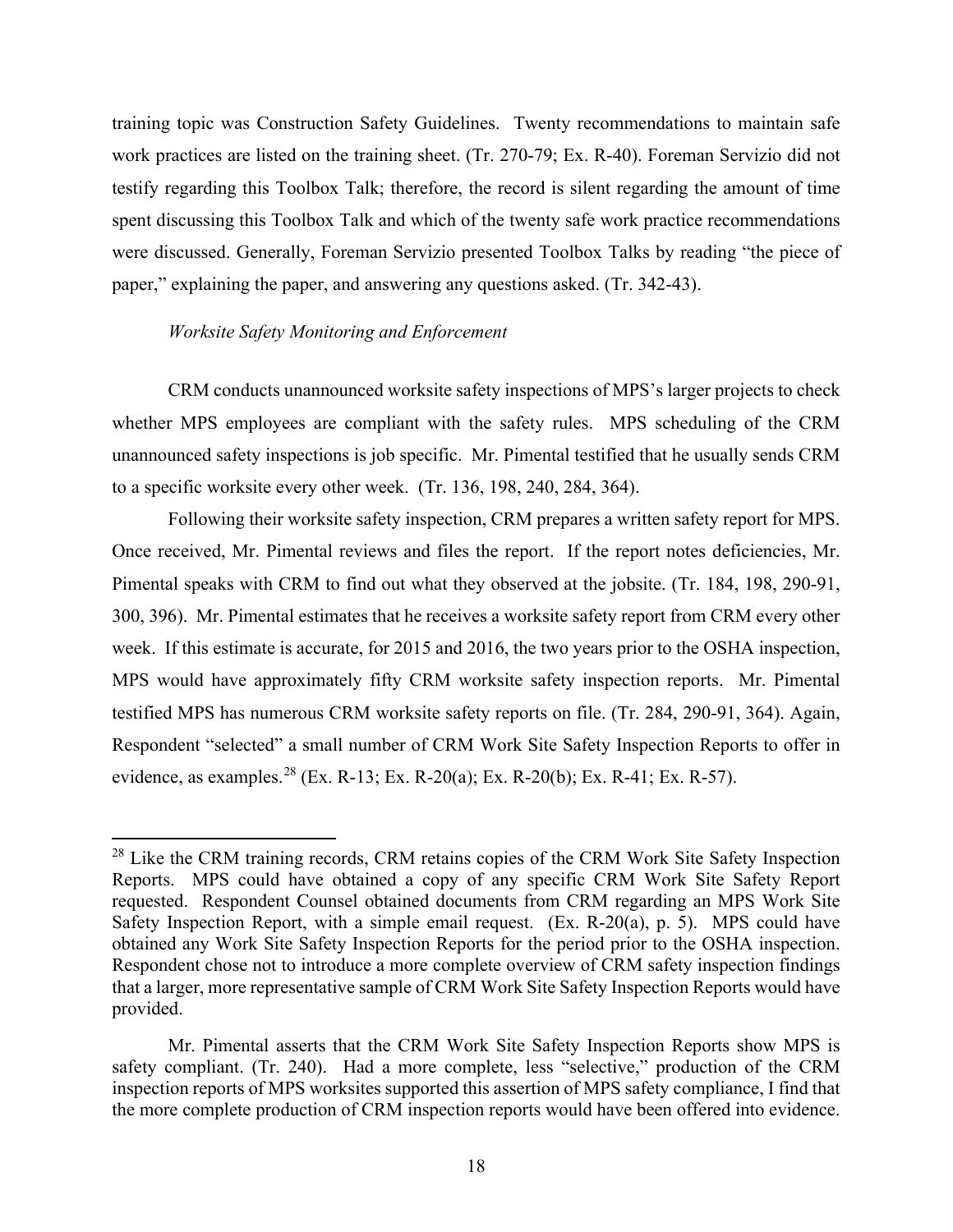It is notable that CRM inspected MPS's Upper Baby worksite twice, once before the OSHA inspection and once after. (Tr. 391). The Upper Baby CRM Work Site Safety Inspection Reports would be most relevant to the fact finding in this case. Respondent did not introduce these reports into evidence. [29](#page-18-0) 

Some of the select reports Respondent placed in evidence show safety compliance and only minor safety violations.<sup>[30](#page-18-1)</sup> Other reports disclose serious safety violations and safety concerns observed by CRM. There is no evidence that MPS disciplined the foremen or workers observed violating safety rules noted in the CRM Work Site Safety Inspection Reports.

For example, CRM inspected the MPS worksite at Herb Chambers Lincoln Volvo, on September 17, 2015. The MPS Foreman was Shawn Hysette. *See* Attachment B. The CRM Project Work Site Safety Inspection Report notes "serious" fall protection violations. Workers John and Sebastian were observed and photographed not properly tied off. Their lanyards were wrapped around steel and tied back to themselves. Also Sebastian was observed walking to the work area across steel before tying off. The need to maintain one hundred percent fall protection while on steel above fifteen (15) feet was noted. The condition of the fall protection equipment available for use was discussed with the foreman. CRM suggested that a thorough inspection be done on all fall protection available for use. (Ex. R-13, pp. 1, 4).

Absent production of this ready and available documentation to support the broad assertion that the CRM worksite safety inspections show MPS as safety compliant, this assertion is rejected.

<span id="page-18-0"></span><sup>&</sup>lt;sup>29</sup> As the CRM Work Site Safety Inspection Reports for the Upper Baby jobsite were not introduced into evidence, I do not credit Foreman Servizio's general statement that CRM found no safety violations during those inspections. (Tr. 391). When he testified, Foreman Servizio's recollection had faded and was not reliable. *See* Note 8 above. Further, had these important, relevant CRM Work Site Safety Inspection Reports supported Foreman Servizio's statement, I find that Respondent would have offered these reports into evidence. *See Capeway*, 20 BNA OSHC at 1342-43 (the party would have provided the evidence had it been helpful).

<span id="page-18-1"></span><sup>30</sup> *See* August 20, 2015 CRM Project Work Site Safety Inspection Report, concerning the MPS worksite at Herb Chambers Lincoln Volvo. (Ex. R-13, pp. 2, 3) (inspection notes no fall protection hazards observed); December 6, 2016 CRM Work Site Safety Inspection Report, concerning MPS worksite at Mansfield 620 West Street. (Ex. R-20(a)) (inspection notes workers were tied off while installing decking and in lifts; January 5, 2017 CRM Work Site Safety Inspection Report, concerning MPS worksite at East Pier. (Tr. 293-96; Ex. 57) (inspection noted ironworker detailing steel from scissors lift design).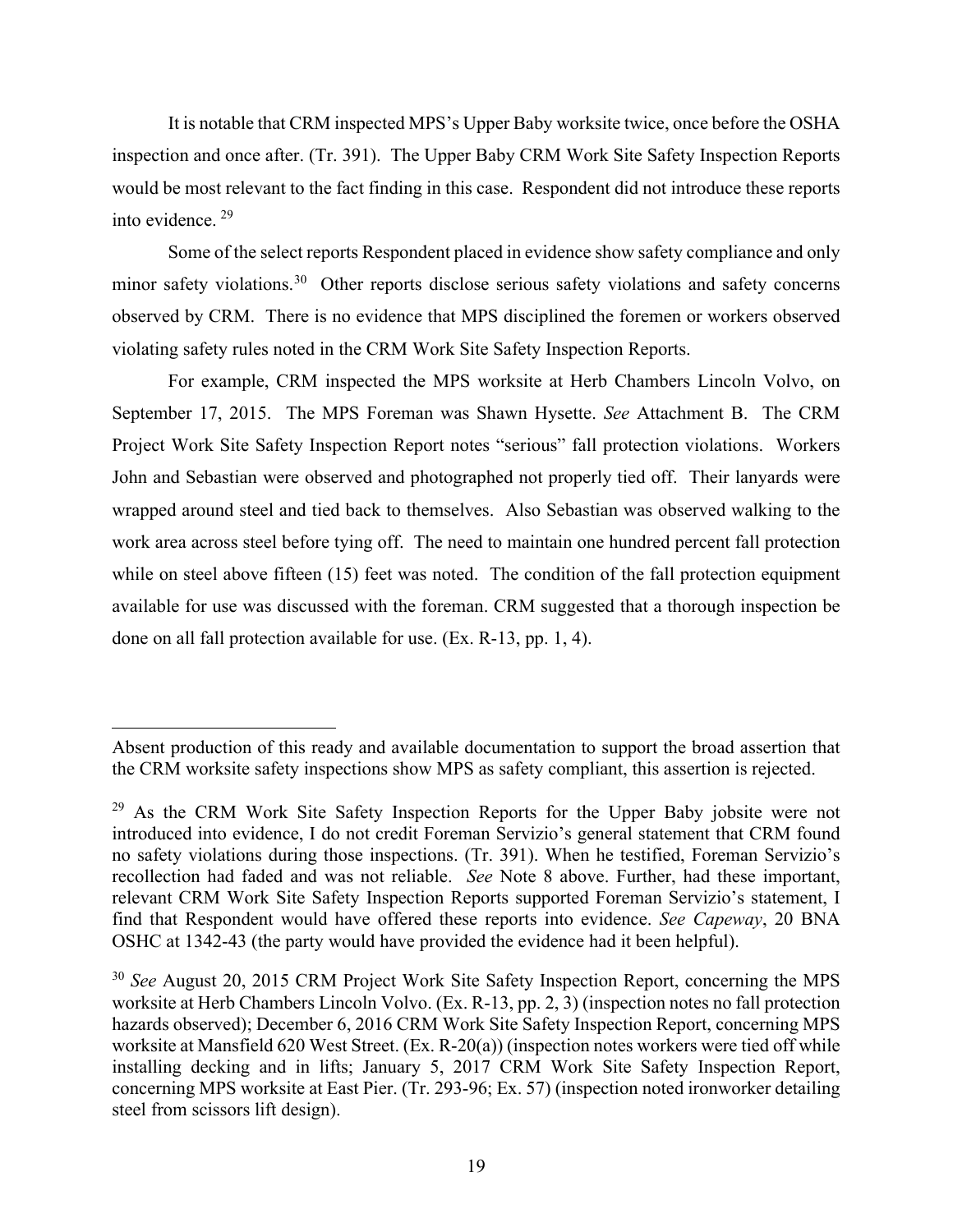MPS did not discipline Foreman Hysette or workers John or Sebastian for this serious fall protection safety violation. (Tr. 300, 377-78; Ex. R-13, pp. 1, 4). <sup>31</sup> Foreman Servizio did not hear anything about these employees not being tied off in 2015. The identified employees have worked on Foreman Servizio's crew. Foreman Servizio does not recall either employee receiving discipline for not tying off in  $2015^{32}$  $2015^{32}$  $2015^{32}$  (Tr. 377-78).

As a further example, on November 16, 2016, CRM inspected the Parcel 25 Project. The CRM client was NEI General Contracting, not MPS. MPS workers were on the worksite at the time of the inspection. A steel erector was observed using a beam clamp with PFAS [personal fall arrest system]. Also observed was an MPS ironworker engaged in unsafe behavior, having no personal protective equipment (PPE), safety glasses / face shield when using a cutoff saw. Mr. Pimental recalls following up with CRM regarding this report. (Tr. 283-91; Ex. R-41). There is no evidence that the ironworker was disciplined for the safety violation of working without PPE.

The final example offered details another worksite inspection. On December 13, 2016, CRM conducted a work site safety inspection of the MPS jobsite located at 141 Needham Street. The Foreman was Jose dos Santos Pais. While the fall hazards are noted as well protected, the report also noted that the foreman did not know what an SDS [safety data sheet] was and the safety program was not on site. The report noted the unsafe condition of the access ladder to the roof not extending three feet above the landing. The CRM inspector specifically included his observation that "this crew needs an update in steel erection standards." (Tr. 191-93, 197-98, 312-13; Ex. R- $20(b)$ ).

Regarding MPS jobsite visits, prior to the OSHA inspection, Mr. Pimental had limited opportunity to step away from his office responsibilities and make unannounced site visits. Typically, beginning approximately a year before the OSHA inspection, Mr. Pimental worked in the office, estimating, bookkeeping, and project managing. (Tr. 117). He characterized it as being stuck in the office. (Tr. 143). Mr. Pimental testified that it was difficult to say how often he visited

<span id="page-19-0"></span> $31$  The exhibit Foreman Servizio examined at the hearing is incorrectly identified in the transcript as Ex. R-48. The correct exhibit number is Ex. R-47, which exhibit was rejected as a duplicate of Ex. R-13 already in evidence. (Tr. 300).

<span id="page-19-1"></span><sup>&</sup>lt;sup>32</sup> During his employment with MPS, Foreman Servizio had no recollection of any MPS employee found not tied off. (Tr. 375). When Foreman Servizio was asked whether the MPS foreman ever discussed workers and discipline received, he answered "occasionally." (Tr. 378).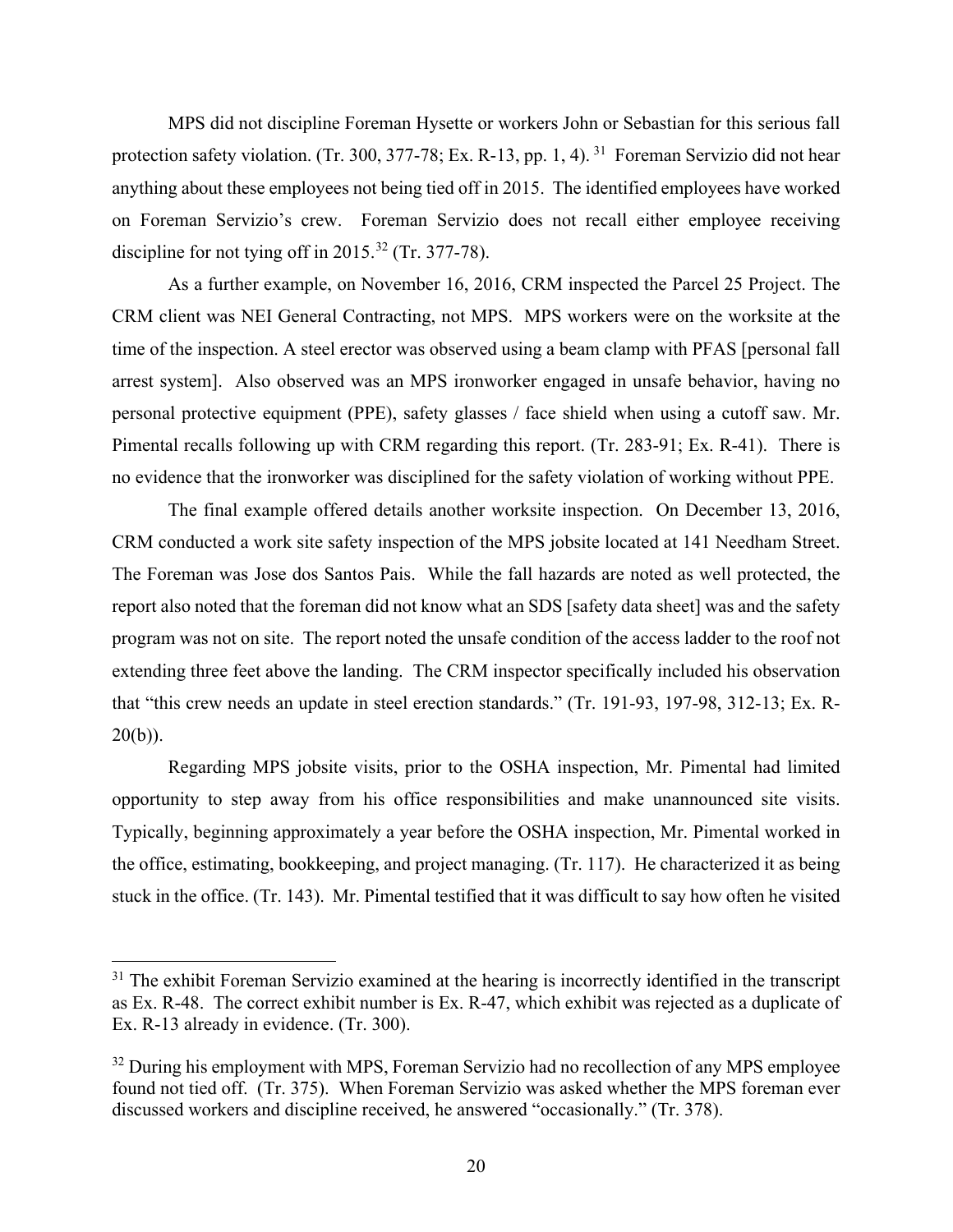job sites, "a few times a month, but again, it's all on my workload."[33](#page-20-0) (Tr. 240). Mr. Pimental did not visit the Upper Baby worksite during the week of the OSHA inspection. (Tr. 396).

Respondent issued only two disciplinary notices for safety violations prior to the OSHA inspection. These notices were issued to MPS foremen. On October 5, 2016, Foreman Jose dos Santos Pais received a verbal warning for not having his retractable lanyard hooked on while in the boom lift. On November 14, 2016, Foreman Riccardo Servizio received a verbal warning for not having his hard hat. Foreman Servizio had no recollection of receiving discipline for this hard hat safety violation. (Tr. 169-70, 190, 313-14, 379; Ex. R-5(b), pp. 1, 2). Mr. Pimental confirmed these are the only MPS disciplinary documents prior to the OSHA inspection. (Tr. 173). Notably, prior to the OSHA inspection no disciplinary notices were issued to MPS employees.

The only other disciplinary records in evidence are the verbal warnings given to workers DaCruz and Jorge for being on the steel, not being tied off, on the day of the OSHA inspection. Worker DaCruz's verbal warning is dated January 13, 2017. Worker Jorge's verbal warning is dated January 16, 2017. Mr. Pimental and Foreman Servizio testified that worker Jorge was disciplined for exiting the lift by climbing the lift railings. The lift rail climbing safety violation is not stated on the verbal warning worker Jorge received. (Tr. 140-41, 170, 190, 313-14, 346-47, 381, 389, 394-95; Ex. R-5(b), pp. 3, 4). Foreman Servizio was not disciplined for the fall protection violations observed on the day of the OSHA inspection. (Tr. 379).

# *ANALYSIS*

#### *Alleged Violations*

*a. Serious citation 1, item 2 – alleged violation of standard 1926.760(a)(1) steel erection fall hazard.* 

The Secretary alleges that MPS violated 29 C.F.R. § 1926.760(a)(1),<sup>[34](#page-20-1)</sup> on or about January 13, 2017 at the inspected worksite, when employees working without fall protection and engaging

<span id="page-20-0"></span><sup>&</sup>lt;sup>33</sup> Foreman Servizio's recollection that since approximately 2014, Mr. Pimental conducted surprise visits, walking the jobsite, every few weeks, is given less weight. (Tr. 364, 396-97). Foreman Servizio's testimony revealed his poor recollection. He was an unreliable witness. *See* note 8 above.

<span id="page-20-1"></span><sup>34</sup> Section 1926.760(a)(1) states:

Except as provided by paragraph (a)(3) of this section, each employee engaged in a steel erection activity who is on a walking / working surface with an unprotected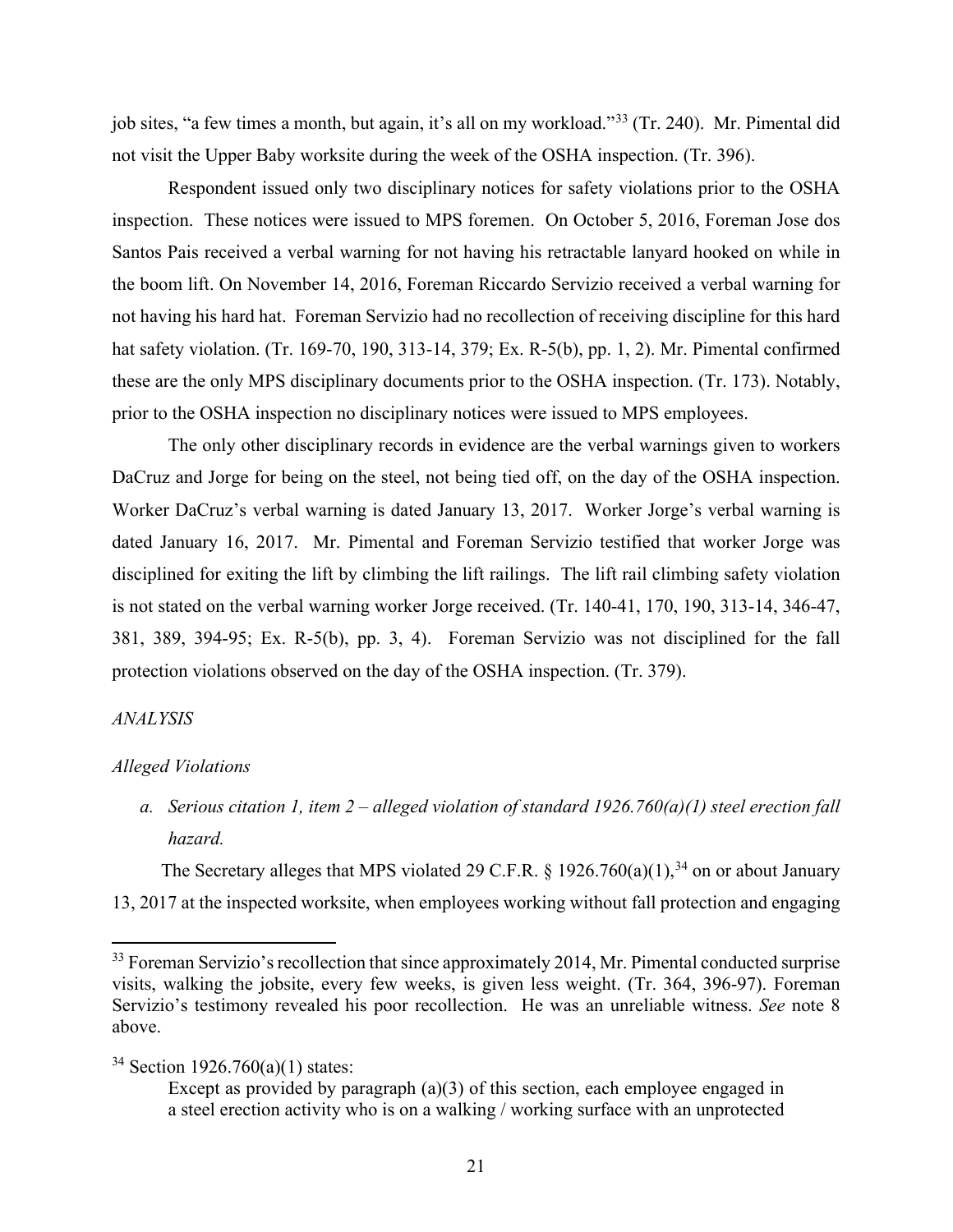in steel erection activities, while working on horizontal steel beams, were exposed to fall hazards greater than fifteen (15) feet to the ground below. Respondent's workers were not protected from falls by guardrail systems, safety net systems, personal fall arrest systems, positioning device systems, or fall restraint systems. (Complaint, Ex. A; Ex. R-9).

# *Applicable Law*

To establish a violation of an OSHA standard, the Secretary must establish that: (1) the standard applies to the facts, (2) the employer failed to comply with the terms of that standard, (3) employees had access to the hazard covered by the standard, and (4) the employer had actual or constructive knowledge of the violation (i.e. the employer knew, or with the exercise of reasonable diligence could have known, of the violative condition). *Atlantic Battery Co.,* 16 BNA OSHC 2131, 2138 (No. 90-1747, 1994).

## *Applicability and Violation*.

 Respondent was engaged in steel erection work at the inspected worksite. In post-hearing briefing, Respondent admits the Secretary proved that the cited fall protection standard was applicable to the worksite hazard cited and was violated. (Resp. Br. 27, 38; Resp. Reply Br. 3-4).

Both workers Romiro Jorge and Marcello DaCruz were observed and photographed by CO Leone walking and working on steel beams at a height of twenty-nine (29) feet above the ground level without being tied off to an anchor point.<sup>[35](#page-21-0)</sup> They were exposed to the hazard of falling from that height. The standard requires that employees walking or working on structural steel fifteen (15) feet above a lower level be protected from fall hazards.<sup>[36](#page-21-1)</sup> (Tr. 19-23, 63, 66-68, 94, 140, 166, 170, 325-27, 355, 381-86, 388-89; Ex. C-2, pp. 1, 5, 6, 7, 8).

side or edge more than 15 feet (4.6 m) above a lower level shall be protected from fall hazards by guardrail systems, safety net systems, personal fall arrest systems, positioning device systems or fall restraint systems."

<span id="page-21-0"></span><sup>&</sup>lt;sup>35</sup> Together with his supervisor CO Leone recommended the citation for the 29 C.F.R § 1926.760(a)(1) violation. (Tr. 44-45, 67, 72).

<span id="page-21-1"></span><sup>&</sup>lt;sup>36</sup> In post-hearing briefing, Respondent admits the Secretary proved that the cited fall protection standard applied and was violated. (Resp. Br. 27, 38; Resp. Reply Br. 3-4). Respondent does not contend that the connector exception to the Subpart R Steel Erection fall protection requirements applied to the MPS employees photographed by the OSHA inspector, who were not tied off while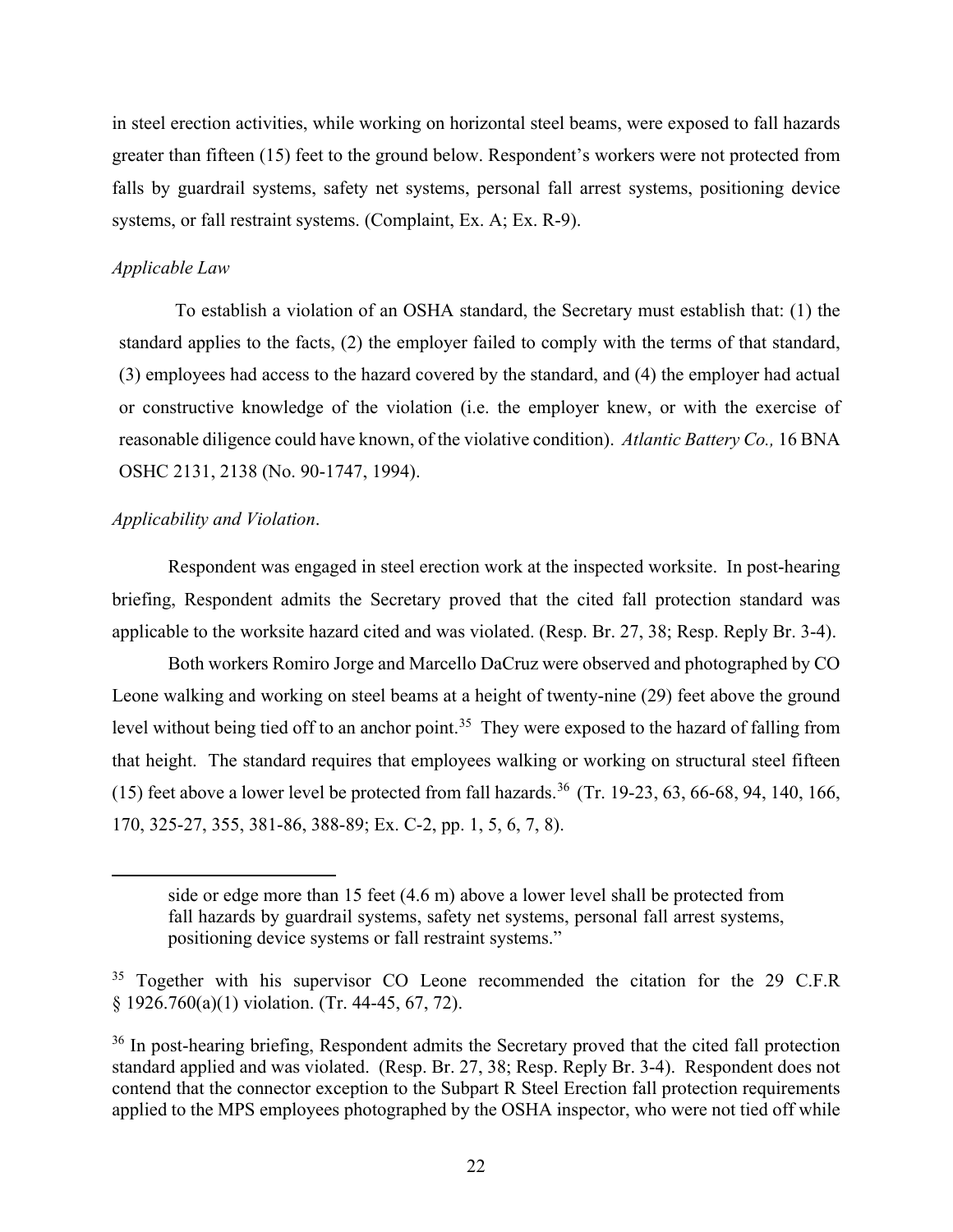The fall protection standard cited was applicable to the worksite hazards observed. The standard was violated.

# *Exposure*

The OSHA inspection photographs show workers DaCruz and Jorge exposed to fall hazards while walking and working on steel beams at a height of twenty-nine (29) feet above the ground level without being tied off to an anchor point. (Ex. C-2, pp. 1, 5, 6, 7, 8). Respondent agrees ironwork is a dangerous job. The biggest hazard any MPS employee encounters is falling from the steel structure since serious injury or death may result. (Tr. 115-16, 162, 317-18, 321-

The connector exception applies only to employees who have "completed connector training in accordance with § 1926.761." 29 C.F.R. § 1926.760(b)(2). Respondent produced no evidence that worker Romiro Jorge completed connector training. (Attachment B). The connector exception does not apply.

Further, the steel erection standard defines "connector" as "an employee who, working with hoisting equipment, is placing and connecting structural members and / or components." 29 C.F.R. § 1926.751. The credible record evidence discloses that during the OSHA inspection of the Upper Baby worksite the on-site crane was out of service for maintenance. The workers photographed by OSHA were not working with hoisting equipment. *See* notes 15 and 16 and accompanying text above. Also, that day workers DaCruz and Jorge had not been assigned to work with hoisting equipment. Safety Standards for Steel Erection, 66 Fed. Reg. 5196, 5203 (Jan. 18, 2001) (to be codified at 29 C.F.R. part 1926) notes a specific definition for this exception in the Final Rule:

The [connector] definition is very specific; connecting is distinguished from other steel erection activities by the elements in the definition. For example, spreading and securing bar joists by hand would not be considered connecting, since that work is not done "with hoisting equipment." Therefore, an employee is a "connector" only when working with "hoisting equipment."

The connector exception does not apply.

working on the steel more than fifteen (15) feet and less than thirty (30) feet above a lower level. (Resp, Br. 10 n.3, 36).

The standard regarding employees working as connectors is an exception to the Subpart R Steel Erection fall protection requirements. 29 C.F.R. §§ 1926.760(a)(1)(3); 1926.760(b). It would be Respondent's burden to prove the exception applied. *Kaspar Wire Works, Inc.*, 18 BNA OSHC 2178, 2194 (No. 90-2775, 2000) *aff'd*, 268 F.3d 1123 (D.C. Cir. 2001) (citations omitted).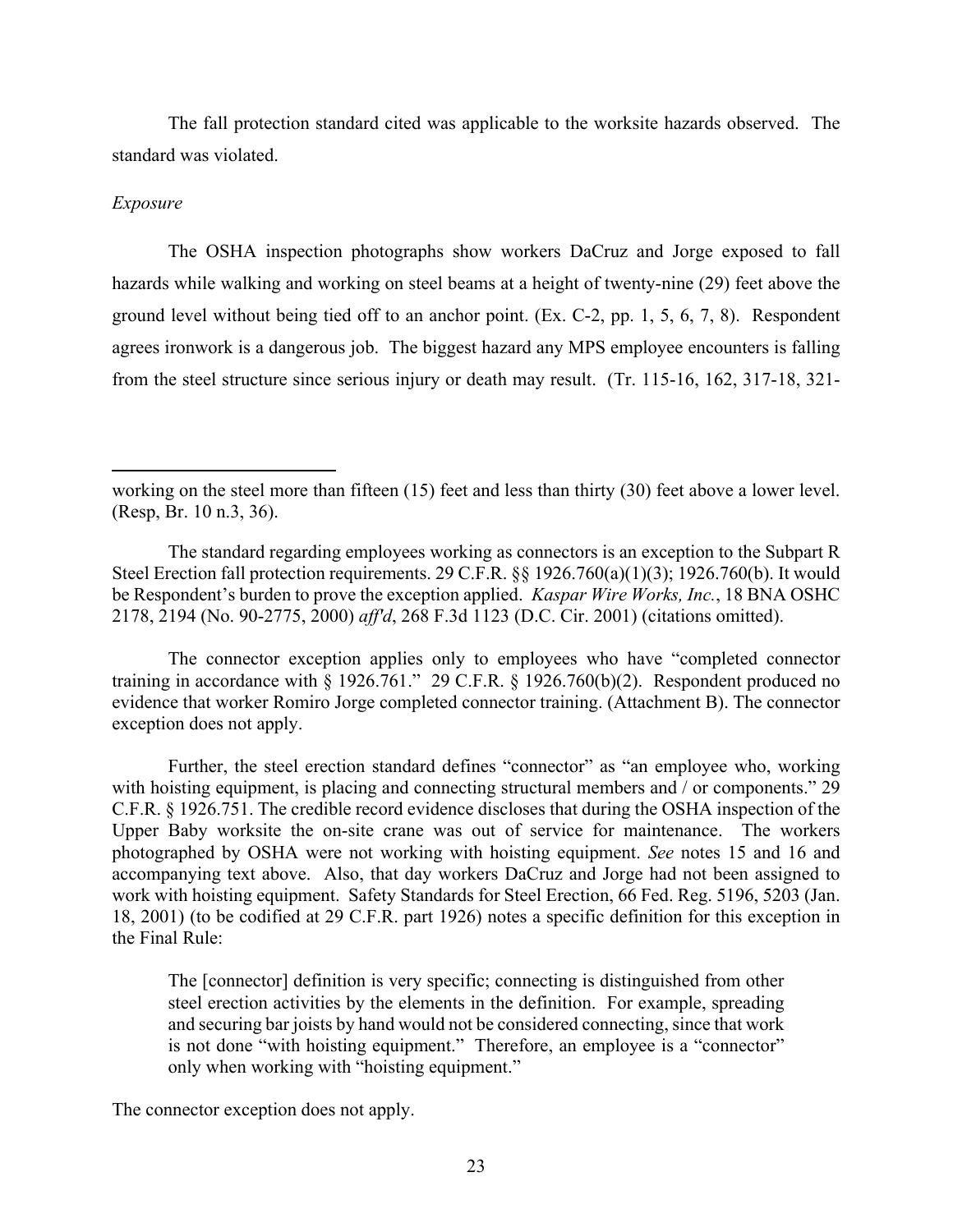22, 347). Workers DaCruz and Jorge were exposed to the hazards the steel erection fall protection standard 29 C.F.R. § 1926.760(a)(1) addresses.

#### *Knowledge*

Respondent's knowledge of the serious violation may be established by showing that the employer knew, or with reasonable diligence could have known of the violative condition. 29 U.S.C. § 666(k). *See e.g., Nat'l Eng'g & Contracting Co. v. OSHRC,* 928 F.2d 762, 767 (6th Cir. 1991); *Revoli Constr. Co*., 19 BNA OSHC 1682, 1684 (No. 00-0315, 2001). An employer's awareness of the violation may be shown through actual or constructive knowledge of the hazardous condition. The actual or constructive knowledge of a supervisor may be imputed to the employer*. See N & N Contractors, Inc.*, 18 BNA OSHC 2121, 2123 (No. 96-0606, 2000), *aff'd,*  255 F.3d 122 (4th Cir. 2001); *Kerns Bros. Tree Serv*., 18 BNA OSHC 2064, 2069 (No. 96-1719, 2000); *A.P. O'Horo Co*., 14 BNA OSHC 2004, 2007 (No. 85-369. 1991).

To establish constructive knowledge, an employer must fail to exercise reasonable diligence in discovering the hazardous condition. *Precision Concrete Constr.*, 19 BNA OSHC 1404, 1407 (No. 99-0707, 2001). Whether an employer was reasonably diligent rests on a variety of factors, "including the employer's obligation to have adequate work rules and training programs, to adequately supervise employees, to anticipate hazards to which employees may be exposed, and to take measures to prevent the occurrence of violations." *Id*.; *See Pride Oil Well Serv.*, 15 BNA OSHC 1809, 1814 (No. 87-692, 1992).

Constructive knowledge is imputed where a supervisory employee knew or should have reasonably known about the safety violation. *P. Gioioso & Sons, Inc. v. OSHRC,* 675 F.3d 66, 73 (1st Cir. 2012) (*Gioioso II)*, citing *Cent. Soya de P.R., Inc. v. Sec'y of Labor,* 653 F.2d 38, 40 (1st Cir.1981) (where two supervisors in charge of facility knew of the hazard, the supervisory employees' knowledge of the hazardous condition existing within the scope of their supervisory responsibility, was properly imputed to the employer).

The Secretary contends that MPS had constructive knowledge of the violative conduction, as MPS failed to exercise reasonable diligence to discover and prevent the fall protection violation. Foreman Servizio failed to effectively monitor worker compliance with Respondent's safety rules. Foreman Servizio knew or reasonably should have known of the fall protection safety violations. (Sec'y Br. 10-11, 14-15).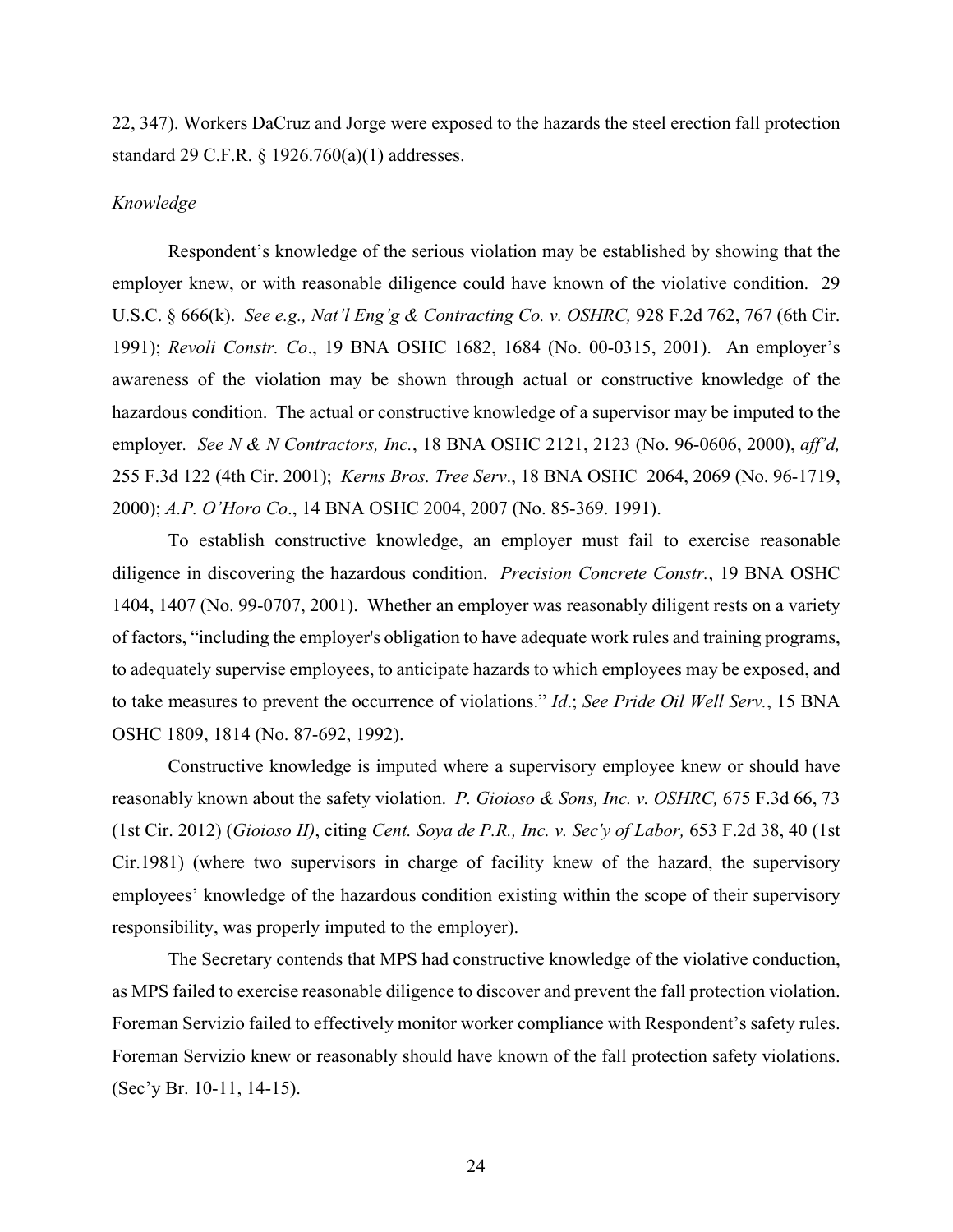Regarding knowledge, Respondent contends that the violation occurred in a matter of seconds and could not have been known to the foreman. (Resp. Br. 3, 9).

MPS had work rules and training programs to address steel erection fall hazards. The MPS Safety Program includes a rule requiring employees to wear and use fall protection when working at heights fifteen (15) feet above a lower level. (Ex. R-1, p. 45). Both workers DaCruz and Jorge received CRM fall protection training. (Appendix B). Foreman Servizio testified that when workers are assigned to work on the steel, he reminds the workers to tie off. On the day of the OSHA inspection, workers DaCruz and Jorge had not been assigned to work on the steel. The Secretary does not dispute that Respondent had work rules that it communicated to its employees. (Sec'y Br. 15, n.1).

MPS's fall protection rule and CRM fall protection training show that Respondent anticipated the fall hazards present for workers engaged in steel erection. Respondent acknowledged that the biggest hazard any MPS employee encounters is falling from the steel structure as serious injury or death may result. MPS's fall protection rule was communicated to employees during CRM training sessions, new employee orientation, morning meetings with the jobsite foreman, and Toolbox Talks.

Close review of the hearing record reveals that on the Upper Baby worksite on the day of the OSHA inspection, Foreman Servizio provided inadequate safety oversight and supervision to the MPS employees. That day both workers DaCruz and Jorge were observed and photographed by CO Leone walking on steel beams at a height of twenty-nine (29) feet above the ground level without being tied off to an anchor point. Both workers were exposed to the hazard of working on the structural steel without fall protection. (Ex. C-2, pp. 1, 5, 6, 7, 8). It is the obligation of the worksite foreman to supervise the work and call attention to employee safety lapses. (Tr. 31).

That day, before the workers left the steel structure for their lunch break, Foreman Servizio also worked on the second level of the steel. Between 11:00 a.m. and 11:20 a.m. that morning, when CO Leone was photographing the worksite, Foreman Servizio assumed that he did not look up. That morning as he walked to the office trailer to meet CO Leone at approximately 11:45 a.m., Foreman Servizio did not look up to see where the workers were working or whether they were wearing their safety equipment. (Tr. 38, 386-89; Ex. C-2, pp. 1, 6, 7). The inspection photographs document the violative activity for approximately twenty (20) minutes. (Ex. C-2).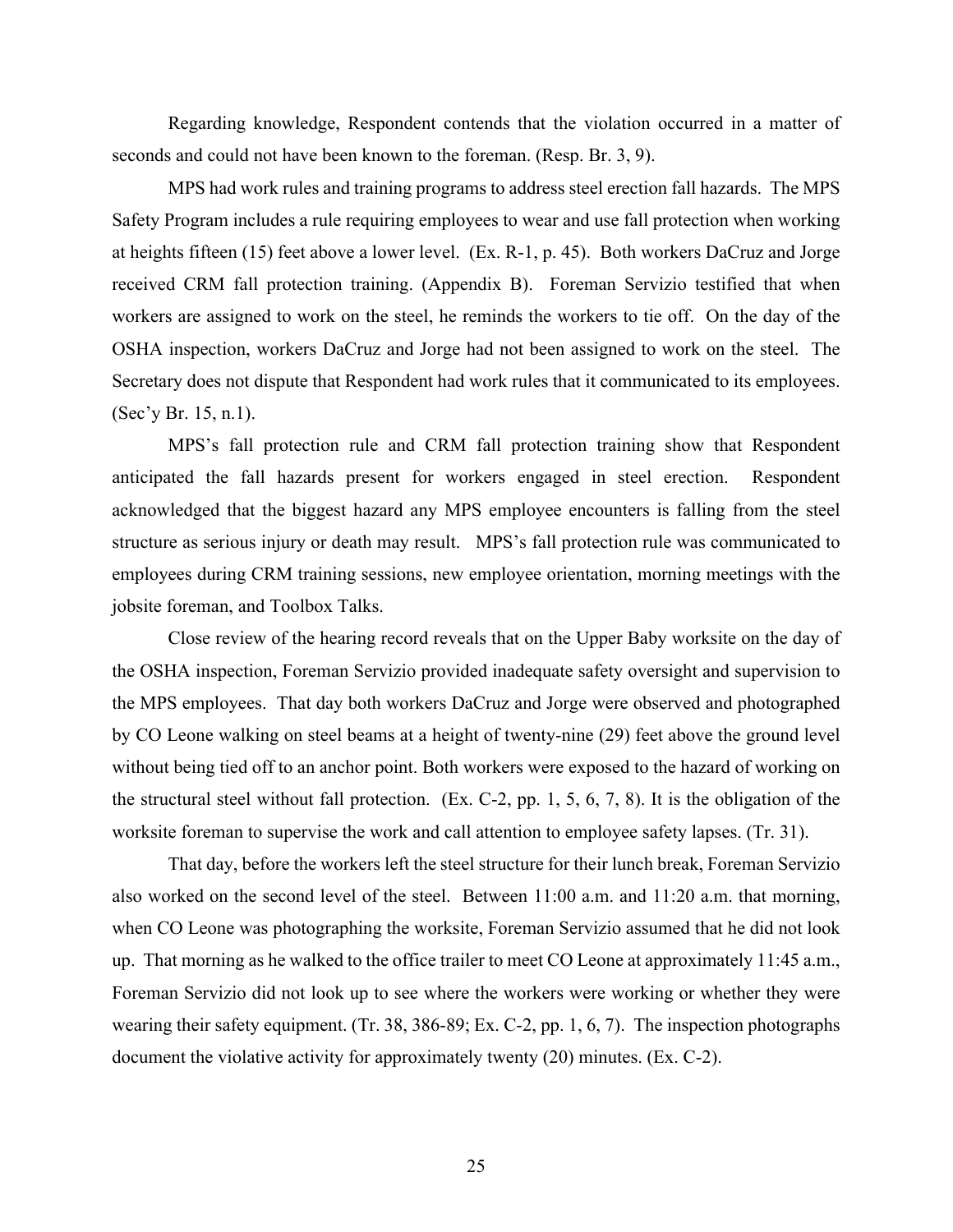During the OSHA inspection walk-around, CO Leone observed that when the MPS employees had been working at twenty-nine (29) feet, they could have been seen from virtually every angle. Nothing interfered with his or Foreman Servizio's view to the second level of the structure from the ground. If Foreman Servizio had looked up when the MPS workers were on the steel, they would have been in plain view. (Tr. 38).

Foreman Servizio testified that he directed worker Da Cruz to work from the scissor lift. OSHA inspection photographs reveal that workers DaCruz and Jorge were walking and working on the steel, not working from the scissor lifts. Foreman Servizio agreed that it would have been apparent to him or anyone in authority that worker DaCruz was not working from the scissor lift as instructed. (Tr. 386, 388-89; Ex. C-2, pp. 7, 8).

The safety violations of workers DaCruz and Jorge were readily apparent had Foreman Servizio taken steps to observe them. The record reveals that Foreman Servizio's attention during the workday was on the specific tasks in which he was directly engaged, not on ensuring compliance with the workplace safety rules generally. Foreman Servizio testified that when he has a "moment" to move away from the work he is supervising, he "tries" to look around the jobsite to make sure everyone is in compliance. (Tr. 329, 347-48). Foreman Servizio testified that he "tries" his best to keep an eye on his crew to make sure everyone is in compliance. "I try to stay on them best I can, but I'm very busy." (Tr. 363). On the morning of the OSHA inspection, Foreman Servizio's attention was on the crane, flying the steel, and giving direction to the connectors and the workers rigging the steel. (Tr. 327-28).

The facts and testimony confirm that Foreman Servizio's safety oversight and supervision was inadequate. Obvious safety violations were in plain view had Foreman Servizio only looked. *See Kokosing Constr. Co*., 17 BNA OSHC 1869, 1871 (No. 92-2596, 1996) ("The conspicuous location, the readily observable nature of the violative condition, and the presence of [the employer's] crews in the area warrant a finding of constructive knowledge."); *Hamilton Fixture*, 16 BNA OSHC 1073, 1089 (No. 88-1720, 1993) (finding an employer is chargeable with knowledge of conditions which are plainly visible to its supervisory personnel), *aff'd* 28 F.3d 1213 (6th Cir. 1994); *Ted Wilkerson, Inc*., 9 BNA OSHC 2012, 2016 (No. 13390, 1981) (the leadman "would have been in a position to observe" the employee engaged in the hazardous conduct.).

Further, it appears Foreman Servizio did not recognize that workers DaCruz and Jorge working on the steel at twenty-nine (29) feet without being tied off was a safety rule violation.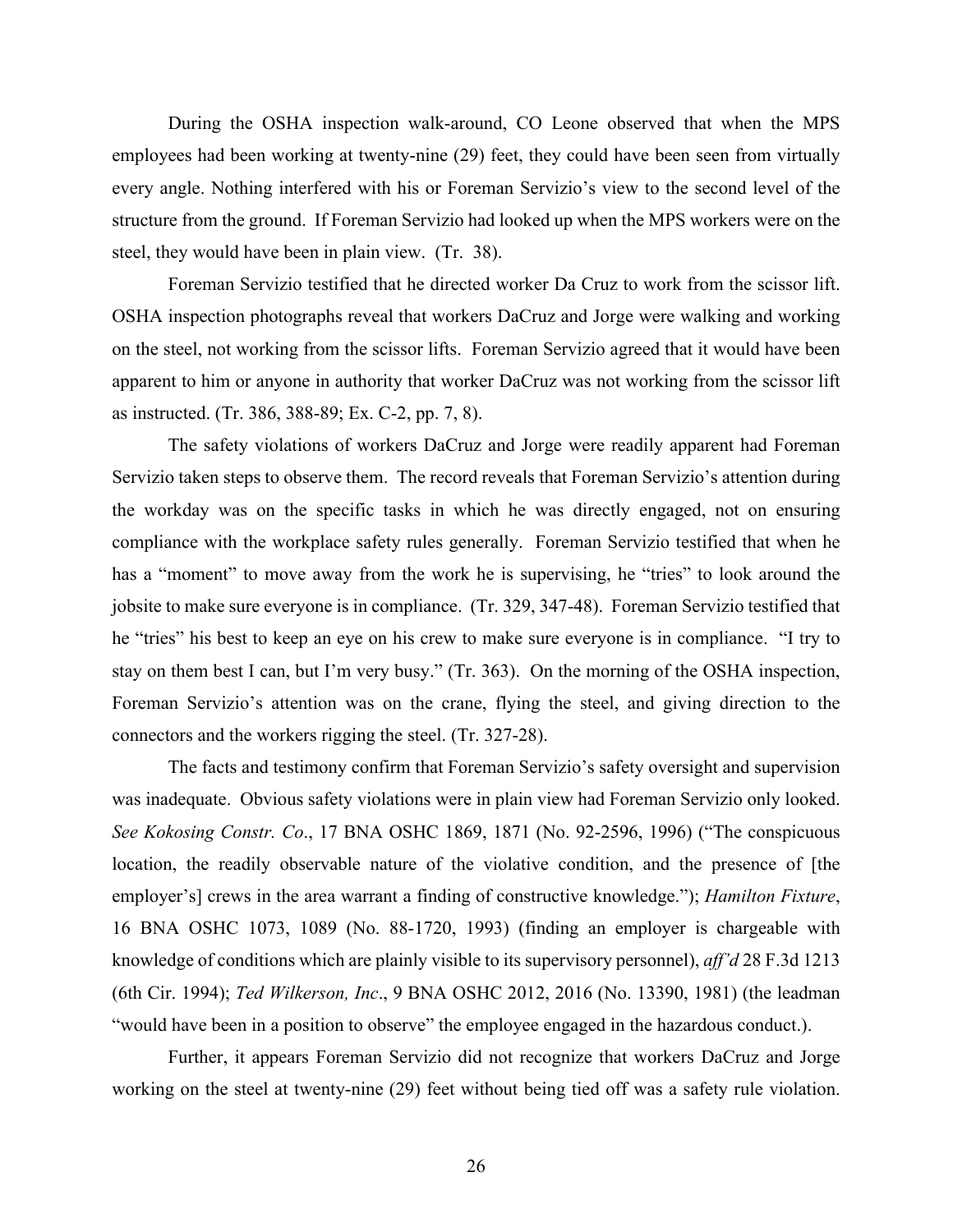Foreman Servizio incorrectly believed that the worker who was welding was "connecting" and the fall protection requirement to be being tied off was not required below thirty (30) feet.<sup>[37](#page-26-0)</sup> (Tr. 32-34, 61-62, 322, 337). *See* Note 36 above. The record does not disclose whether Foreman Servizio knew worker Jorge had not received connector training. Failure to properly monitor and enforce the steel erection fall protection rules on this worksite also discloses inadequate supervision.

MPS did not take adequate measures to prevent the occurrence of violations. Review of the hearing record reveals that in the period before and during the OSHA inspection, there were gaps in the execution of MPS's Safety Program. The MPS Safety Program prepared by CRM includes a progressive disciplinary policy to address safety violations and unannounced safety monitoring inspections conducted by CRM. The record reveals that when CRM observed and reported unsafe conditions during worksite inspections, MPS did not follow through and discipline the workers or foremen who engaged in the observed unsafe actions. In the period before and during the OSHA inspection, the record reveals MPS's Safety Program lacking, due to inadequate safety oversight by the worksite foreman, as discussed above, and lax enforcement of worksite safety when safety rules were violated.

MPS has a progressive disciplinary policy regarding safety violations, included in the MPS Safety Program. (Tr. 167-70, 172, 350-51; Ex. R-1; Ex. R-5(a); Ex. R-44). The disciplinary policy included in the MPS Safety Program is dated May 2014; however, before the OSHA inspection, there are no records supporting Respondent's claim that MPS workers were aware of this policy. Mr. Pimental testified that employees sign a certification located at the back of the Safety Program, stating that they read, understand, and will follow the Safety Program. However, the only signed Safety Program certifications in evidence are dated June 12, 2017, six (6) months after the OSHA inspection. (Ex. R-44). *See* Note 23 and accompanying text above. There is no evidence that an

<span id="page-26-0"></span><sup>&</sup>lt;sup>37</sup> On December 13, 2016, one month before the inspection that is the subject of this citation, CRM conducted a work site safety inspection of the MPS jobsite located at 141 Needham Street. The MPS foreman was Jose dos Santos Pais. The report specifically includes the observation of the CRM inspector that "this crew needs an update in steel erection standards." (Tr. 191-93, 197-98, 312-13; Ex. R-20(b)). MPS employs approximately eight employees. (Tr. 114). Including Foreman Servizio there were eight employees working on the Upper Baby worksite. (Tr. 319). It is likely MPS employees on the Needham Street crew also worked on the Upper Baby crew. CRM did not provide refresher training regarding fall protection, ladder safety, and connecting hazards to MPS employees, including Foreman Servizio, until February 6, 2017. (Ex. R-10(a), p. 1).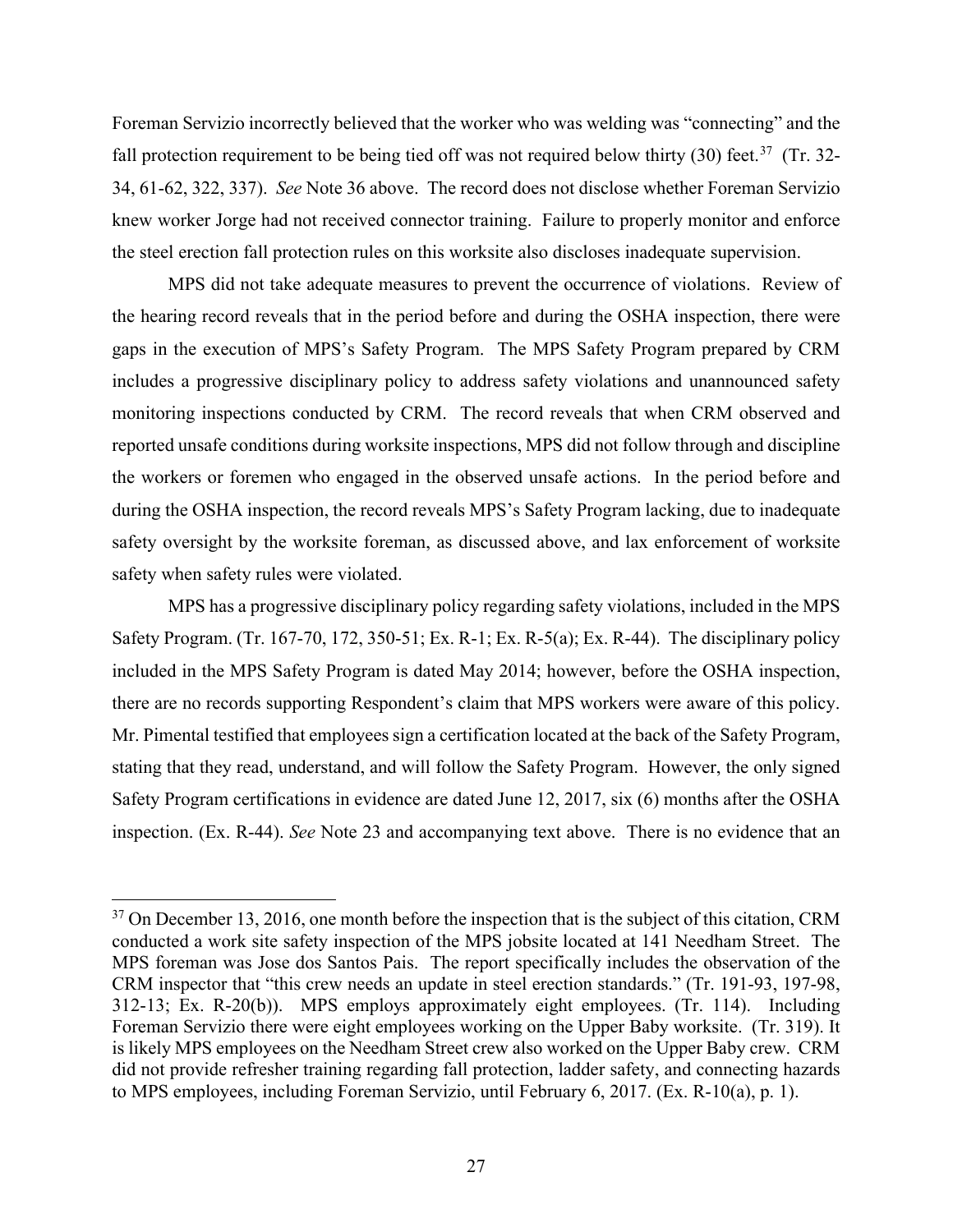employee was disciplined for a safety violation, pursuant to this disciplinary policy, prior to the OSHA inspection.

MPS has a different progressive discipline policy regarding MPS rules, including safety rules, set forth in the June 11, 2015 letter from Mr. Pimental to employees. (Ex. R-35(a), pp. 3, 4; Ex. R-35(b), pp. 3, 4; Ex. R-35(c), pp.4, 5). There is no evidence that any employee was disciplined for a safety violation, pursuant to this disciplinary policy, prior to the OSHA inspection. (Ex. R-5(b), pp. 1, 2 (verbal warnings issued to foremen); Ex. R-35(a), pp. 3, 4). There is no evidence either MPS progressive disciplinary policy was used to enforce safety violation prior to the OSHA inspection.

CRM conducts unannounced safety inspections of MPS's larger projects to check MPS employee compliance with the safety rules, as noted previously. Following the worksite safety inspection, CRM prepares a written safety report for MPS, which Mr. Pimental reviews and files. If the report notes deficiencies, Mr. Pimental speaks with CRM to discuss their worksite observations. (Tr. 184, 198, 240, 290-91, 300, 364, 396).

Review of the few, select, CRM Work Site Safety Inspection Reports Respondent offered into evidence disclose serious safety violations or safety concerns observed by CRM. There is no record of MPS issuing discipline to the foremen or workers observed violating the safety rules. There is no evidence of safety program enforcement through MPS's progressive disciplinary policies. Respondent witness CRM employee Brian Stevens testified that he did not know how MPS administered discipline. In other words, Mr. Stevens did not know how MPS enforced safety rules when employees engaged in unsafe behavior. (Tr. 107). *See* Note 24 above.

In September 2015 CRM inspected the MPS worksite at Herb Chambers Lincoln Volvo. The CRM September 2015 report notes "serious" fall protection violations. MPS did not discipline the worksite foreman or workers observed engaging in the serious fall protection safety violations. (Tr. 300, 377-78; Ex. R-13, pp. 1, 4). Foreman Servizio did not hear anything about these employees not being tied off in 2015.<sup>[38](#page-27-0)</sup> (Tr. 377-78).

On November 16, 2016, CRM inspected the Parcel 25 Project. The CRM client was NEI General Contracting not MPS. An MPS ironworker was observed engaged in unsafe behavior, no

<span id="page-27-0"></span><sup>&</sup>lt;sup>38</sup> The Secretary contends that the record "strongly suggests" that when employees were disciplined for safety violations, there was no practical follow through by management to ensure information regarding safety derelictions was disseminated between foremen. (Sec'y Br. 17).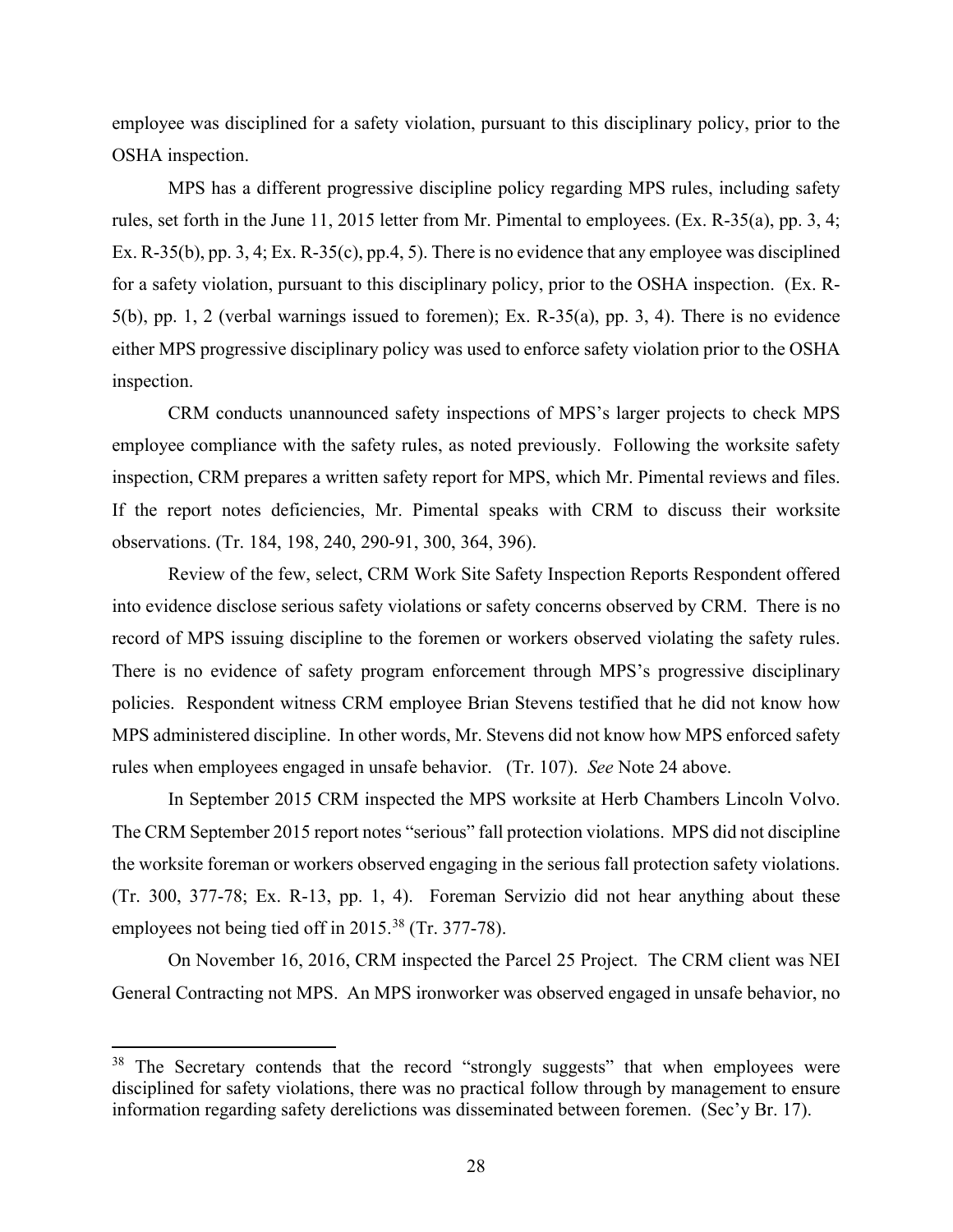personal protective equipment (PPE), safety glasses / face shield when using a cutoff saw. (Tr. 283-91; Ex. R-41). There is no evidence that the ironworker was disciplined for the safety violation of working without PPE.

Respondent issued only two disciplinary notices for safety violations to foremen prior to the OSHA inspection. On October 5, 2016, Foreman Jose dos Santos Pais received a verbal warning for not having his retractable lanyard hooked on while in the boom lift. On November 14, 2016, Foreman Riccardo Servizio received a verbal warning for not having his hard hat. Foreman Servizio had no recollection of receiving this discipline, showing this warning lacked the intended consequence of promoting safety compliance. (Tr. 169-70, 190, 313-14, 379; Ex. R-5(b), pp. 1, 2). Mr. Pimental confirmed that these are the only MPS disciplinary documents prior to the OSHA inspection. (Tr. 173). Before the OSHA inspection, there is no evidence that MPS issued disciplinary notices for safety violations to any MPS employee.

The only other disciplinary records in evidence are the verbal warnings given to workers DaCruz and Jorge for being on the steel, not being tied off, on the day of the OSHA inspection. Respondent contends that worker Jorge was disciplined for exiting the lift by climbing the lift rails. The lift rail climbing safety violation is not stated on the verbal warning worker Jorge received. (Tr. 140-41, 170, 190, 313-14, 346-47, 381, 389, 394-95; Ex. R-5(b), pp. 3, 4). Foreman Servizio was not disciplined for the fall protection violations observed on the day of the OSHA inspection. (Tr. 379; Sec'y Br. 16-17).

The record reveals that in the period before and during the OSHA inspection, MPS's safety program was lacking, due to lax enforcement of worksite safety. *CF & T Available Concrete Pumping, Inc*., 15 BNA OSHC 2195 (No. 90-329, 1993) (Employer's lack of safety enforcement program established constructive knowledge.).

#### *Knowledge Summary*

On the day of the OSHA inspection, the fall protection safety rule noncompliance of workers DaCruz and Jorge was in plain view, readily observable by worksite Foreman Servizio. The fall protection violations were apparent and should have been known to Foreman Servizio. Foreman Servizio's failure to see the open and obvious fall protection violations, that were in plain view, is evidence of Foreman Servizio's lack of reasonable diligence. I find Respondent, through Foreman Servizio, had constructive knowledge that workers DaCruz and Jorge were working on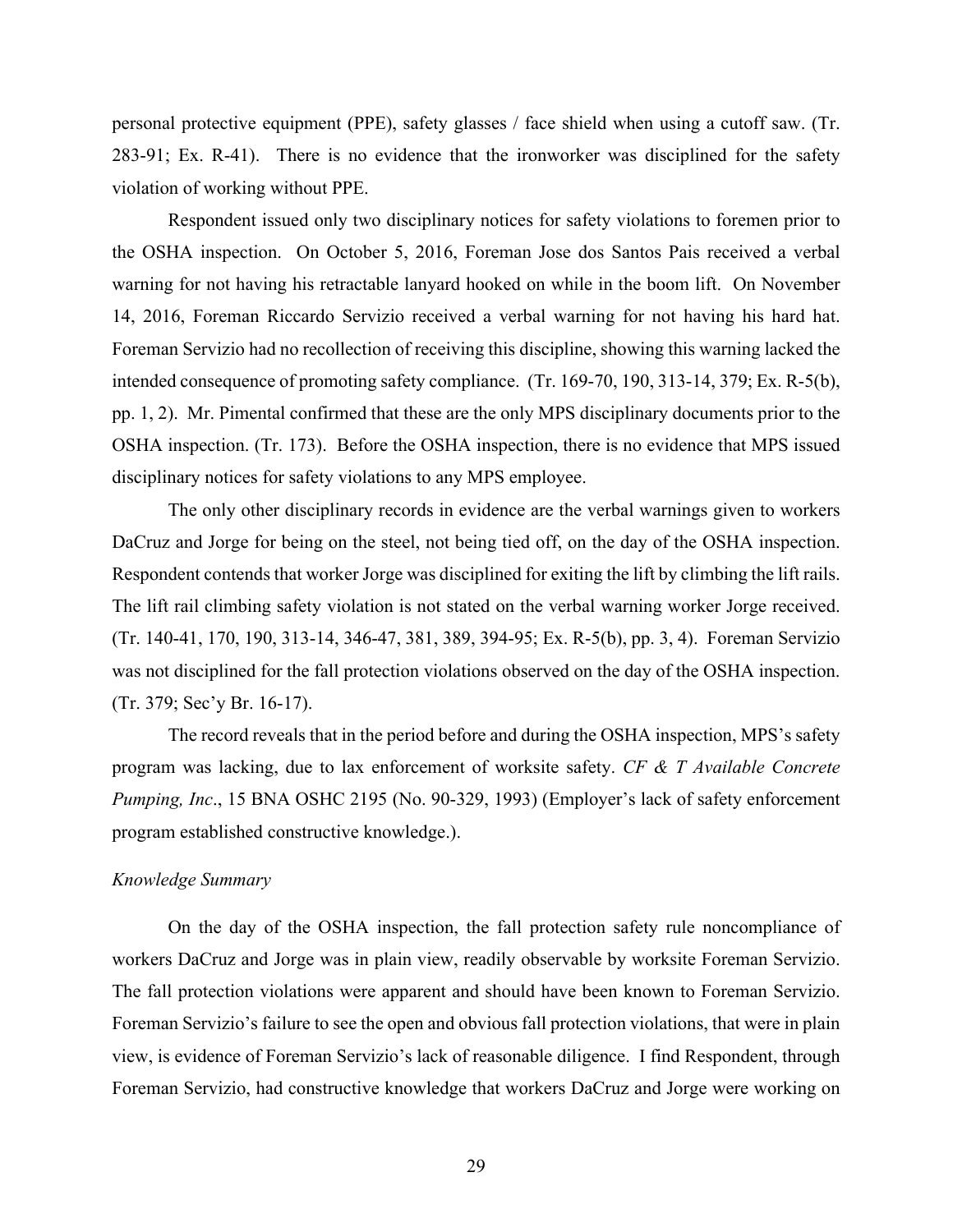the structural steel at twenty-nine (29) above the ground without using fall protection. *See Simplex Time Recorder Co. v. Brock*, 766 F.2d 575, 589 (D.C. Cir. 1985) (knowledge found where the violations cited were "based on physical conditions and on practices . . . readily apparent to anyone who looked and indisputably should have been known to management.").

 Respondent also failed to exercise reasonable diligence through its lax enforcement of worksite safety when safety rules were violated. Respondent's failure to exercise reasonable diligence establishes constructive knowledge. Respondent had two written progressive disciplinary policies concerning safety. These policies remained on paper unused regarding observed, reported, MPS employee safety violations. Respondent's lax enforcement of worksite safety discloses Respondent failure take measures to prevent the occurrence of violations.

### *Classification*

The Secretary characterizes the violation of 29 C.F.R. § 1926.760(a)(1) as serious. A violation is "serious" if there is a substantial probability that death or serious physical harm could have resulted from the hazardous condition. The OSH Act, section 17(k), 29 U.S.C. § 666(k); *Nat'l Eng'g & Contracting Co. v. OSHRC,* 928 F.2d at 767. Workers DaCruz and Jorge were observed and photographed working on structural steel at the height of twenty-nine (29) feet, without using fall protection. It is not disputed that a fall from the structural steel at twenty-nine (29) feet could result in severe injury or death. (Tr. 54-55, 162, 317-18, 321-22, 347). The citation item is properly characterized as serious.

#### b. *Serious citation 1, item 1 – alleged section 5(a)(1) fall hazard violation.*

The Secretary alleges that MPS violated section  $5(a)(1)$  of the OSH Act, the general duty clause,  $39$  on or about January 13, 2017, at the inspected worksite, when an employee was exposed to fall hazards of up to twenty-nine (29) feet from the top rails of an up-right self-propelled scissors lift, model Skyjack SJ 683 ZRT (Skyjack lift), while climbing and standing on the guardrails and exiting the lift to access the structure's upper level where employees were working.

<span id="page-29-0"></span> $39$  Section  $5(a)(1)$  states "Each employer shall furnish to each of his employees employment and a place of employment which are free from recognized hazards that are causing or are likely to cause death or serious physical harm to his employees." 29 U.S.C. § 654(a)(1).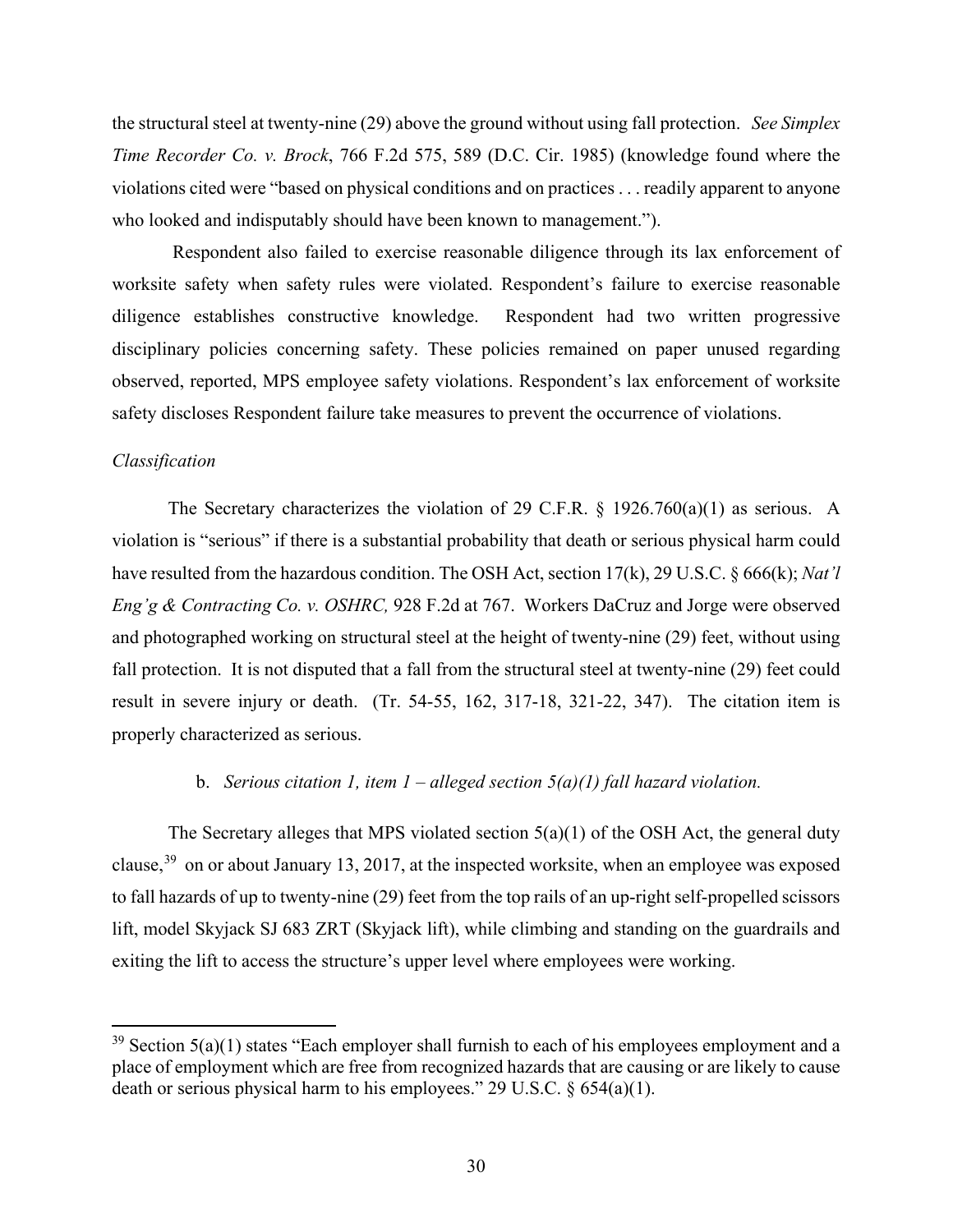The Secretary alleges that one feasible means to abate the hazard, among others, would be to utilize a ladder to access the upper working surface, after the steel decking is put in place and a Controlled Access Zone is established. The use of a boom lift of proper size and design for the terrain<sup>40</sup> would also serve this purpose.

Further, the Secretary alleges that another feasible means to abate the hazard would be to access and egress the upper working surface of the steel beam through the access gate of the aerial lift after the employee secures himself to a fall protection system. (Tr. 47-51; Complaint, Ex. A; Ex. R-16).

# *Applicable Law*

To prove a violation of the general duty clause, the Secretary must establish that: (1) a condition or activity in the workplace presented a hazard, (2) the employer or its industry recognized the hazard, (3) the hazard was likely to cause death or serious physical harm, and (4) a feasible and effective means existed to eliminate or materially reduce the hazard. *See, e.g., Arcadian Corp.*, 20 BNA OSHC 2001, 2007 (No. 93-0628, 2004) (citation omitted). The Secretary must also establish that the employer knew, or with the exercise of reasonable diligence could have known, of the hazardous condition. *Burford's Tree, Inc.*, 22 BNA OSHC 1948, 1949 (No. 07- 1899, 2010) (citations omitted) *aff'd*, 413 F. App'x 222 (11th Cir. 2011) (unpublished).

Respondent does not contest that the actions of a worker, climbing the scissors lift rails to access the upper level of the structure, presented a workplace hazard, recognized by Respondent and the steel erection industry, that was likely to cause death or serious physical harm. Respondent does not contest that the Secretary proved a feasible and effective means existed to eliminate or materially reduce the hazard cited. (Resp. Br. 28, 38; Resp. Reply Br. 3). Respondent contends that the Secretary has not proved constructive knowledge regarding the general duty clause violation. (Resp. Reply Br. 1-3).

#### *The hazardous workplace activity*

 During the OSHA inspection, CO Leone observed worker Jorge climb out of a red Skyjack scissor lift. To exit the scissor lift, worker Jorge stepped on the lift's mid-rail and top rail, and

<span id="page-30-0"></span><sup>&</sup>lt;sup>40</sup> At the hearing and in post hearing briefing the Secretary did not contend a feasible means of abatement includes use of a boom lift. (Tr. 46-51; Sec'y Br. 5-6).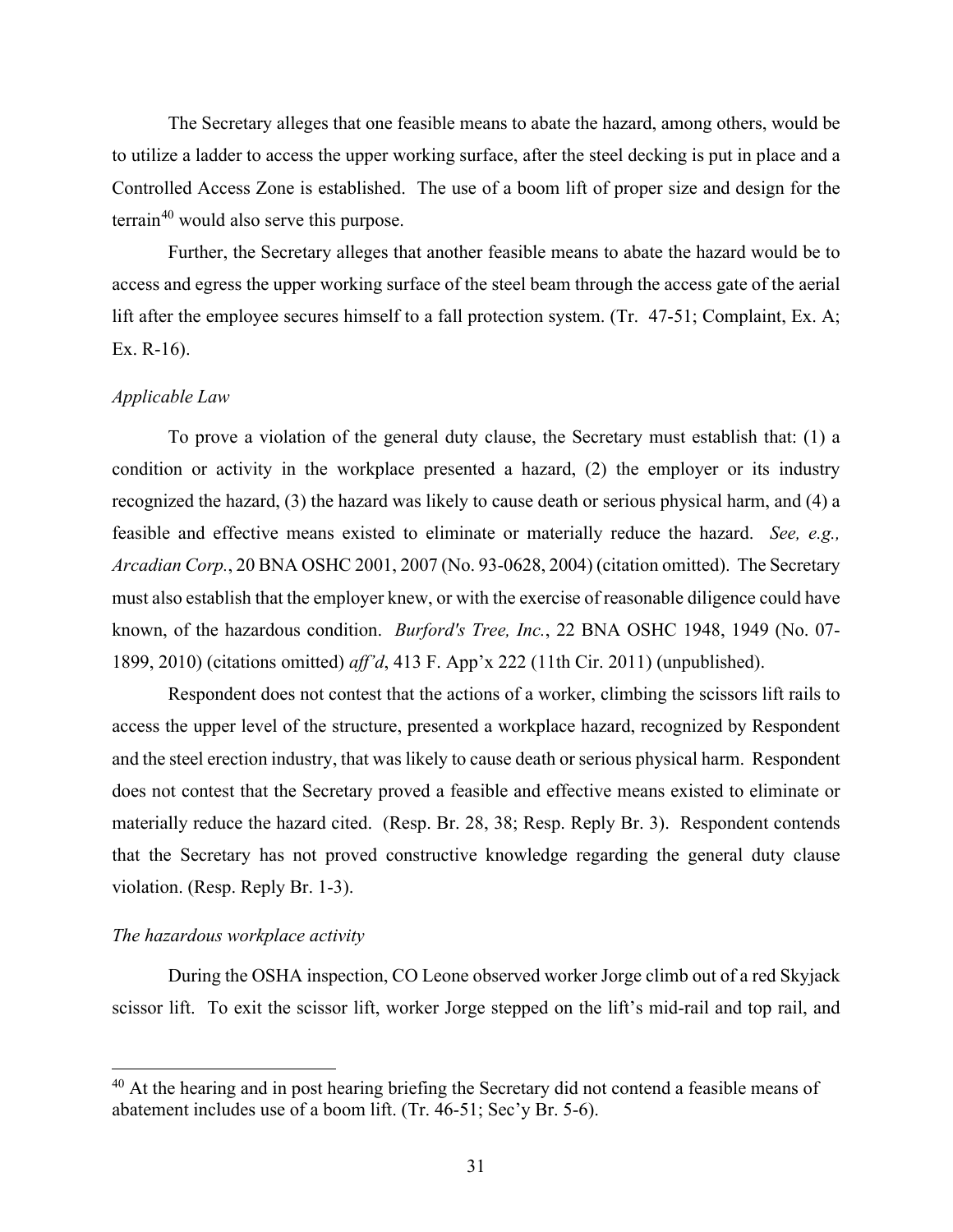then pulled himself up onto the steel beam, to access the upper level of the structural steel, at twenty-nine (29) feet above the ground. When he exited the lift and pulled himself up onto the steel beam, worker Jorge was not tied off. CO Leone photographed worker Jorge walking on the steel beam not tied off. (Tr. 27-32, 39, 45, 72, 94, 140, 166, 384-85; Ex. C-2, pp. 1, 2, 3). The Secretary asserts that a worker climbing the guardrails to enter and exit an aerial lift, exposes the worker to fall hazards, and potentially subjects the lift to destabilizing stresses for which it was not designed. (Tr. 50).

Worker Jorge's actions of climbing the lift's mid-rail and top rail to exit the scissor lift to access the upper level of the structural steel, at twenty-nine (29) feet above the ground, is a hazardous activity.

### *Hazard recognition*

There is no dispute, a worker climbing the rails of a scissor lift, raised to the height of approximately twenty-nine (29) feet above ground, is a hazard likely to cause death or serious physical harm. The MPS Safety Program in evidence does not set forth safety rules regarding scissor lifts, generally, or exiting scissor lifts, specifically. (Ex. R-1). MPS recognizes that standing or climbing lift railings exposes the worker to a fall hazard. This conduct is improper. (Tr. 136-40; Resp. Br. 9, 39).

Foreman Servizio testified that MPS has a rule that workers are not to climb the rails of a lift. A worker climbing the lift rails could slip and fall. Throughout Foreman Servizio's employment with MPS, this rule has been active. (Tr. 334-35, 34, 360; Resp. Br. 9).

The manufacturer's Skyjack Operating Manual, in the section entitled Safety Precautions, includes a pictogram of an individual climbing on the lift's guardrails, covered by the universal NO sign, a circle with a crossline. The accompanying text states: "**DO NOT** sit, stand or climb on the guardrails." (Ex. C-4, p. 2, manual p. 15; Tr. 45, 48-49, 137-38).

Mr. Pimental testified that MPS employees receive CRM lift training that includes the Skyjack Operating Manual. Foreman Servizio testified he believes the MPS rule that workers are not to climb the rails of a lift was adopted from the lift manufacturer's operating manual. (Tr. 137- 39, 334-35; Ex. C-4; Attachment B; Resp. Br. 20).

The construction industry also recognizes the hazard of climbing the mid-rail and top rail to exit an aerial lift. The American National Standards Institute (ANSI) standard for self-propelled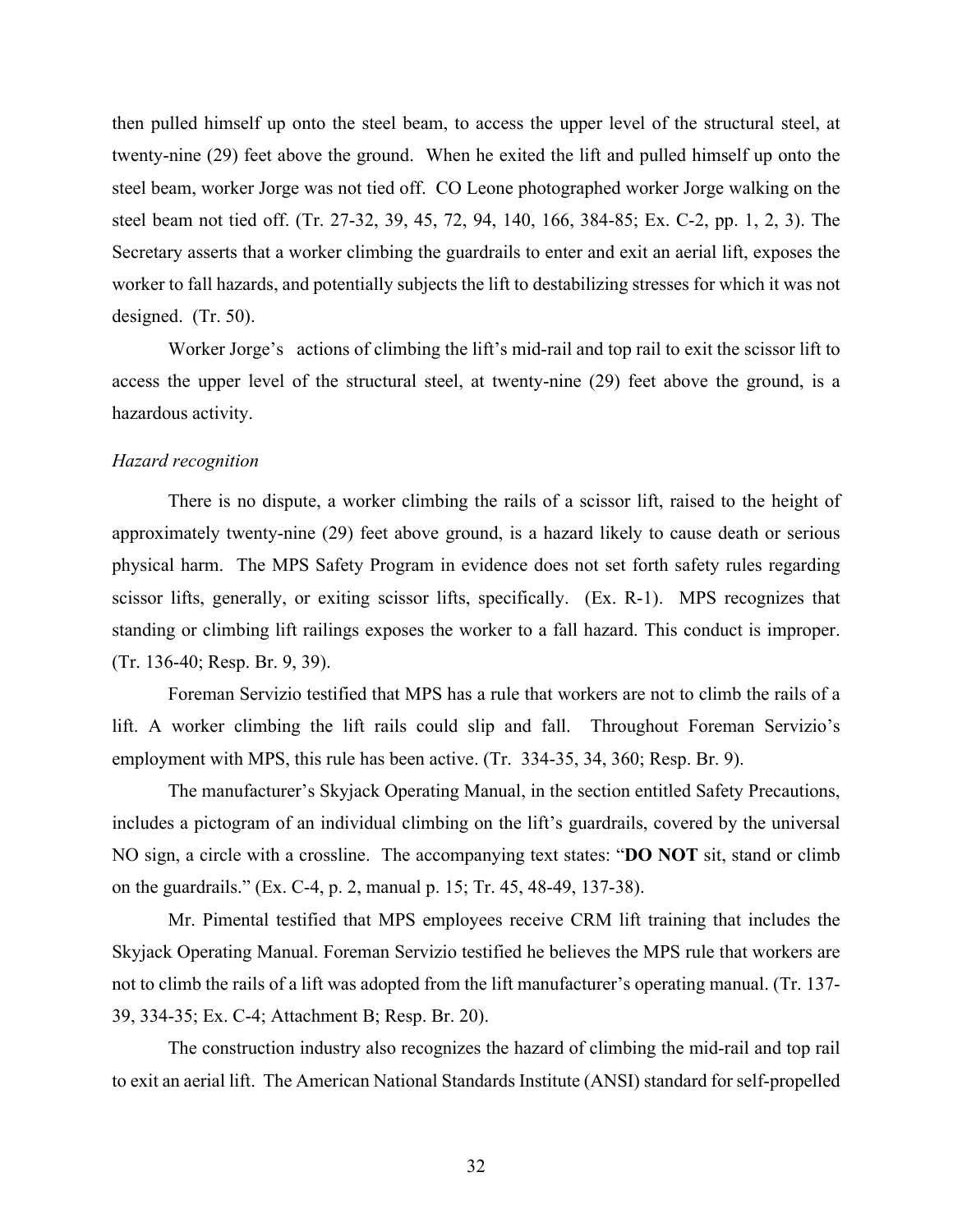elevating work platforms, ANSI/SIA A92.6-2006, also instructs that the railings of an aerial platform should not be climbed. $41$ 

#### *Hazard likely to cause death or serious physical harm*

There is no dispute, a worker climbing the rails of a scissor lift, raised to the height of approximately twenty-nine (29) feet above ground is a hazard likely to cause death or serious physical harm. Respondent acknowledged the highest risk in steel erection is falls. Foreman Servizio testified that the MPS rule that workers are not to climb the rails of a lift is very important, because if a worker falls off the steel, the worker could be hurt or possibly die. (Tr. 162, 347; Resp. Br. 38).

#### *Feasible abatement of the hazard*

Respondent does not contest that the Secretary has proved a feasible and effective means existed to eliminate or materially reduce the hazard cited. (Resp. Br. 28, 38).

The Secretary proposes two feasible means to abate the hazard presented by a worker climbing and standing on the lift guardrails to exit the lift to access the structure's upper level where employees were working. First, a feasible means to abate the hazard would be to utilize a ladder to access the upper working surface. (Tr. 47, 51; Complaint Ex. A). It is not disputed that use of a ladder is a feasible means to abate the hazard.

Second, the Secretary asserts another feasible means to abate the hazard would be to access and egress the upper working surface of the steel beam through the access gate of the aerial lift after the employee secures himself to a fall protection system. CO Leone testified that the lift could be repositioned, elevated to the working surface level, to enable the worker to exit the lift through the lift gate. (Tr. 46-51; Sec'y Br. 10; Complaint Ex. A.). This alternative method to abate

<span id="page-32-0"></span><sup>41</sup> ANSI/SIA A92.6-2006, Section 8.10 **Operator warnings and instruction. (9) Personnel footing**.

Personnel shall maintain firm footing on the platform floor while working thereon. Climbing by occupants on the midrail or toprail of the aerial platform is prohibited. The use of planks, ladders, or any other devices on the platform for achieving additional height or reach is prohibited.

<sup>(</sup>Tr. 45-46; Ex. C-3).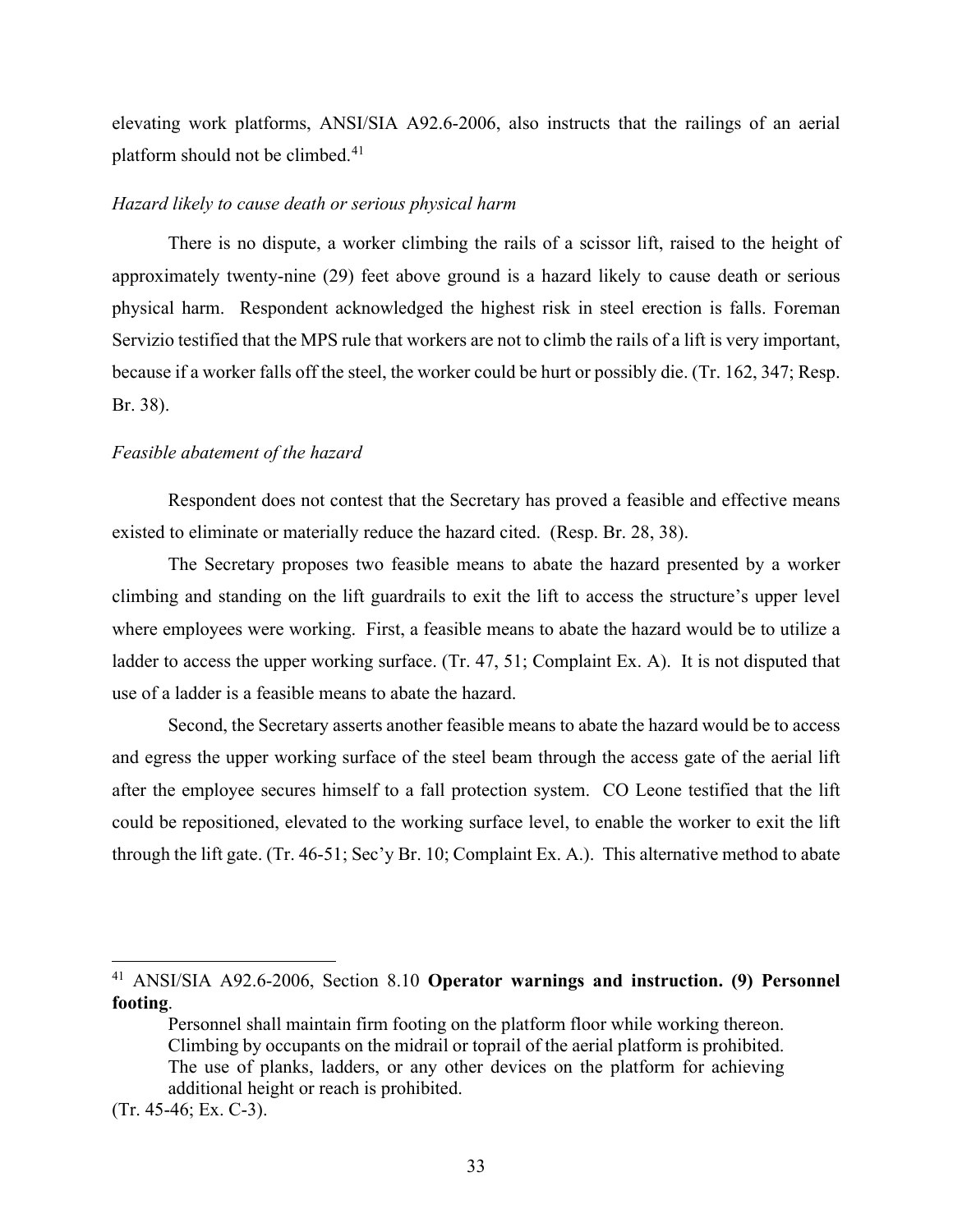the hazard is rejected, as it is contrary to the safety precautions stated in the manufacturer's Skyjack Operating Manual.[42](#page-33-0)

Use of a ladder to access the upper level of the structure is a feasible means to abate the hazard. It would materially decrease the fall hazard presented by the worker accessing the structure's upper level by climbing the lift's rails.

# *Knowledge of the hazardous workplace activity*

The Secretary contends that MPS had constructive knowledge of the violative conduction. In ignoring readily observable hazards, Foreman Servizio had constructive knowledge of the fall hazard to which worker Jorge was exposed. (Sec'y Br. 10-11).

Respondent contends that the Secretary has not proved constructive knowledge regarding the general duty clause violation. Respondent's contends that the violation occurred in a matter of seconds and could not have been known to the foreman. (Resp. Br. 3, 9; Resp. Reply Br. 1-3).

During the OSHA inspection, while standing on the front platform of the office trailer, CO Leone observed worker Jorge climb out of a red Skyjack scissor lift. To exit the red scissor lift, worker Jorge stepped on the lift's mid-rail and top rail, and then pulled himself up onto the steel beam. In the time it took CO Leone to photograph worker Jorge, he was on the steel, with a harness and lanyard in hand. On the steel beam, he was not tied off. CO Leone photographed worker Jorge on the steel beam, after he climbed out of the lift at 11:21 a.m. (Tr. 27-32, 39, 45, 72, 94, 166; Ex. C-2, pp. 1, 2, 3; Ex. C-5).

#### **! Warning.**

Entering and Exiting the aerial platform should only be done using the 3 point contact system.

- Use only equipped access openings and ladders.
- Enter and exit only when the elevating aerial platform is in the fully retracted position.
	- **Do Use Three Point Contact To Enter And Exit The Platform**. Enter and exit the platform from the ground only. Face the machine when entering or exiting the platform.

(Ex. C-4, p. 3, manual p. 16).

<span id="page-33-0"></span><sup>&</sup>lt;sup>42</sup> The Skyjack Operating Manual includes Safety Precautions that entry and exit from the aerial platform should only be done from the ground when the aerial platform is in the fully retracted position. The Manual states: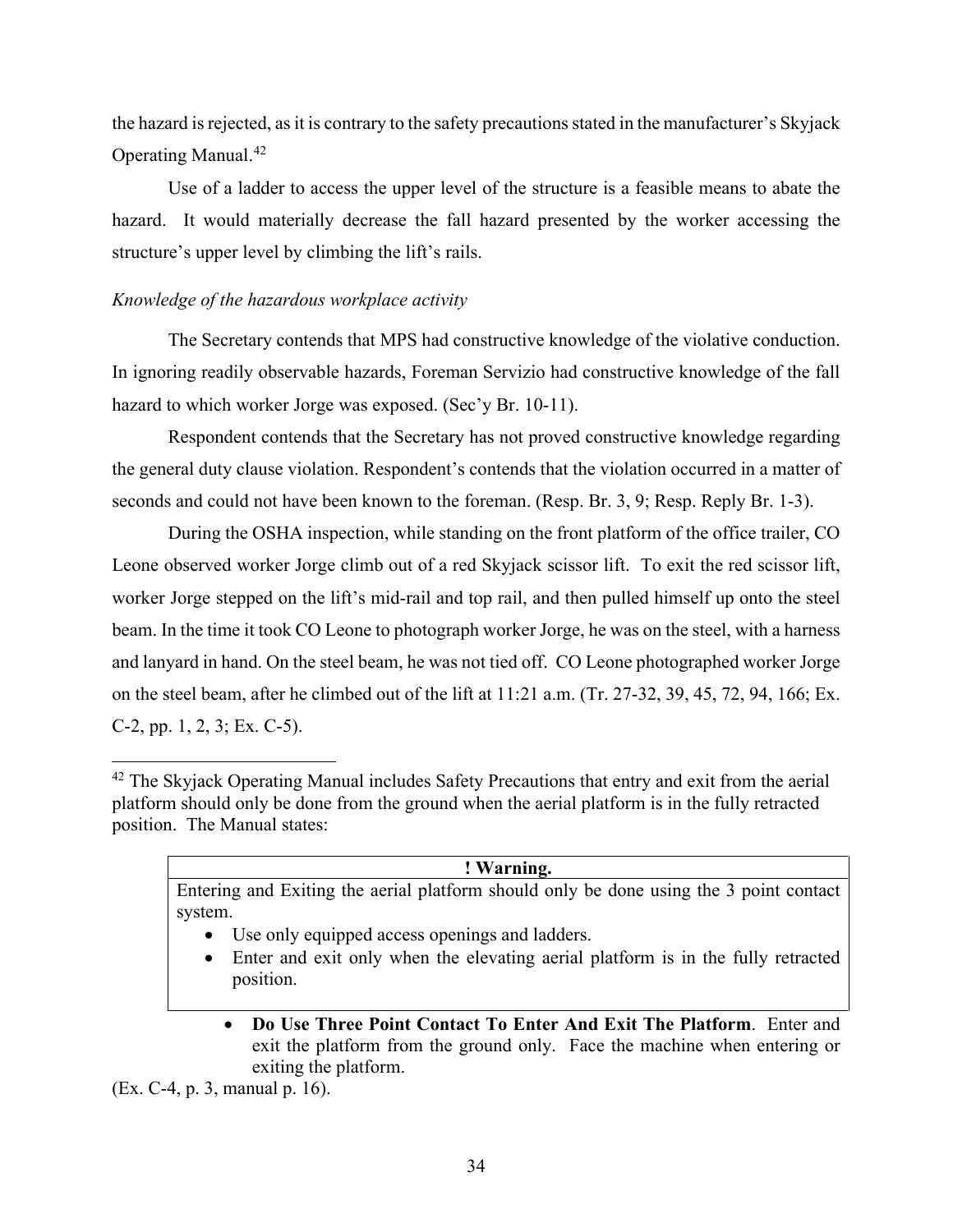MPS did not have actual knowledge of the worker Jorge's hazardous conduct in climbing the lift's rails. Mr. Pimental and Foreman Servizio had never seen an employee climb out of a lift. (Tr. 43-44, 360).

Whether an employer exercises reasonable diligence involves the consideration of several factors, "including the employer's obligation to have adequate work rules and training programs, to adequately supervise employees, to anticipate hazards to which employees may be exposed, and to take measures to prevent the occurrence of violations." *Precision Concrete Constr*., 19 BNA OSHC at 1407. Constructive knowledge may be established from an employer's failure to exercise reasonable diligence in inspecting the worksite. Evaluating the reasonable diligence factors, the Commission considers evidence of the violation's duration when determining whether the employer could have known of the conditions with the exercise of reasonable diligence. *See Thomas Indus. Coatings, Inc*., 23 BNA OSHC 2082, 2085 (No. 06-1542, 2012); *Kaspar Wire Works, Inc*., 18 BNA OSHC at 2196-97; *Ragnar Benson, Inc.,* 18 BNA OSHC 1937, 1940 (No. 97-1676, 1999).

Here, one worker's conduct climbing the lift's rails was very brief. Considering the extremely short time during which this violative conduct took place, I find that evidence of what MPS's foreman saw or could have seen, with the exercise of reasonable diligence, does not establish MPS's knowledge of the lift rail exit climbing alleged as a general duty clause violation. Therefore, citation 1, item 1, is vacated.

#### *Respondent's Affirmative Defense – Unpreventable Employee Misconduct.*

Respondent asserts the affirmative defense of unpreventable employee misconduct to each alleged violation. To establish this affirmative defense of unpreventable employee misconduct, "an employer must demonstrate that it (1) established a work rule to prevent the reckless behavior and / or unsafe condition from occurring, (2) adequately communicated the rule to its employees, (3) took steps to discover incidents of noncompliance, and (4) effectively enforced the rule whenever employees transgressed it." *P. Gioioso & Sons,* 115 F.3d 100, 109 (1st Cir. 1997) (*Gioioso I*) (citations omitted); *E.g., Manganas Painting Co.,* 21 BNA OSHC 1964, 1997 (No. 94- 0588, 2007).

The First Circuit recognized the "OSH Act requires that an employer do everything reasonably within its power to ensure that its personnel do not violate safety standards" and that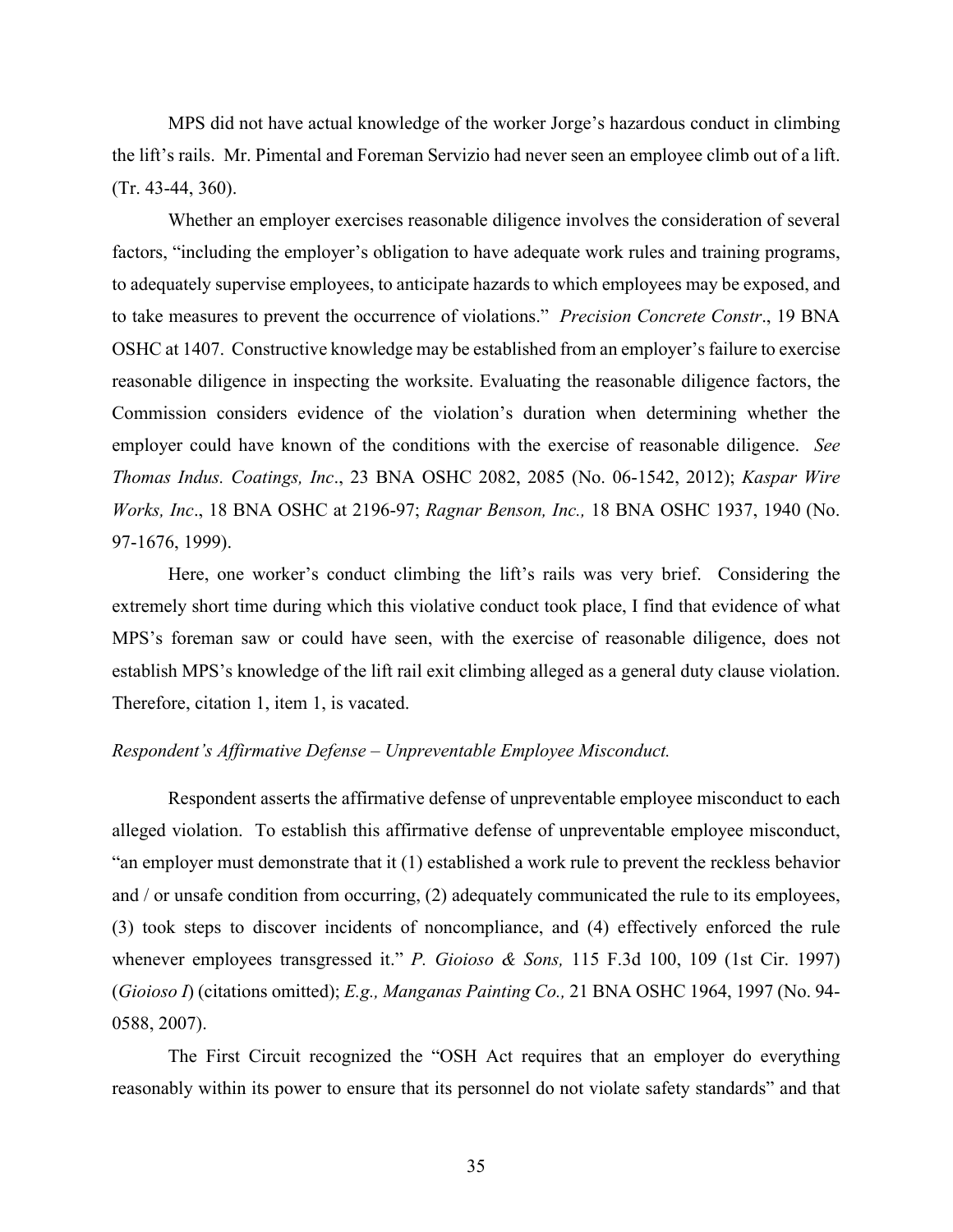the employer must prove the affirmative defense of unpreventable employee misconduct to not be liable for the violative conduct. *Modern Cont'l. Constr. Co., Inc. v. OSHRC*, 305 F.3d 43, 51 (1st Cir. 2002) citing *Gioioso (I),* 115 F.3d at 109.

The factors illustrating Respondent's constructive knowledge of the worksite hazardous condition also show that Respondent's unpreventable employee misconduct defense fails. *Burford's Tree, Inc*., 22 BNA OSHC at 1951-52 (the factors for evaluating constructive knowledge are the same factors for evaluating the unpreventable employee misconduct defense.

Respondent contends, if the Secretary establishes any violation, it was the result of unpreventable / unforeseeable employee misconduct. <sup>[43](#page-35-0)</sup> (Resp. Br. 8-9, 20, 22-27, 34).

The Secretary contends that Respondent's unpreventable employee misconduct defense fails because Respondent did not establish that Foreman Servizio took sufficient steps to discover the safety rule noncompliance of workers DaCruz and Jorge. Respondent's defense also fails because Respondent did not establish that MPS effectively enforced its safety rules when employees transgressed the rules. (Sec'y Br. 14-15).<sup>44</sup>

MPS's had fall protection rules designed to prevent the violations cited. The MPS fall protection rules were communicated to employees during CRM training sessions, new employee orientation, morning meetings with the jobsite foreman, and Toolbox Talks.

### *Respondent failed to take steps to discovery incidents of safety rule noncompliance*

As described above, in the discussion regarding Respondent's constructive knowledge of the violation of standard 29 C.F.R.  $\S$  1926.760(a)(1), MPS's worksite supervision of the employees on the Upper Baby project was not adequate. On the day of the OSHA inspection, the safety rule noncompliance of workers DaCruz and Jorge was in plain view, readily observable by worksite Foreman Servizio. The fall protection violations were apparent and should have been known to Foreman Servizio. Foreman Servizio's failure to see the open and obvious fall protection

<span id="page-35-0"></span> $43$  Regarding citation 1, item 1, the general duty clause violation, Respondent contends that it is the Secretary's burden to prove Respondent's safety program was inadequate. (Resp. Br. 22, 27- 29, 38-39; Resp. Reply Br. 2, 4).

<span id="page-35-1"></span><sup>&</sup>lt;sup>44</sup> The Secretary does not dispute that Respondent had safety rules that were communicated to Respondent's employees. (Sec'y Br. 15 n.1).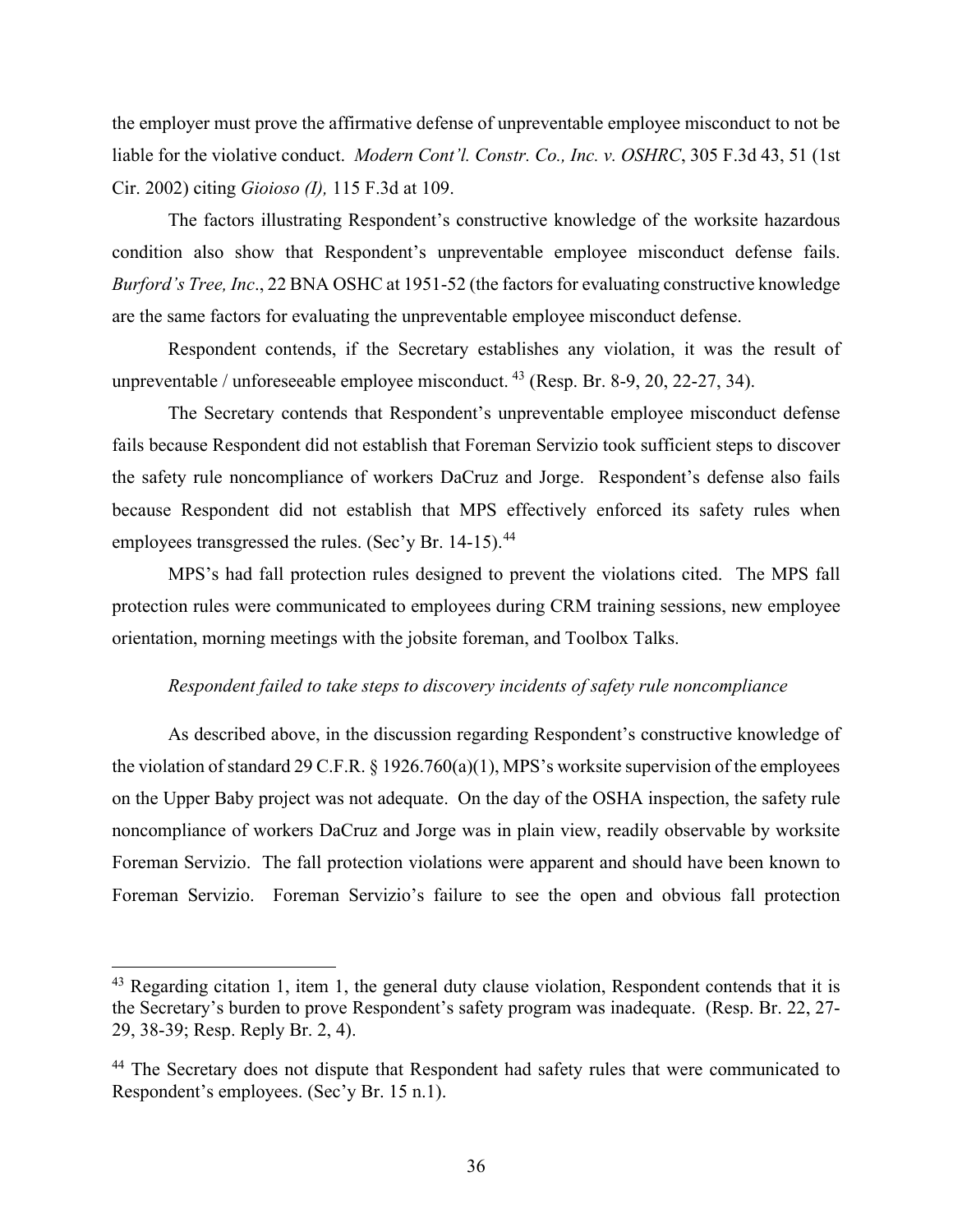violations, that were in plain view, is evidence of Foreman Servizio's failure to take steps to discover incidents of safety rule noncompliance.

Also, it appears Foreman Servizio did not recognize that workers DaCruz and Jorge working on the steel at twenty-nine (29) feet without being tied off was a safety rule violation. Foreman Servizio incorrectly believed that the worker who was welding was "connecting" and the fall protection requirement to be being tied off was not required below thirty (30) feet. Failure to properly monitor and enforce the steel erection fall protection rules on this worksite also discloses a failure to take steps to discover rule noncompliance.

CRM conducts unannounced safety inspections of MPS's larger projects to check MPS employee compliance with the safety rules. Review of the few, select, CRM Work Site Safety Inspection Reports Respondent offered into evidence discloses serious safety violations or safety concerns observed by CRM. There is no record of MPS issuing discipline to the foremen or workers observed violating the safety rules. There is no evidence of safety program enforcement through MPS's progressive disciplinary policies.

It is notable that CRM inspected MPS's Upper Baby worksite twice, once before the OSHA inspection and once after. (Tr. 391). The Upper Baby CRM Work Site Safety Inspection Reports would be most relevant to the fact finding in this case. Respondent did not introduce these reports into evidence.

In the year before the Upper Baby project, Mr. Pimental had limited opportunity to step away from his office responsibilities and make worksite visits. (Tr. 117, 143, 240). This potential avenue of safety enforcement was not achieved or effective.

Respondent contends that the unpreventable employee misconduct defense succeeds where the violative conduct is truly idiosyncratic, implausible, and unforeseeable. (Resp. Br. 3, 7, 26, 31, 38; Resp. Reply Br. 3). Respondent had a safety rule requiring fall protection when working at fifteen (15) above a lower level. Respondent provided formal and informal fall protection training to employees. That said, Respondent also knew that serious fall protection violations previously had been observed on one of its worksites inspected by CRM. Respondent failed to enforce the fall protection safety rule and discipline the foreman and workers observed to have engaged in the unsafe conduct. The fall hazards cited in this case were known and foreseeable by Respondent. The conduct of workers DaCruz and Jorge was foreseeable. It was not idiosyncratic.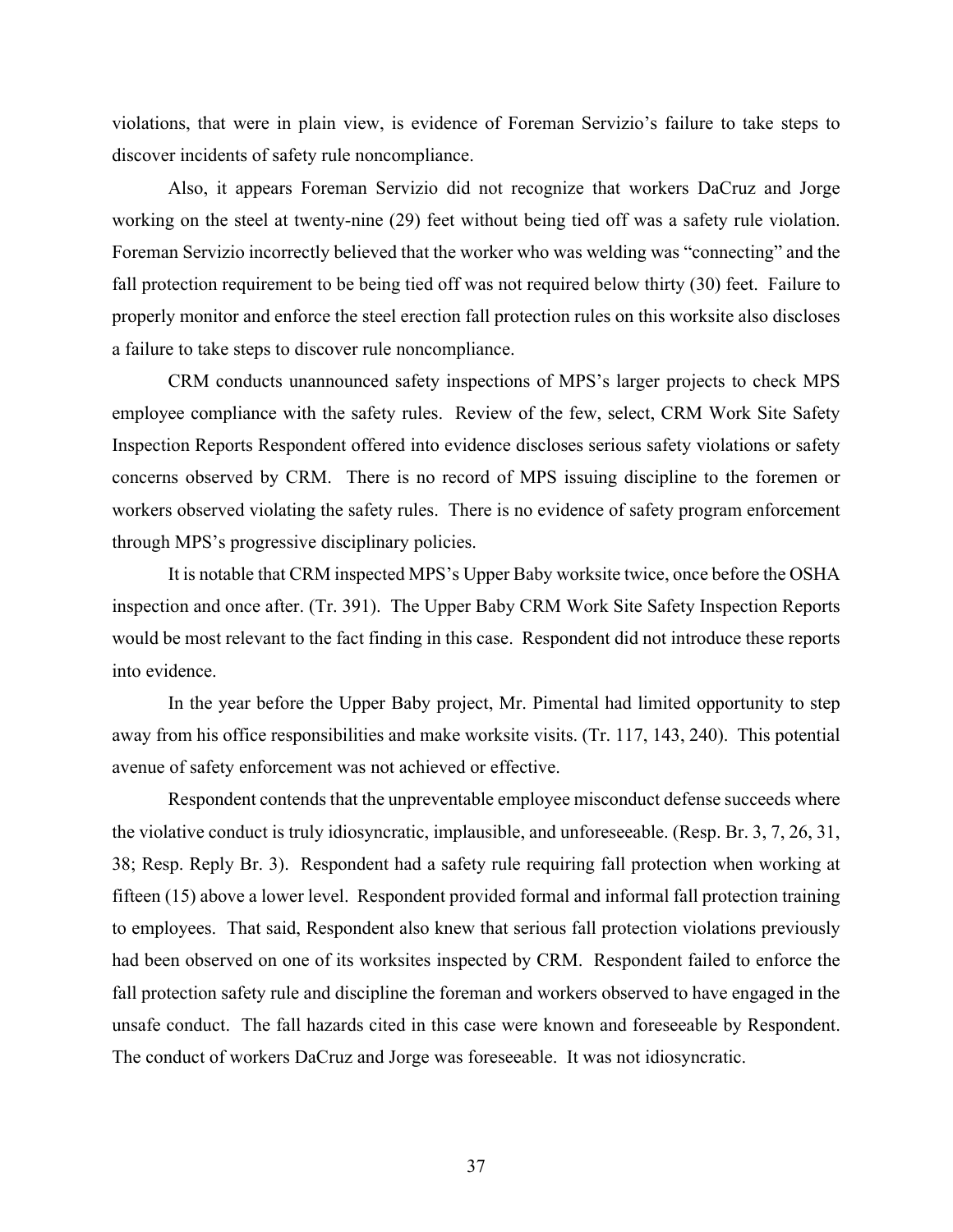In summary, Foreman Servizio failed to effectively monitor MPS's Upper Baby worksite to discovery worker noncompliance with MPS fall protection safety rules. On the OSHA inspection day, workers DaCruz and Jorge were observed and photographed by CO Leone walking on steel beams at a height of twenty-nine (29) feet above the ground level without being tied off to an anchor point. Obvious safety violations were in plain view had Foreman Servizio only looked. Foreman Servizio's safety oversight and supervision was inadequate.

# *Respondent did not effectively enforce its safety rules when violations of the rules were discovered*

The Secretary contends that MPS's disciplinary program was haphazard and ineffective in its general application and inconsistent in safety rule enforcement when safety violations were discovered. (Sec'y Br. 17).

Respondent claims it used a progressive disciplinary system for when employees did not follow the safety rules. (Resp. Br. 21). The record shows otherwise.

Respondent had two written progressive disciplinary policies concerning safety. These policies remained on paper unused regarding observed, reported, MPS employee safety violations. MPS had a progressive disciplinary policy regarding safety violations included in the MPS Safety Program. (Ex. R-1; Ex. R-5(a); Ex. R-44). There is no evidence that an employee was disciplined for a safety violation, pursuant to this disciplinary policy, prior to the OSHA inspection.

MPS had a different progressive discipline policy regarding MPS rules, including safety rules, set forth in the June 11, 2015 letter from Mr. Pimental to employees. (Ex. R-35(a), pp. 3, 4; Ex. R-35(b), pp. 3, 4; Ex. R-35(c), pp.4, 5). There is no evidence that an employee was disciplined for a safety violation, pursuant to this disciplinary policy, prior to the OSHA inspection. (Ex. R-5(b), pp. 1, 2 (verbal warnings issued to foremen); Ex. R-35(a), pp. 3, 4). There is no evidence either MPS progressive disciplinary policy was used to enforce safety violations prior to the OSHA inspection.

Review of the few, "select," CRM Work Site Safety Inspection Reports Respondent offered into evidence disclose serious safety violations or safety concerns observed by CRM. The CRM September 2015 inspection report of the MPS worksite at Herb Chambers Lincoln Volvo notes serious fall protection violations. MPS did not discipline the worksite foreman or workers observed engaging in the serious fall protection safety violations. (Tr. 300, 377-78; Ex. R-13, pp. 1, 4). Foreman Servizio was unaware of these fall protection violations. Communication by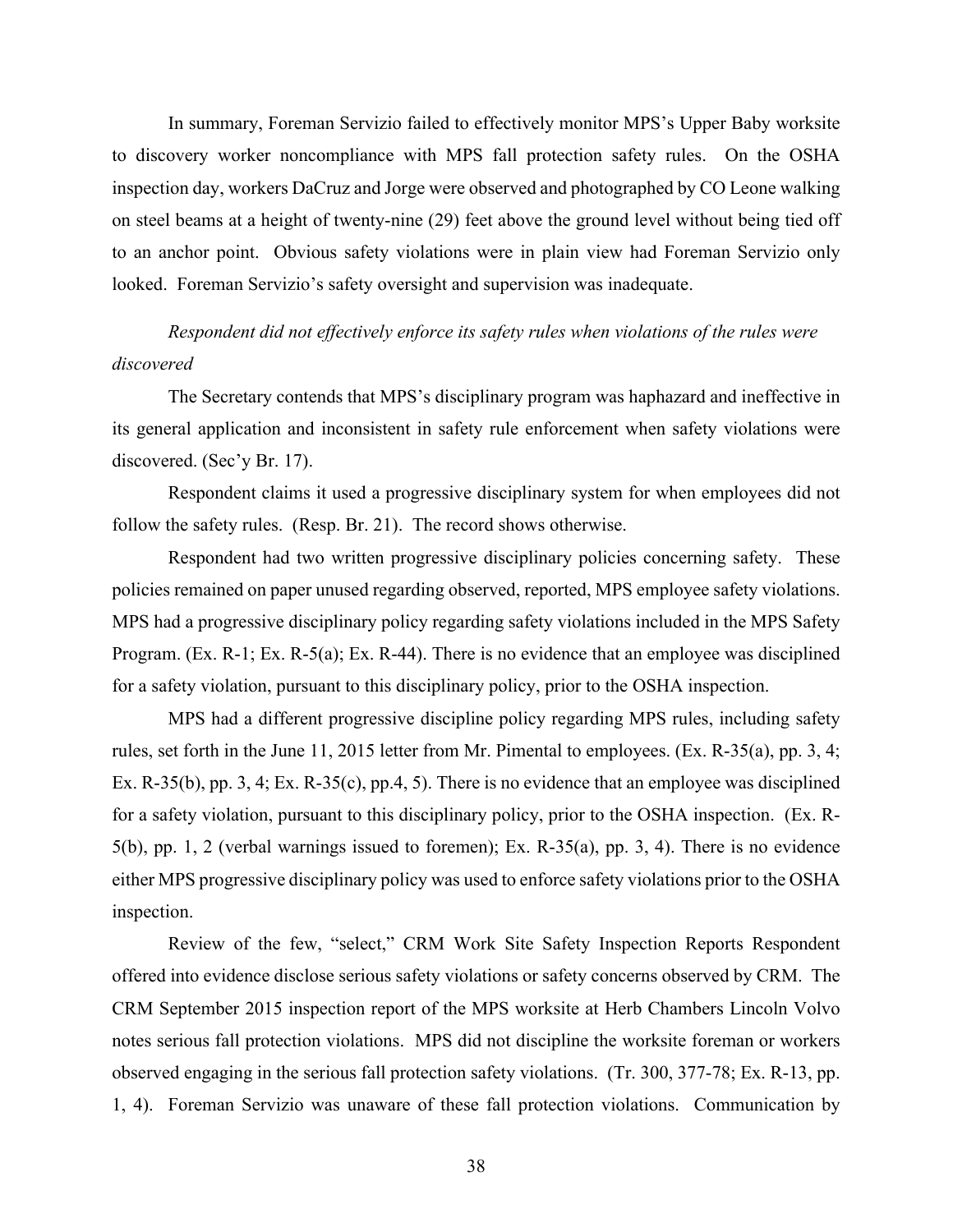Respondent to foremen and employees regarding safety breaches was lacking. The opportunity to learn from the safety violation and promote safety compliance in the future was absent. (Tr. 377- 78).

The only other disciplinary records in evidence are the verbal warnings given to workers DaCruz and Jorge for being on the steel, not being tied off, on the day of the OSHA inspection. (Ex. R-5(b), pp. 3, 4). As these verbal warnings were issued in response to fall hazards observed by the compliance office during the OSHA safety inspection, they are accorded limited weight when evaluating MPS's enforcement of its worksite safety rules. Foreman Servizio was not disciplined for the fall protection violations observed on the day of the OSHA inspection.

In the period before and during the OSHA inspection, MPS did not take adequate steps to discover violations of MPS's fall protection safety rules, and MPS did not effectively enforce the safety rules when violations were discovered. For the reasons set forth above, regarding Respondent's constructive knowledge of the violation of standard 29 C.F.R. § 1926.760(a)(1), Respondent's unpreventable employee misconduct defense fails. Respondent failed to meet its proof burden regarding this affirmative defense.

#### *Penalty Determination*

Under section 17(j) of the OSH Act, the Commission has the authority to assess civil penalties for the violation of citations. 29 U.S.C. § 666(j). In assessing penalties, the Commission is instructed to give due consideration to the size of the employer's business, the gravity of the violation, the employer's good faith, and its history of previous violations. *Compass Envtl., Inc.*, 23 BNA OSHC 1132, 1137 (No. 06-1036, 2010) *aff'd*, 663 F.3d 1164 (10th Cir. 2011). The gravity of the violation is generally afforded greater weight in assessing an appropriate penalty. *Trinity Indus.*, 15 BNA OSHC 1481, 1483 (No. 88-2691, 1992).

Regarding citation 1, item 2, CO Leone testified that the gravity assessed was high because of the fall hazards to which the employees were exposed and the severity of the injuries that could occur. A fall from the structural steel at twenty-nine (29) feet above ground could have resulted in death or permanently disabling injuries. The probability was greater as the two exposed workers DaCruz and Jorge walked and worked on the steel beams, a very small working surface, without fall protection. The workers were exposed to the hazard throughout the time CO Leone was present at the worksite photographing the workers. The gravity-based penalty for this citation was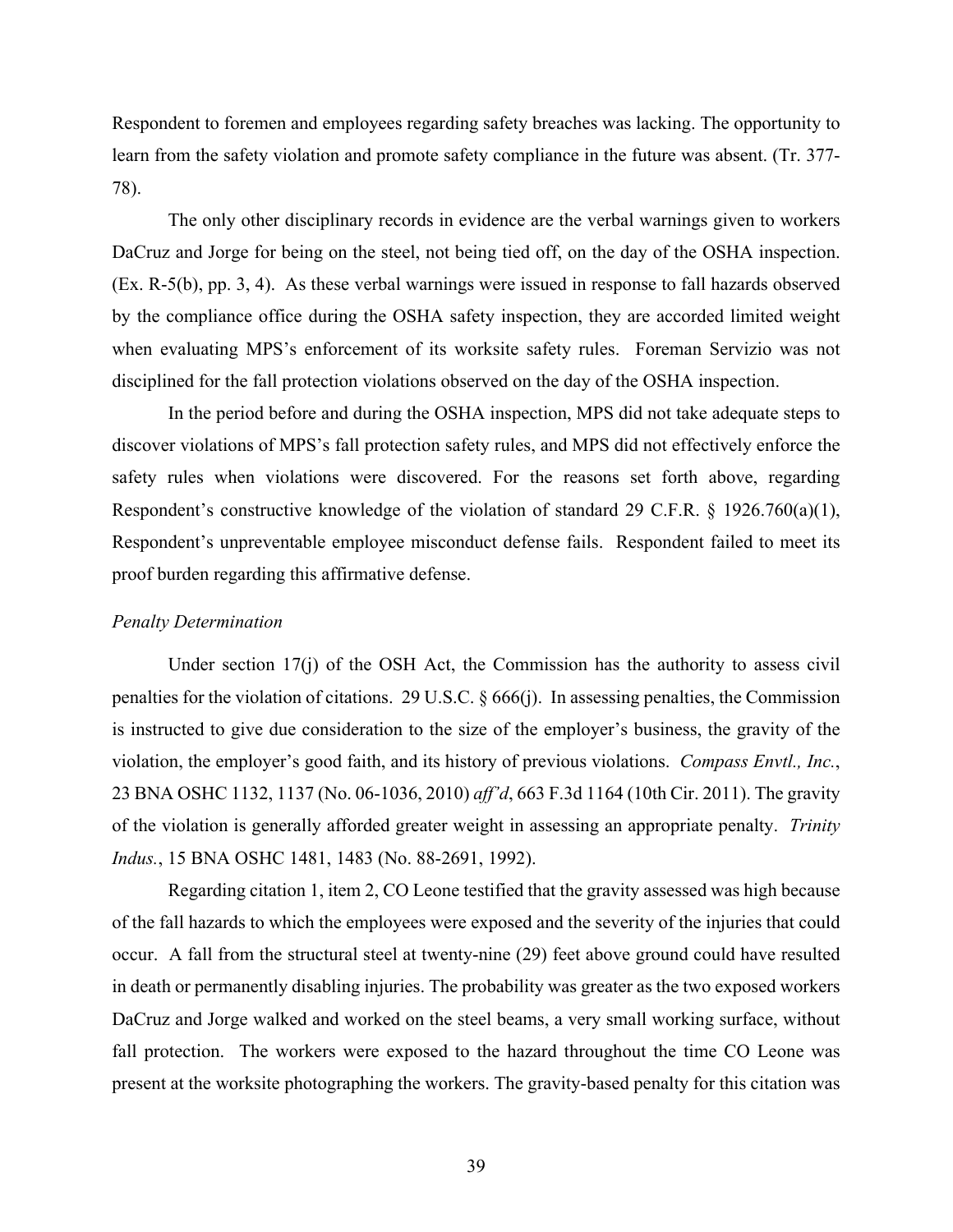\$12,675.00. Respondent was given a sixty (60) percent penalty reduction because of the employer's size. The Secretary proposed penalty was \$5,070.00. (Tr. 45, 53-55; Ex. R-9).

Regarding history, although Respondent had not been previously cited, there is no evidence of past OSHA inspections. (Tr. 80-81, 94-95). Therefore, Respondent's history warrants neither an increase nor a decrease in the penalty amount. *See M.V.P. Piping Co., Inc*., 24 BNA OSHC 1350, 1352 (No. 12-1233, 2014) (finding that the history factor did not support a low penalty when the employer had not been inspected within the past five years).

In calculating the penalty, Respondent did not receive credit for good faith. (Tr. 80-82, 95; *See* Tr. 212-13; R-34). I find that the high gravity of this citation item warrants that factor receiving the most weight. Considering each statutory factor, a penalty of \$5,070.00 is affirmed for citation 1 item 2.

#### *In Summary*

- 1. MPS violated steel erection standard 29 C.F.R. § 1926.760(a)(1).
- 2. MPS with the exercise of reasonable diligence could have known of the hazardous worksite condition violative of the standard.
- 3. Standard 1926.760(a)(1) was violated. The violation was not due to unpreventable employee misconduct.
- 4. MPS did not violate the general duty clause, section 5(a)(1) of the OSH Act.
- 5. MPS did not know and with the exercise of reasonable diligence could not have known of the hazardous worksite condition violative of the general duty clause.
- 6. The general duty clause was not violated.

### *FINDINGS OF FACT AND CONCLUSIONS OF LAW*

The foregoing decision constitutes the findings of fact and conclusions of law in accordance with Rule 52(a) of the Federal Rules of Civil Procedure.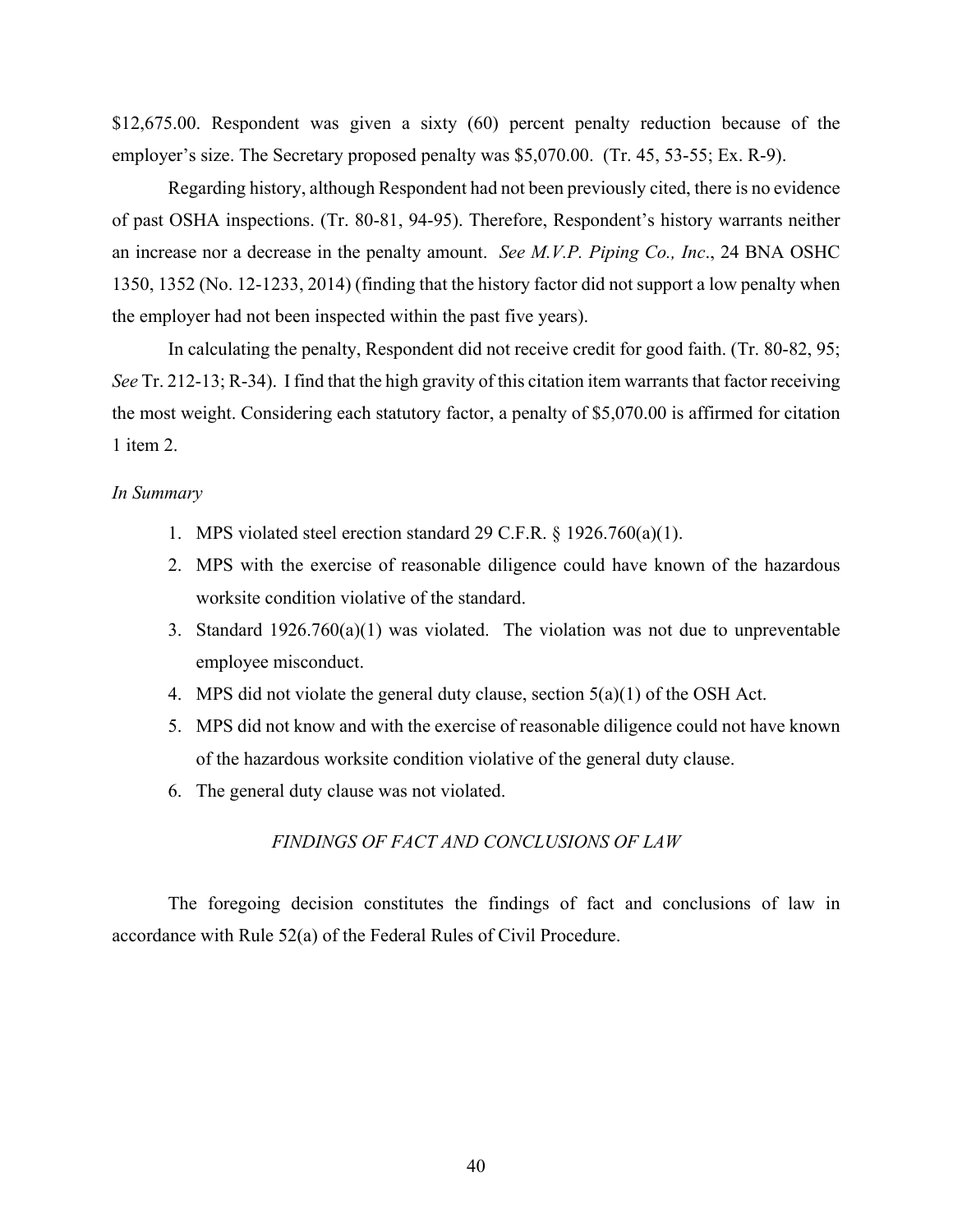# *ORDER*

Based on the foregoing decision, it is hereby ORDERED:

Citation 1, item 2, alleging a serious violation of 29 C.F.R. § 1926.760(a)(1) is Affirmed and a penalty of \$5,070.00 is assessed.

Citation 1, item 1, alleging a serious violation of the general duty clause is Vacated.

SO ORDERED.

 */s/ Carol A. Baumerich*  Carol A. Baumerich Judge, OSHRC

Dated: October 13, 2020 Washington, DC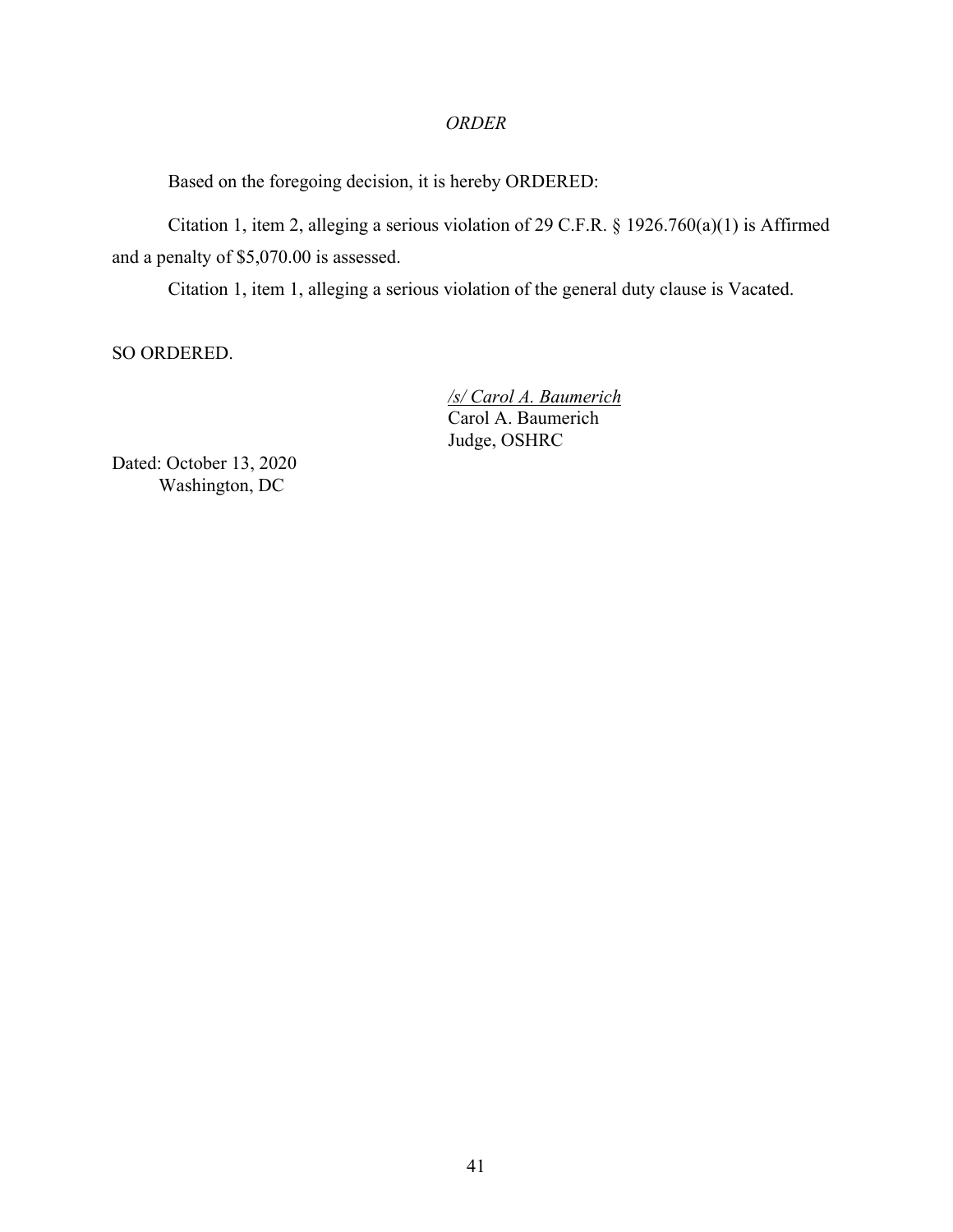| Complainant's<br><b>Description</b><br><b>Exhibits</b> |                                                                                                                                                                                                                                                                                                        | <b>Received</b>    | <b>Notes</b> |  |  |
|--------------------------------------------------------|--------------------------------------------------------------------------------------------------------------------------------------------------------------------------------------------------------------------------------------------------------------------------------------------------------|--------------------|--------------|--|--|
|                                                        |                                                                                                                                                                                                                                                                                                        |                    |              |  |  |
| $C-1$                                                  | OSHA Notice of Alleged Safety or Health<br>Hazards. Four pages.                                                                                                                                                                                                                                        |                    |              |  |  |
|                                                        |                                                                                                                                                                                                                                                                                                        |                    |              |  |  |
| $C-2$                                                  | OSHA Inspection Photographs. Eight pages.                                                                                                                                                                                                                                                              | Tr. 43             |              |  |  |
| $C-3$                                                  | ANSI/SIA A92.6 - 2006. Self-Propelled<br>Elevating Work Platforms: Standards 8.7 -<br>8.10. Three pages.                                                                                                                                                                                               | Tr. 52             |              |  |  |
| $C-4$                                                  | SKYJACK Operating Manual, including model<br>6832, pages 15 and 16. Three pages.                                                                                                                                                                                                                       | Tr. 52             |              |  |  |
| $C-5$                                                  |                                                                                                                                                                                                                                                                                                        | Tr. 53             |              |  |  |
|                                                        | Worksite drawing. One page.                                                                                                                                                                                                                                                                            |                    |              |  |  |
| Respondent's<br><b>Exhibits</b>                        | <b>Description</b>                                                                                                                                                                                                                                                                                     | <b>Received</b>    | <b>Notes</b> |  |  |
| $R-1$                                                  | Select pages from MPS Products Inc. Safety<br>Program, May 2014. Pages 2, 28, 45, and 75.<br>Five pages.                                                                                                                                                                                               | Tr. 137            |              |  |  |
| $R - 4$                                                | <b>Guardian Fall Protection Performance Safety</b><br>Gear. Product Name: Beamer 2000.<br>Instruction Manual. Consistent with the<br>page numbers in the Table of Contents,<br>there are 14 pages, with the Manual Cover<br>unnumbered. There is a blank page<br>between pages 5 and 6. Sixteen pages. | Tr. 167            |              |  |  |
| $R-5(a)$                                               | MPS Disciplinary Policy forms signed on<br>07.12.17 by Frank Coughlin; Johnathan Shea;<br>Waverson Goml; Sebastiao P. dos Santos;<br>Brandon Seibert. Three pages.                                                                                                                                     | Tr. 172            |              |  |  |
| $R-5(b)$                                               | Records of MPS verbal warnings:<br>p. 1 - Foreman Riccardo [Servizio] on<br>11.14.16 (no hard hat).<br>p. 2 - Foreman Jose [dos Santos Pais] on<br>10.05.16 (retractable lanyard not hooked<br>while in boom lift).                                                                                    | Tr. 172;<br>313-14 |              |  |  |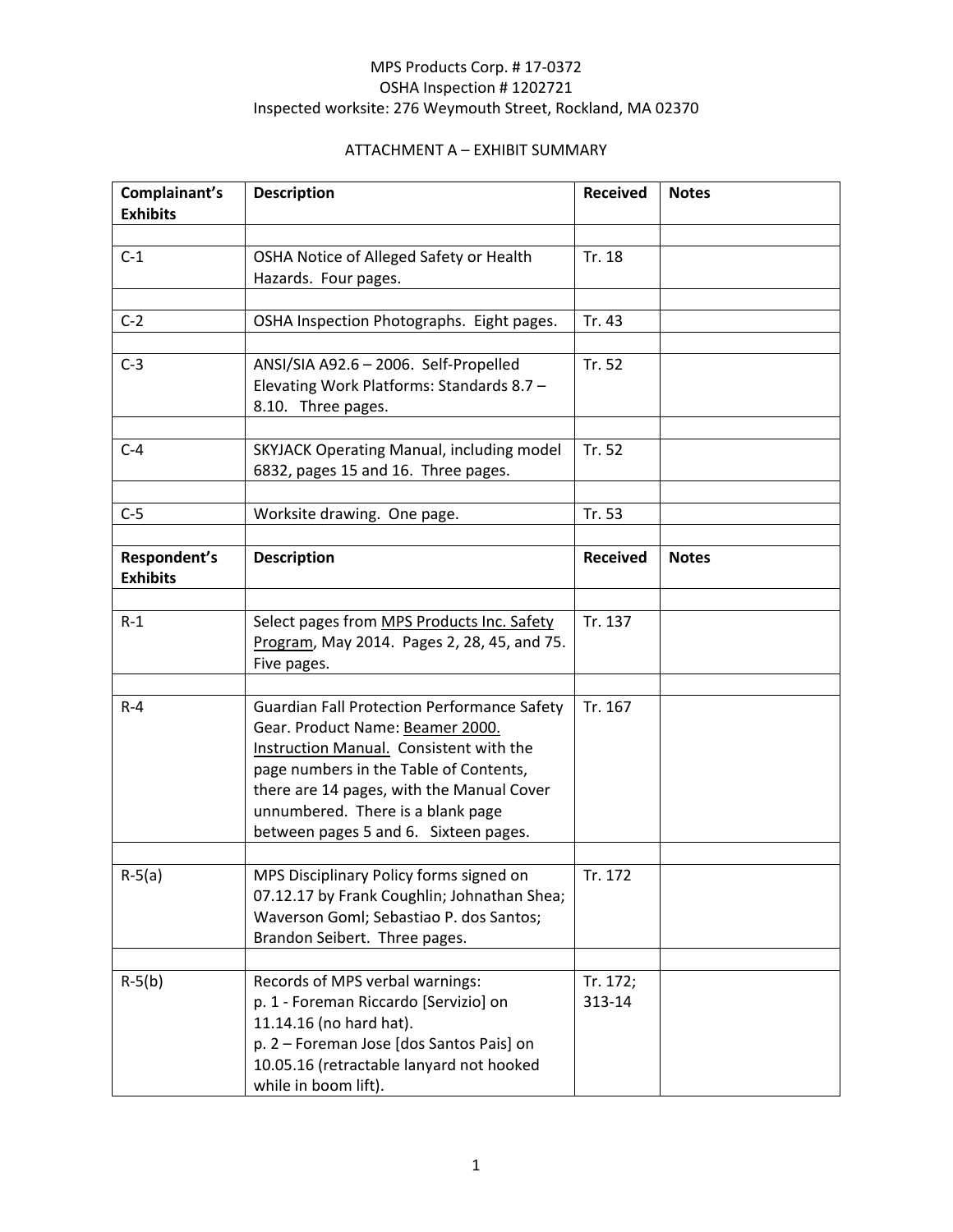|                            | $p. 3 -$ Marcello [DaCruz] on 01.13.17 (not<br>tying off).<br>p. 4 - Romero [Jorge] on 01.16.17 (not tying<br>off). Four pages.                                                                                                                            |                 |                                                                                                                                                                                                                                            |
|----------------------------|------------------------------------------------------------------------------------------------------------------------------------------------------------------------------------------------------------------------------------------------------------|-----------------|--------------------------------------------------------------------------------------------------------------------------------------------------------------------------------------------------------------------------------------------|
|                            |                                                                                                                                                                                                                                                            |                 |                                                                                                                                                                                                                                            |
| $R-9$                      | OSHA Violation Worksheet, Citation 1, Item<br>2, Standard 1926.760(a)(1). Two pages.                                                                                                                                                                       | Tr. 181         |                                                                                                                                                                                                                                            |
| $R-10(a)$                  | Contractors Risk Management, Inc. - Training                                                                                                                                                                                                               | Tr. 241         |                                                                                                                                                                                                                                            |
|                            | Seminar - Attendance Sheets, for training at<br>MPS, all post-date the OSHA inspection<br>(dates 02.06.17; 02.24.17; 08.28.17;<br>09.20.17; and 10.04.17). Five pages.                                                                                     |                 |                                                                                                                                                                                                                                            |
|                            |                                                                                                                                                                                                                                                            |                 |                                                                                                                                                                                                                                            |
| $R-13$                     | Project Work Site Safety Inspection Reports<br>for two MPS Products work sites. Four<br>pages.                                                                                                                                                             | Tr. 185,<br>218 | Note: Ex. R-47 was<br>rejected as a<br><b>DUPLICATE of the first</b><br>two pages of Ex. R-13.<br>(Tr. 297, 300, 408).<br>Also: Ex. R-47, on<br>occasion in the record,<br>is incorrectly<br>referenced as Ex. R-48.<br>(Tr. 376-77, 408). |
| R-13, pages -1<br>and 4.   | Project Work Site Safety Inspection Report<br>for MPS Products Job Site: Herb Chambers<br>Lincoln Volvo, date: 2015-09-17. Site<br>Foreman: Shawn Hyselle. NOTE: Fall<br>protection hazards observed for John,<br>Sebastian, and Shawn Hyselle as foreman. | Tr. 185,<br>218 |                                                                                                                                                                                                                                            |
| R-13, pages -2<br>and $3.$ | Project Work Site Safety Inspection Report<br>for MPS Products Job Site: Herb Chambers<br>Lincoln Volvo, date: 2015-08-20. Site<br>Foreman: Shawn Hyselle.                                                                                                 | Tr. 185,<br>218 |                                                                                                                                                                                                                                            |
|                            |                                                                                                                                                                                                                                                            |                 |                                                                                                                                                                                                                                            |
| $R-14$                     | MPS Products Corp. Transactions by<br>Account, dated 11.22.17. Received in<br>evidence - Closing Entries for 2015 and 2016.<br>One page.                                                                                                                   | Tr. 179         |                                                                                                                                                                                                                                            |
|                            |                                                                                                                                                                                                                                                            |                 |                                                                                                                                                                                                                                            |
| $R-16$                     | OSHA Violation Worksheet, Citation 1, Item<br>1, Section (5)(a)(1), general duty clause.<br>Three pages.                                                                                                                                                   | Tr. 186-<br>87. |                                                                                                                                                                                                                                            |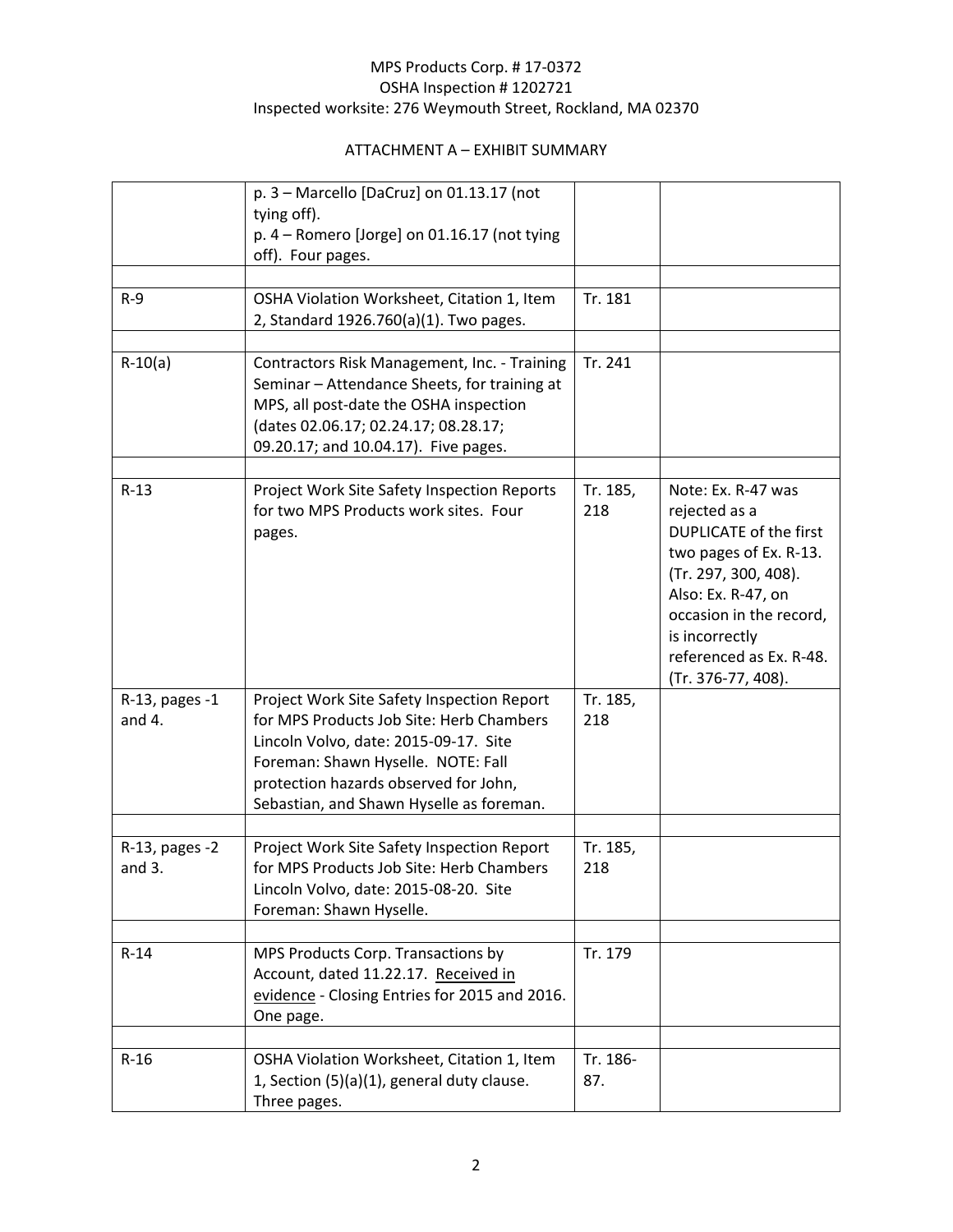| $R-20(a)$ | <b>Contractors Risk Management Work Site</b><br>Safety Inspection Report. MPS Products.<br>Work site: Mansfield 620 West Street. Date:<br>2016-12-06. Supervisor: Ricci Servizio. Five<br>pages.                                        | Tr. 197-<br>98; 218             |                                        |  |
|-----------|-----------------------------------------------------------------------------------------------------------------------------------------------------------------------------------------------------------------------------------------|---------------------------------|----------------------------------------|--|
| $R-20(b)$ | <b>Contractors Risk Management Work Site</b><br>Safety Inspection Report. MPS Products.<br>Work site: 141 Needham St. Date: 2016-12-<br>13. Supervisor: Jose [dos Santos Pais]. Six<br>pages.                                           | Tr. 197-<br>98, 218,<br>312-13. |                                        |  |
| $R-26$    | Undated Training Record: Toolbox Talk.<br>Accident / Incident Reporting. One page.                                                                                                                                                      | Tr. 203-<br>04                  |                                        |  |
| $R-27$    | Undated Training Record: Toolbox Talk.<br>Listening Safety. One page.                                                                                                                                                                   | Tr. 205                         |                                        |  |
| $R-29$    | Undated Training Record: Toolbox Talk.<br>What Does an Accident Cost? One page.                                                                                                                                                         | Tr. 207                         |                                        |  |
| $R-30$    | Undated Training Record: Toolbox Talk.<br>Shop Safety. One page.                                                                                                                                                                        | Tr. 210                         |                                        |  |
| $R-31$    | Undated Training Record: Toolbox Talk.<br>Recognizing Unsafe Conditions. One page.                                                                                                                                                      | Tr. 210                         |                                        |  |
| $R-32$    | Undated Training Record: Toolbox Talk.<br>Why Accidents Occur. One page.                                                                                                                                                                | Tr. 210                         |                                        |  |
| $R-33$    | OSHA Compliance Officer handwritten<br>inspection notes. Two pages.                                                                                                                                                                     | Tr. 98-99,<br>407-08.           |                                        |  |
| $R-34$    | OSHA Letter to MPS Products, dated<br>01.24.17. Two pages.                                                                                                                                                                              | Tr. 216                         |                                        |  |
| $R-35(a)$ | Sabastian dos Santos training records. MPS<br>Products Corporation 06.11.15 letter signed<br>by Sabastian dos Santos. MPS Products<br>Safety and Health Program Certification.<br>Sabastian dos Santos, Dated: 06.12.17. Five<br>pages. | Tr. 227-<br>28, 234.            | See Training Summary.<br>Attachment B. |  |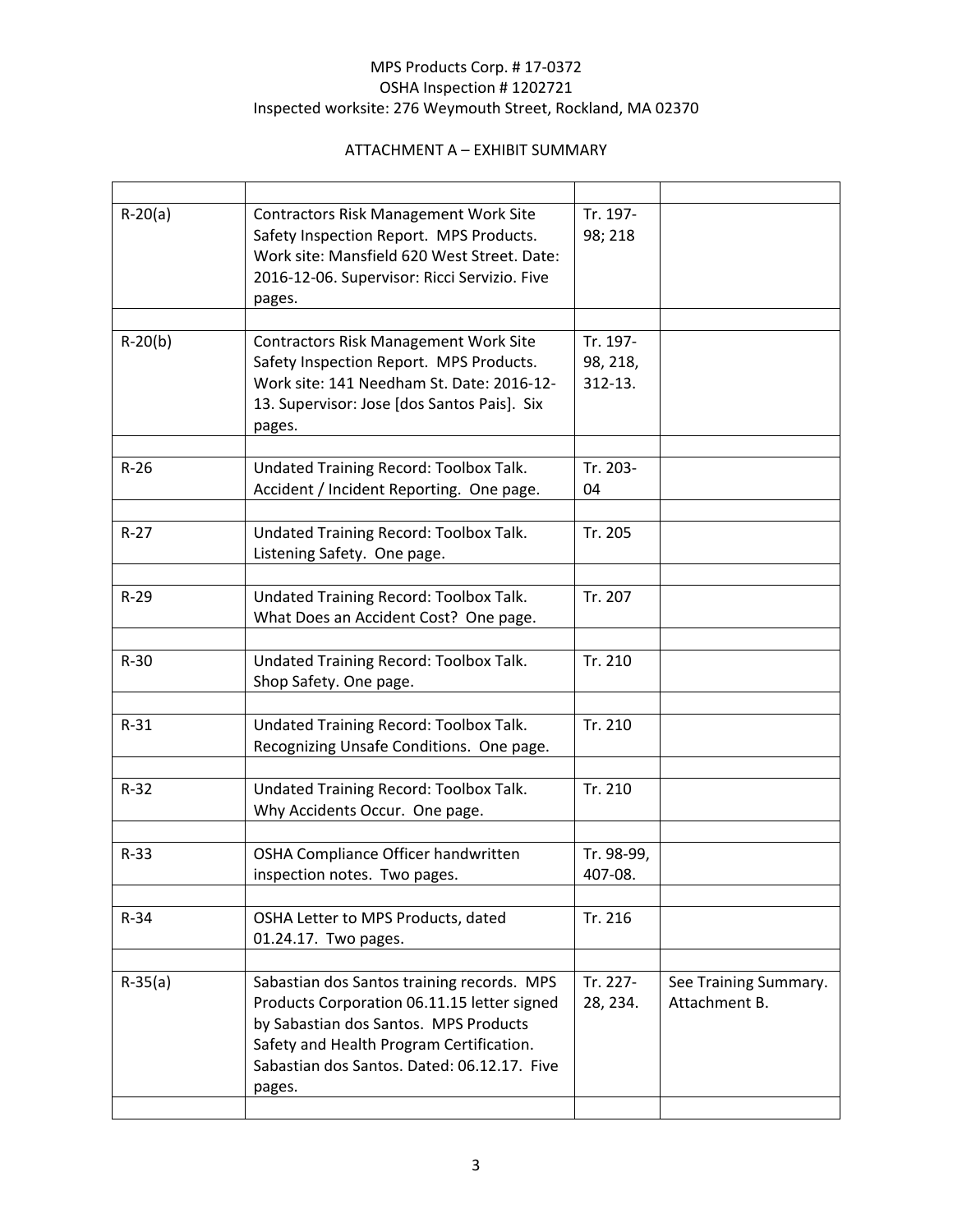| $R-35(b)$ | Marcello DaCruz training records. MPS<br>Products Corporation 06.11.15 letter signed<br>by Marcello DaCruz. MPS Products Safety<br>and Health Program Certification. Marcello<br>DaCruz. Dated: [06.12.17 (Tr. 281)]. Five<br>pages.                                                       | Tr. 231,<br>234.                | See Training Summary.<br>Attachment B.                                                                                                                                                      |
|-----------|--------------------------------------------------------------------------------------------------------------------------------------------------------------------------------------------------------------------------------------------------------------------------------------------|---------------------------------|---------------------------------------------------------------------------------------------------------------------------------------------------------------------------------------------|
|           |                                                                                                                                                                                                                                                                                            |                                 |                                                                                                                                                                                             |
| $R-35(c)$ | Riccardo Servizio Hoisting Engineer License;<br>training records. MPS Products Corporation<br>06.11.15 letter signed by Riccardo Servizio.<br>MPS Products Safety and Health Program<br>Certification. Riccardo Servizio. Dated:<br>06.12.17. Seven pages.                                 | Tr. 234                         | See Training Summary.<br>Attachment B.                                                                                                                                                      |
|           |                                                                                                                                                                                                                                                                                            |                                 |                                                                                                                                                                                             |
| $R-36$    | Contractors Risk Management, Armand<br>Bisson, Safety Specialist, letter to MPS<br>Products, dated 01.07.15. Two pages.                                                                                                                                                                    | Tr. 269,<br>409                 |                                                                                                                                                                                             |
|           |                                                                                                                                                                                                                                                                                            |                                 |                                                                                                                                                                                             |
| $R-39$    | Copies of multiple employee training cards.<br>Five pages.                                                                                                                                                                                                                                 | Tr. 309,<br>409.                | See Training Summary.<br>Attachment B.<br>[Some cards also<br>appear in Ex. R-69.]<br>Note: Ex. R-59 was<br>rejected as a<br>DUPLICATE of R. 39,<br>with reordered pages.<br>$(Tr. 303-04)$ |
|           |                                                                                                                                                                                                                                                                                            |                                 |                                                                                                                                                                                             |
| $R-40$    | Training Record: Toolbox Talk. Topic C001:<br><b>Construction Safety Guidelines. Worksite:</b><br>Uppa Baby. Instructor: Ricci Servizio. Date:<br>01.11.17. One page.                                                                                                                      | Tr. 270-<br>71, 278,<br>408-09. |                                                                                                                                                                                             |
|           |                                                                                                                                                                                                                                                                                            |                                 |                                                                                                                                                                                             |
| $R-41$    | <b>Contractors Risk Management Work Site</b><br>Safety Inspection Report. NEI General<br>Contracting. [The worksite general<br>contractor, not MPS Products] (Tr. 286-87).<br>Site: Parcel 25 Project #16-10-0001. Date:<br>2016-11-16. Supervisor: The NEI<br>Superintendent. Four pages. | Tr. 291,<br>409                 |                                                                                                                                                                                             |
|           |                                                                                                                                                                                                                                                                                            |                                 |                                                                                                                                                                                             |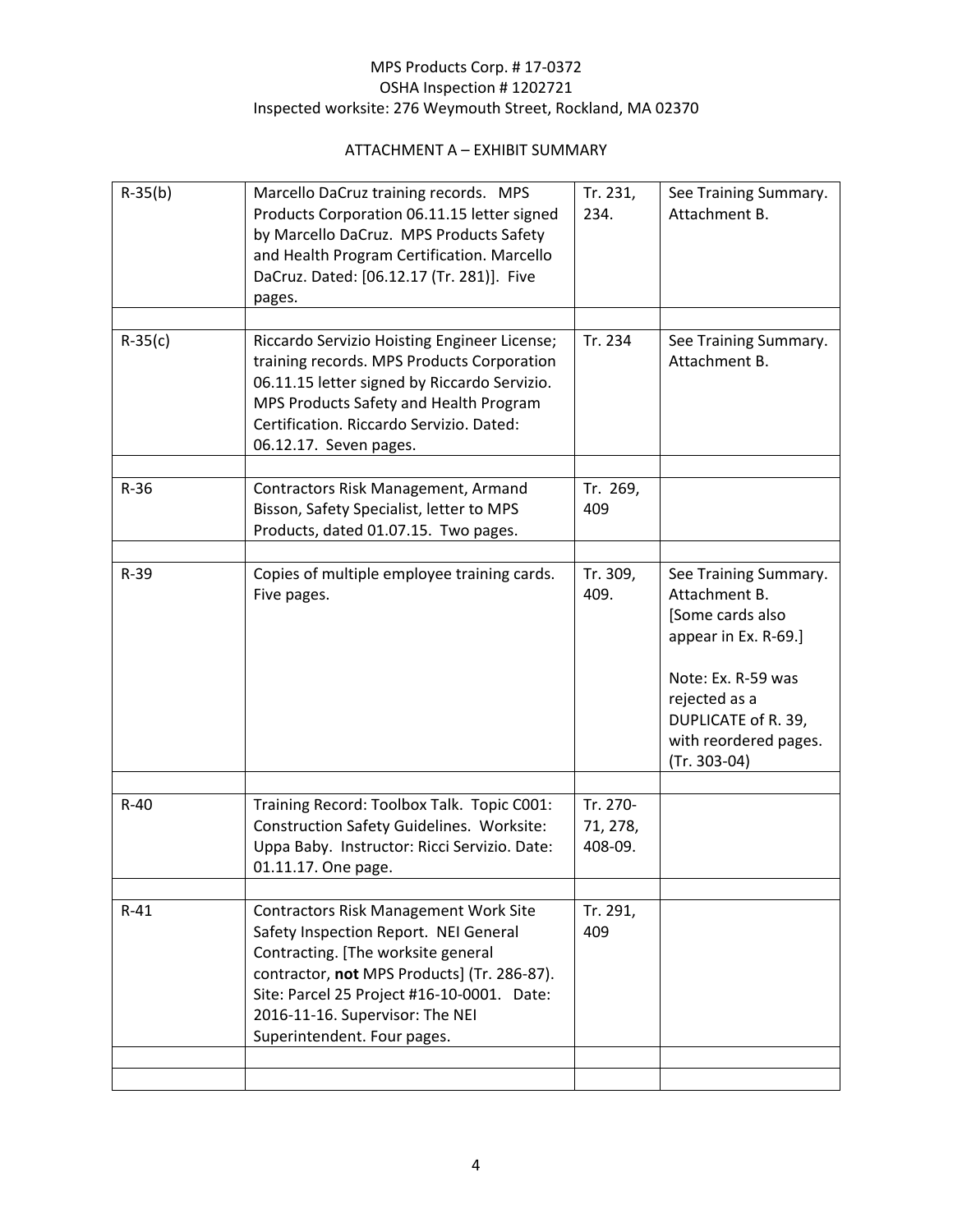| $R-42$       | Chelmsford Crane Service, Inc. Invoice to<br>MPS Products. Typed Invoice date:<br>01.21.17. Initial handwritten Invoice dated:<br>01.09.17. Job location: Uppa Baby. 276<br>Weymouth Street, Rockland, MA. Bill for<br>crane and operator. Hook Work. Two pages. | Tr. 403,<br>408  |                                                                                                                                                                                                              |
|--------------|------------------------------------------------------------------------------------------------------------------------------------------------------------------------------------------------------------------------------------------------------------------|------------------|--------------------------------------------------------------------------------------------------------------------------------------------------------------------------------------------------------------|
| $R-44$       | MPS Products Safety and Health Program                                                                                                                                                                                                                           | Tr. 282,         |                                                                                                                                                                                                              |
|              | Certification. Three pages. Detailed below.                                                                                                                                                                                                                      | 409              |                                                                                                                                                                                                              |
| R-44, page 1 | MPS Products Safety and Health Program<br>Certification. Riccardo Servizio. Dated:<br>06.12.17.                                                                                                                                                                  |                  | <b>DUPLICATE. See Ex. R-</b><br>$35(c)$ p. 7.                                                                                                                                                                |
| R-44, page 2 | MPS Products Safety and Health Program<br>Certification. Marcello DaCruz. Dated:<br>$[06.12.17$ (Tr. 281)].                                                                                                                                                      |                  | <b>DUPLICATE, See Ex. R-</b><br>35(b) p. 5. (Tr. 282).                                                                                                                                                       |
| R-44, page 3 | MPS Products Safety and Health Program                                                                                                                                                                                                                           |                  |                                                                                                                                                                                                              |
|              | Certification. Romiro Jorge. Dated: 06.12.17.                                                                                                                                                                                                                    |                  |                                                                                                                                                                                                              |
| $R-57$       | <b>Contractors Risk Management Work Site</b>                                                                                                                                                                                                                     | Tr. 295,         |                                                                                                                                                                                                              |
|              | Safety Inspection Report. MPS Products.<br>Work site: East Pier. Date: 2017-01-05.<br>Supervisor: Ricci. Three pages.                                                                                                                                            | 409              |                                                                                                                                                                                                              |
|              |                                                                                                                                                                                                                                                                  |                  |                                                                                                                                                                                                              |
| $R-69$       | Copies of multiple employee training cards.<br>Five pages.                                                                                                                                                                                                       | Tr.309,<br>409   | See Training Summary.<br>Attachment B.<br>[Some cards also<br>appear in Ex. R-39].<br>Note: Ex. R-50 and Ex.<br>R-68 were rejected as<br>a DUPLICATES of Ex. R-<br>69, with reordered<br>pages. (Tr. 303-04) |
|              |                                                                                                                                                                                                                                                                  |                  |                                                                                                                                                                                                              |
| $R-70$       | MPS Products Corp. Discipline Policy for<br>violation of safety rules and procedures.<br>Five pages.                                                                                                                                                             | Tr. 368,<br>409. | Includes Disciplinary<br>Policy dated May 2014.<br>See Ex. R-5(a). (Tr. 351-<br>53).                                                                                                                         |